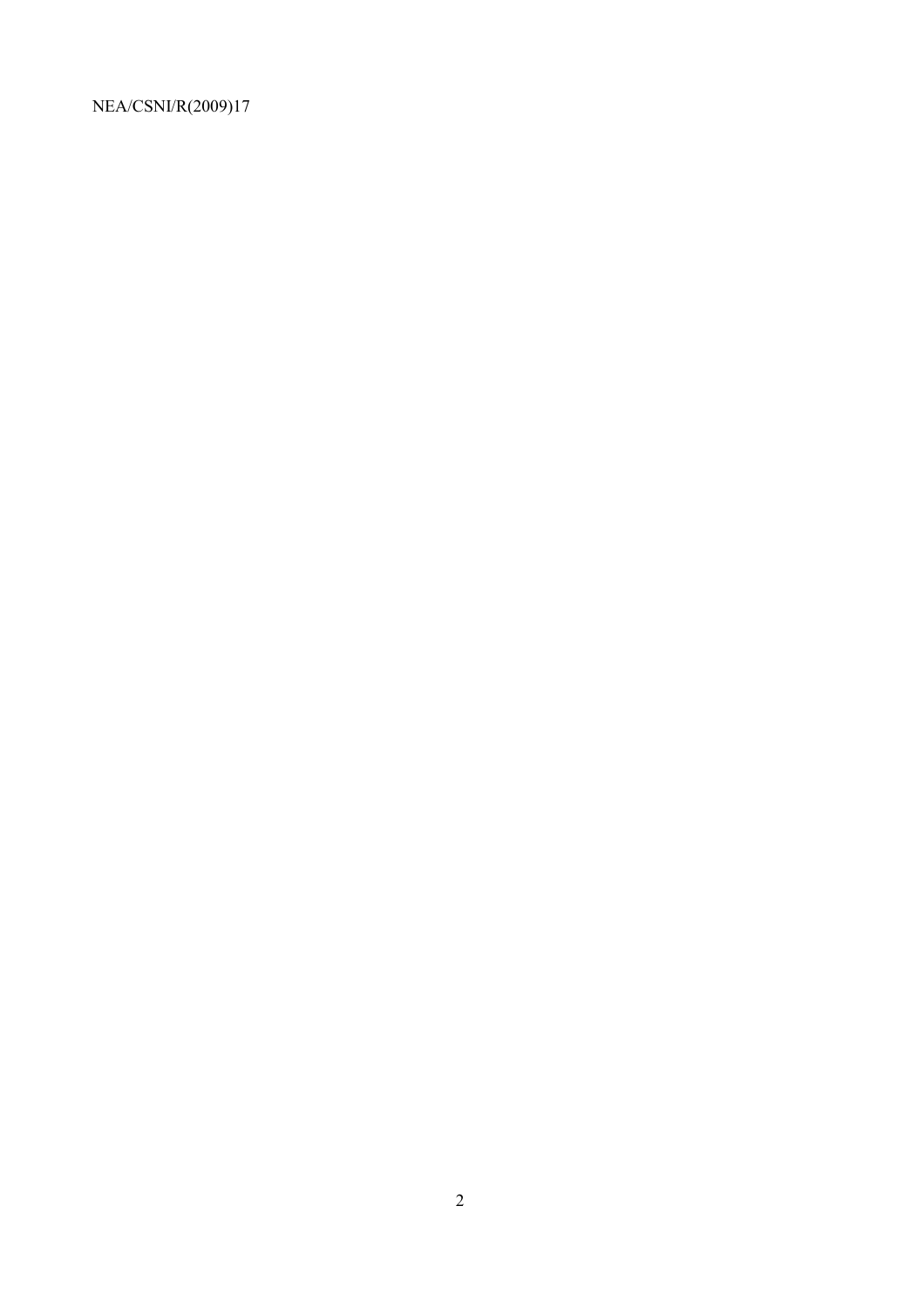### **FOREWORD**

As stated in the mandate of CSNI's Working Group on Risk Assessment (WGRisk), the working group supports improved uses of Probabilistic Safety Assessment (PSA) in risk informed regulation and safety management through the analysis of results and the development of perspectives regarding potentially important risk contributors and associated risk-reduction strategies. WGRisk's activities address the PSA methods, tools, and data needed to provide this information.

The joint CSNI/WGRisk and COOPRA report "Improving Low Power and Shutdown PSA Methods and Data to Permit Better Risk Comparison and Trade-off Decision-making" [NEA/CSNI/R(2005)11] concludes that the risk measures between full power and Low Power and Shutdown (LPSD) operations can be comparable, and that the risk insights and profiles can be different. Data and method differences between full power and LPSD PSAs are important in making meaningful risk comparisons and trade-off decisions between these operational conditions.

Since publication of that report, COOPRA project has been discontinued. The current WGRisk task (2007-1) is aimed at expanding the previous work in three specific fields, in order to create an information base and report on the state-of-the-art on LPSD operations risk methods. The following three subtasks were defined. Subtask 1 was to create the structure of an information base (info base) for LPSD operations initiating events (IEs) to support sharing of operational experience in a form suitable for use in PSAs, and to determine the potential need for and feasibility of developing a CSNI data exchange project to support the quantitative analysis of IE frequencies. Subtask 2 was to address insights from recent LPSD investigations and operating experience, and to share information on analysed initiating events and applied methods. Subtask 3 was to collect and share information on how inadvertent human actions resulting in IEs are taken into consideration in LPSD operations PSAs.

This report presents the results of this work and the basis for its main recommendations regarding each of these three subtasks.

In addition to the individuals and organisations listed in the report, whose inputs were invaluable to the task, the Working Group would like to thank in particular E. Lois of US NRC, S. Babst of GRS and S. Hustak of NRI for their coordination of the three subtasks, and A. Amri of the NEA Secretariat for his support throughout this work.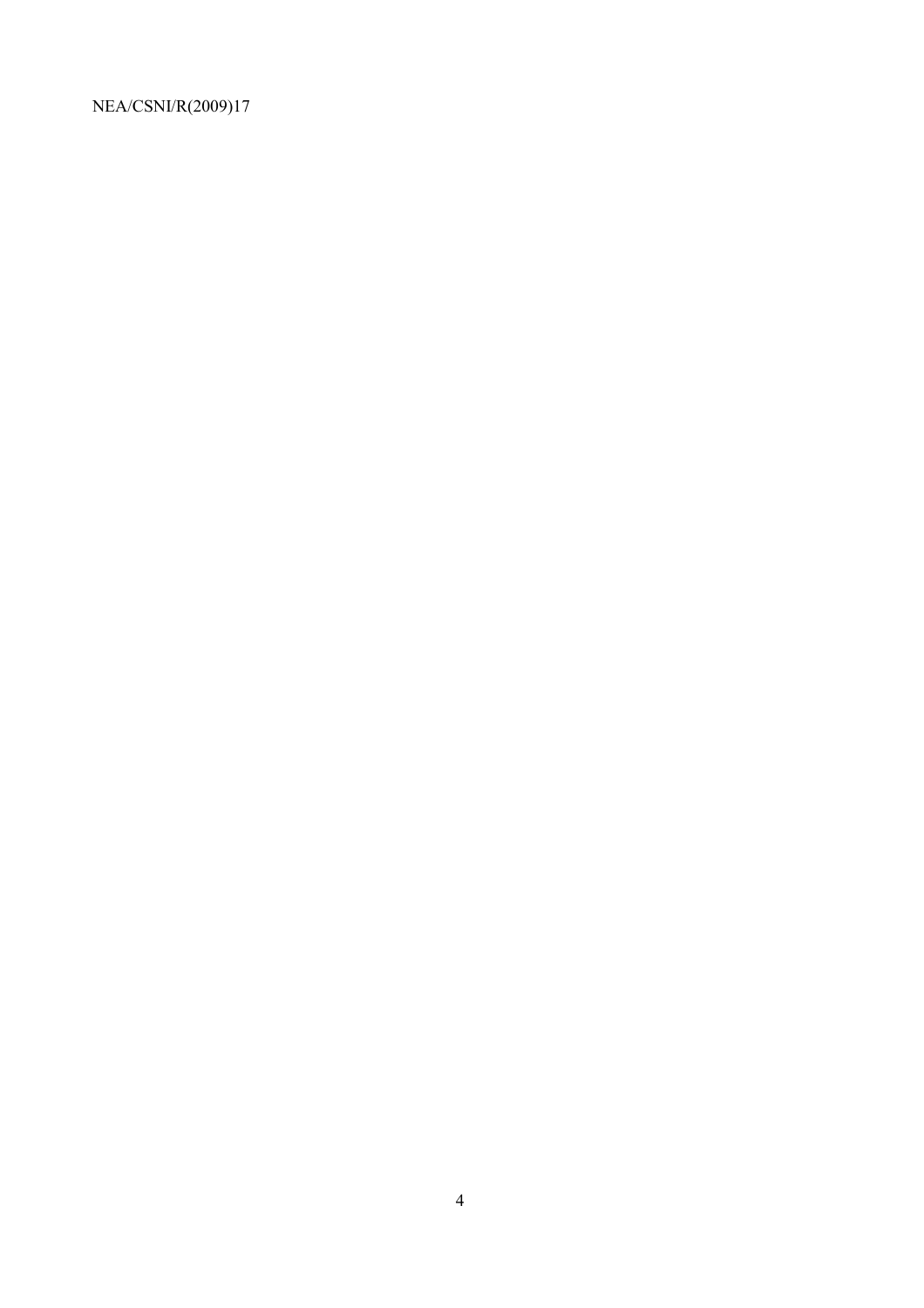### **EXECUTIVE SUMMARY**

This report addresses the Working Group on Risk Assessment (WGRisk) task (2007-1) on Low Power and Shutdown (LPSD) operations Probabilistic Safety Assessment (PSA). WGRisk is one of the working groups sponsored by the Committee on the Safety of Nuclear Installations (CSNI) and operating under the Organisation for Economic Cooperation and Development (OECD)/Nuclear Energy Agency (NEA). A previous related LPSD international effort included information gathering through (a) the International Cooperative Probabilistic Risk (COOPRA) project, and (b) a previous WGRisk LPSD operations PSA task. COOPRA and WGRisk gathered information from member countries regarding the state-of-the-art of LPSD operations PSA through questionnaires. The questions and responses covered a broad spectrum of LPSD operations PSA topics and identified work for improving risk-informed decisions using PSA techniques. The findings from the COOPRA project and WGRisk task were documented in a common report entitled, *Improving Low Power and Shutdown PSA Methods and Data to Permit Better Risk Comparison and Trade-off Decision Making*" Vols. 1-3, September 2005, NEA/CSNI/R(2005)11. Since publication of that report, COOPRA has been discontinued. The current WGRisk task (2007-1) expands upon the previous work completed, especially into three directions identified as needing further investigation. WGRisk approved initiation of this task in March 2007.

The objectives of the WGRisk LPSD operations PSA task were to expand the previous work in three specific fields, in order to create an information base and report on the state-of-the-art on LPSD operations risk methods. The following three subtasks were defined. Subtask 1 was to create the structure of an information base (info base) for LPSD operations initiating events (IEs) to support sharing of operational experience in a form suitable for use in PSAs, and to determine the potential need for and feasibility of developing a CSNI data exchange project to support the quantitative analysis of IE frequencies. Subtask 2 was to address insights from recent LPSD investigations and operating experience, and to share information on analysed initiating events and applied methods. Subtask 3 was to collect and share information on how inadvertent human actions resulting in IEs are taken into consideration in LPSD operations PSAs.

The approach taken for accomplishing this task was to gather information (through direct interactions and questionnaires) from participating WGRisk member organisations and to document that information in this report. This report documents the findings, summarises the major issues identified, and provides recommendations for addressing any identified issues. The countries that responded to the questionnaire are listed in the following table.

| <b>CSNI WGRisk Contributing Members</b> |                      |  |
|-----------------------------------------|----------------------|--|
| Czech Republic                          | Mexico               |  |
| France                                  | Slovenia             |  |
| Finland                                 | Slovakia             |  |
| Hungary                                 | Spain                |  |
| Germany                                 | <b>United States</b> |  |
| Japan                                   |                      |  |

Subtask 1 resulted in the development of an info base that was deemed suitable for the qualitative needs of LPSD operations PSAs. However, given the intricacies of LPSD risk evaluations, it would be difficult to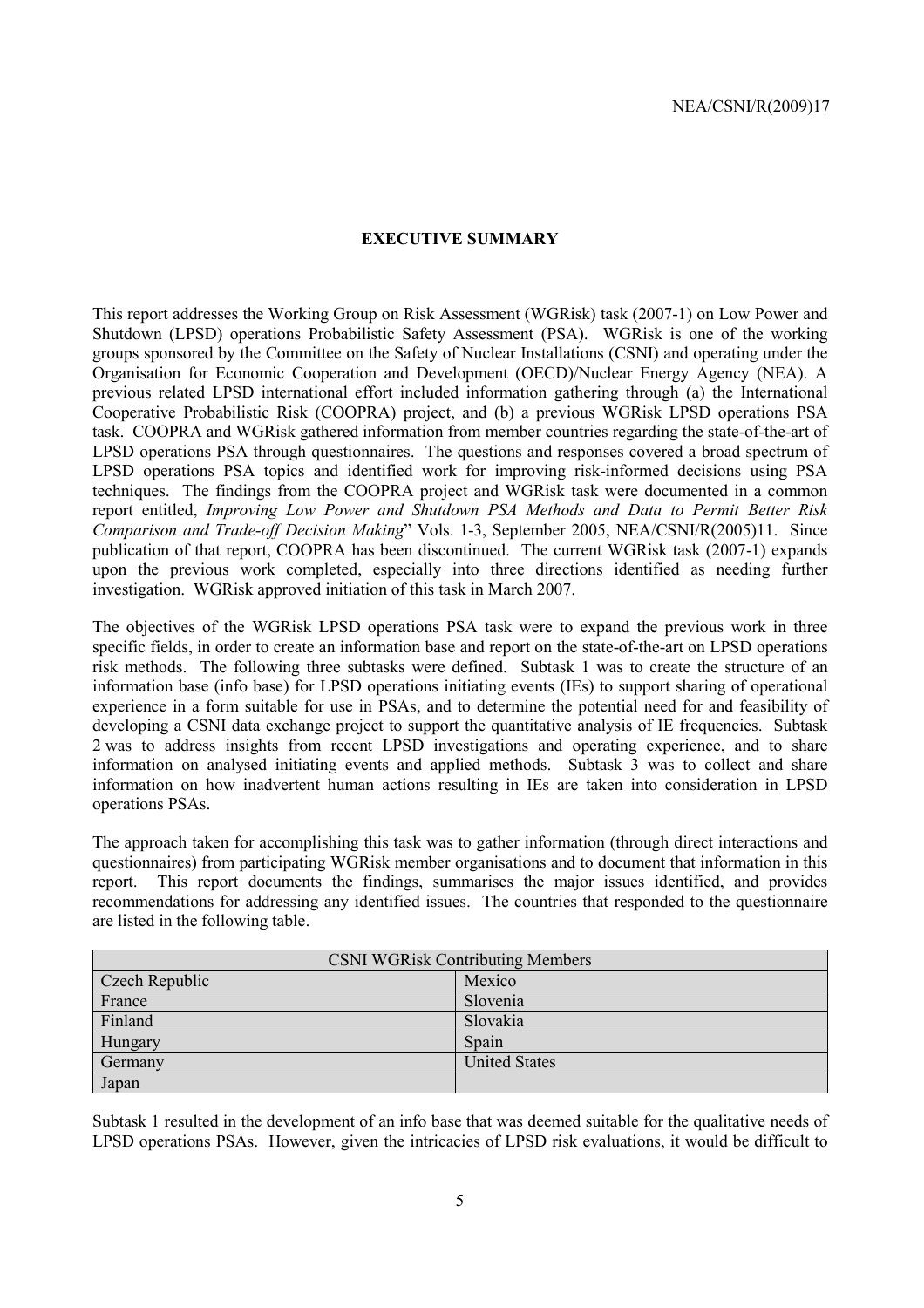use for quantitative PSA tasks and, in particular, for IE frequency estimation. Therefore, the initiation of a project to create an international LPSD database was not recommended. From a qualitative perspective, the proposed infobase represented a necessary step in the development of established practices for LPSD operations PSAs. Given that various ways exist to categorise IEs in LPSD operations PSAs, an agreed upon taxonomy of the various IEs supports harmonisation of IE representation. Through this activity, common definitions of the various parameters used (e.g., reactor level, reactor coolant system vent status) could be established and those parameters needing further interactions could be identified to obtain a common understanding. Therefore, it is recommended that member countries contribute operational events to the info base to create a LPSD event repository in support of LPSD PSAs and LPSD risk applications.

Subtask 2 confirmed the notion that LPSD operations PSAs are widely used in the member countries for the evaluation of the outage risk and for other purposes. Depending on the objectives, authority requirements, and/or available resources, the LPSD operations PSAs differ in extent and in detail. Some countries use flexible models for operating events evaluation and risk monitoring. Differences were identified in the treatment or consideration of various events including: over pressurisation, criticality events, Level 2 PSA, fires, floods, earthquakes, and heavy load drops. It was determined that WGRisk activities could be continued to support the development of a common understanding on the importance of these event sequences to LPSD operations risk as well as establish practices for their treatment. Such activities could lead to improving the understanding of the importance of these initiators and comparing results and insights.

Subtask 3 examined issues related to the modelling of human-induced IEs in LPSD operations PSAs. The followings conclusions were reached.

- Attention should be paid to modelling human-induced IEs in LPSD operations PSAs because they may significantly contribute to risk. The contribution of human-induced events may also be significant when they are grouped with equipment failures, although it is not clearly visible. In either case, human-induced events were a significant part of plant experience during shutdown operations.
- The approaches for separation of human-induced events from equipment failures differed in the various LPSD operations PSAs. Human-induced events were treated as separate IEs to great extent in some PSAs, and in other PSAs they were systematically grouped with equipment failures. The separation of human-induced events was in some cases a result of the IE nature (no credible equipment failure contribution to certain types of IEs). An improper grouping of equipment and human-induced failures may result in inadequate characterisation of risk (either non-conservative or too conservative). The establishment of good practices for separating human-induced events from equipment failures would be useful.
- High-level guidance could be developed for considering and modelling of dependency (e.g., for determination of level of dependency) between a human-induced IE and recovery actions performed by plant staff to restore safety functions upon the occurrence of the IE. The responses to the questionnaire indicated good experience with modelling of such dependency in LPSD operations PSAs.
- Human-induced IEs are typically demand-dependent IEs (also called "per demand" IEs). It is not clear how demand-dependent IEs are represented in the risk profile. The per-demand IEs are time dependent, while the cumulative risk-profile typically used in LPSD PSAs (usually expressed in terms of yearly frequency) is comprised mainly of time-independent or only partially timedependent IEs. Addressing how to represent the contribution of time-dependent IEs in the risk profile should be pursued to better represent LPSD risk.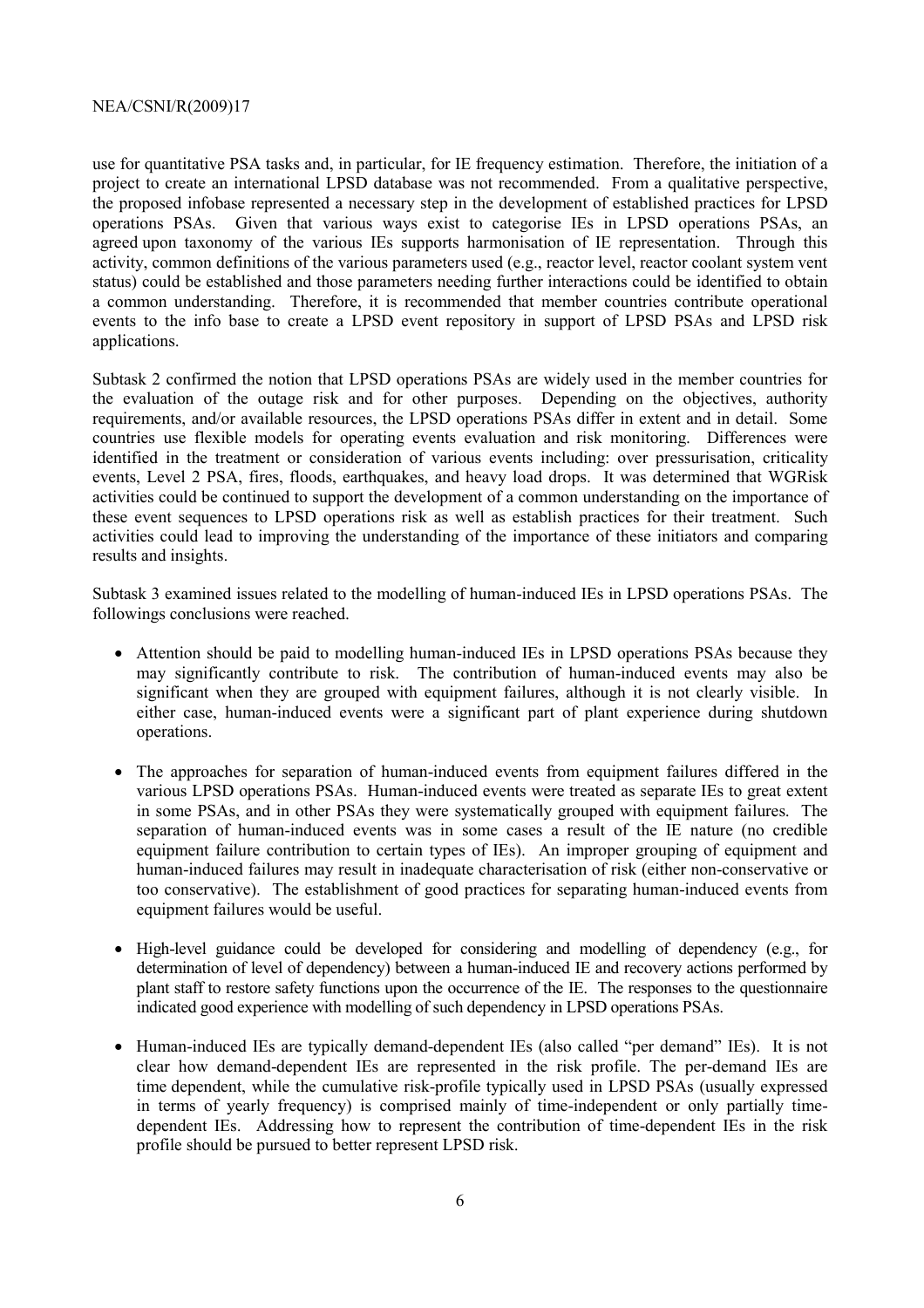Through the information exchange activities, it became apparent that many WGRisk members are pursuing work in different areas and that information exchange through questionnaires has limited ability to convey the advancements achieved. The three fields investigated during this task, although representing an important progress; do not include all the interesting aspects relating to LPSD PSA. As a result, an overall recommendation was developed to hold a workshop on LPSD risk. The objective of the workshop will be to hold a technical exchange on issues identified as needing more work and attention, such as: the use of average versus instantaneous risk, the modelling of human-induced IEs, the treatment of dependencies, and the modelling of interesting LPSD events. Experts performing work in such areas will provide an in-depth discussion of their work and findings, allowing participants to develop a good understanding and appreciation of both the technical issue and how it's being addressed. It also can be used to determine a path forward for using WGRisk as a forum for establishing "good practices" and harmonising LPSD PSA methods and practices.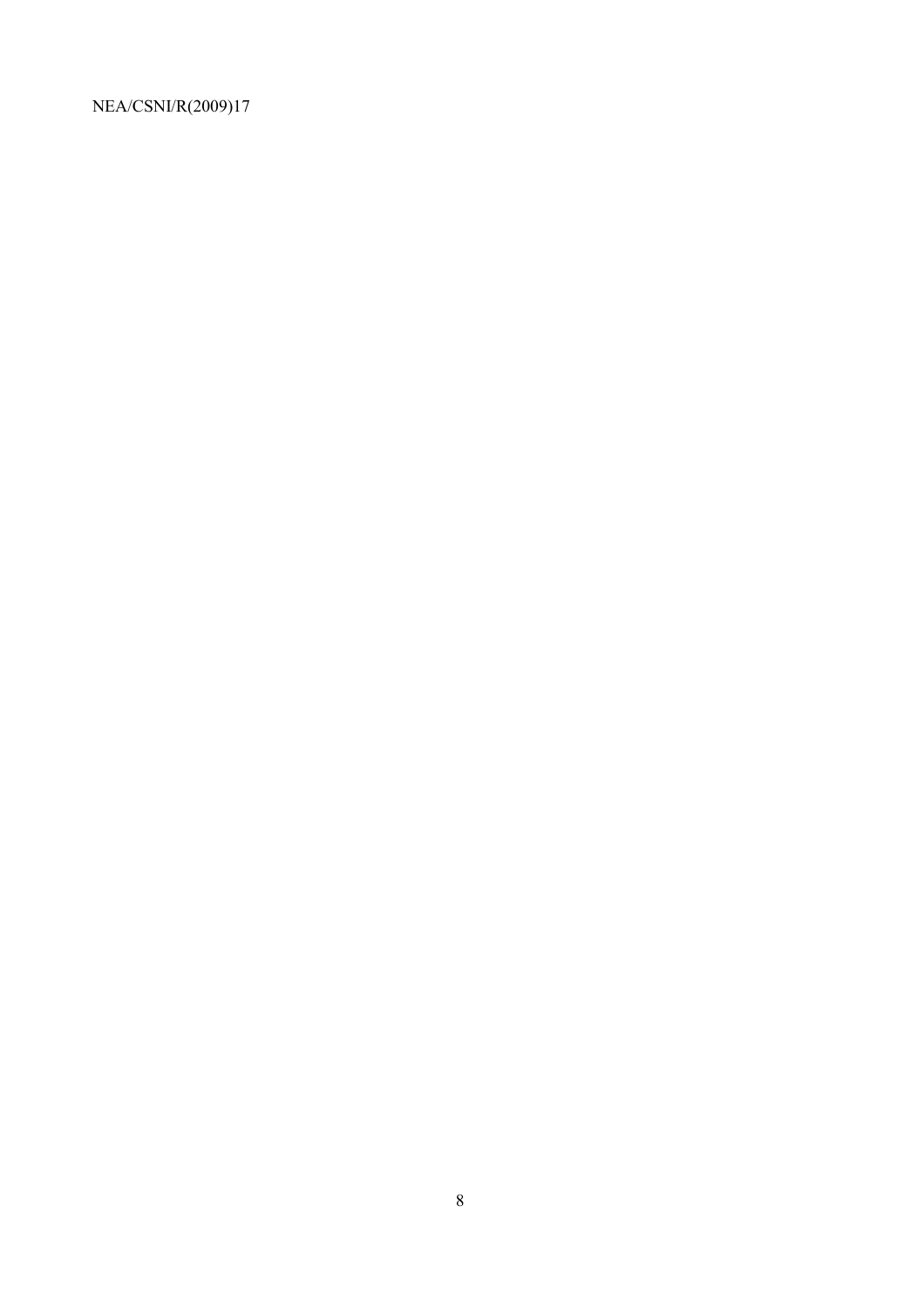# **TABLE OF CONTENTS**

| 1.1<br>1.2<br>1.3<br>1.4 |  |
|--------------------------|--|
| 1.5                      |  |
| 2.                       |  |
| 2.1                      |  |
| 2.2                      |  |
| 2.2.1                    |  |
| 2.2.2                    |  |
| 2.2.3                    |  |
| 2.2.4                    |  |
| 2.2.5<br>2.2.6           |  |
| 2.3                      |  |
| 3.                       |  |
|                          |  |
| 3.1                      |  |
| 3.2<br>3.2.1             |  |
| 3.2.2                    |  |
| 3.2.3                    |  |
| 3.2.4                    |  |
| 3.2.5                    |  |
| 3.2.6                    |  |
| 3.2.7                    |  |
| 3.2.8                    |  |
| 3.3                      |  |
|                          |  |
| 4.1                      |  |
| 4.2                      |  |
| 4.2.1                    |  |
| 4.2.2                    |  |
| 4.2.3                    |  |
| 4.2.4                    |  |
| 4.2.5                    |  |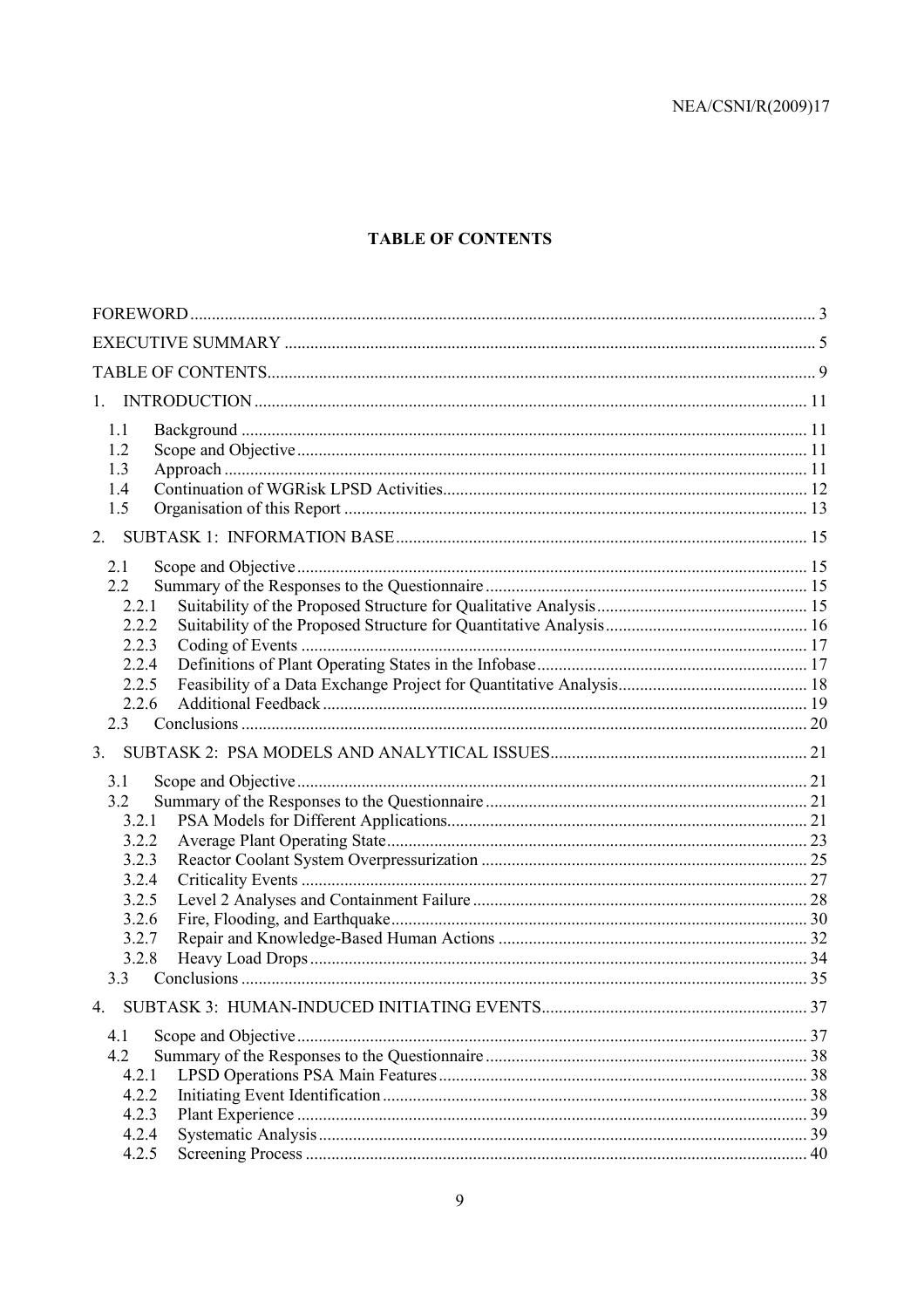|         | 4.2.6 |                                                                                             |  |
|---------|-------|---------------------------------------------------------------------------------------------|--|
|         | 4.2.7 |                                                                                             |  |
|         | 4.2.8 |                                                                                             |  |
|         | 4.2.9 |                                                                                             |  |
|         |       |                                                                                             |  |
|         | 4.3.1 |                                                                                             |  |
|         | 4.3.2 | Separation of Human-Induced Initiating Events from Equipment Failures 44                    |  |
|         | 4.3.3 | Dependency between Human-Induced Initiating Events and Recovery Actions  44                 |  |
|         | 4.3.4 | Treatment of Human-Induced Initiating Events in Risk Monitors and Some PSA Applications  44 |  |
| $5_{-}$ |       |                                                                                             |  |
| 51      |       |                                                                                             |  |
| 52      |       |                                                                                             |  |
|         | 521   |                                                                                             |  |
|         | 5.2.2 |                                                                                             |  |
|         | 5.2.3 |                                                                                             |  |
|         | 5.2.4 |                                                                                             |  |
| 6       |       |                                                                                             |  |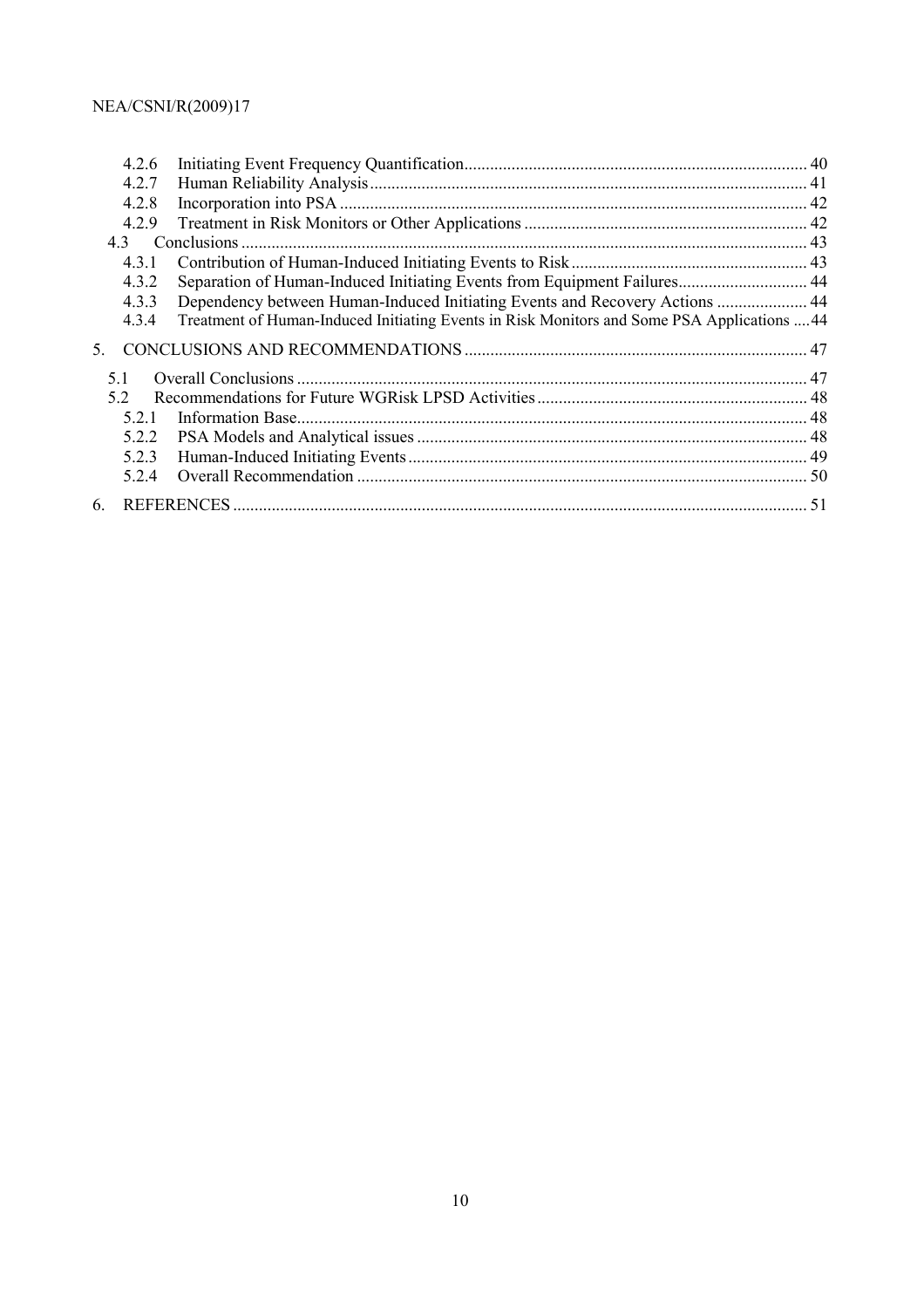### **1. INTRODUCTION**

### **1.1. Background**

This report addresses the Working Group on Risk Assessment (WGRisk) task (2007-1) on Low Power and Shutdown (LPSD) operations Probabilistic Safety Assessment (PSA). WGRisk is one of the working groups sponsored by the Committee on the Safety of Nuclear Installations (CSNI) and operating under the Organisation for Economic Cooperation and Development (OECD)/Nuclear Energy Agency (NEA). WGRisk approved initiation of this task in March 2007. A previous related LPSD international effort included information gathering through (a) the International Cooperative Probabilistic Risk (COOPRA) project, and (b) a previous WGRisk LPSD operations PSA task. COOPRA and WGRisk gathered information from member countries regarding the state-of-the-art of LPSD operations PSA through questionnaires. The questions and responses covered a broad spectrum of LPSD operations PSA topics and identified work for improving risk-informed decisions using PSA techniques. The findings from the COOPRA project and WGRisk task were documented in a common report entitled, *Improving Low Power and Shutdown PSA Methods and Data to Permit Better Risk Comparison and Trade-off Decision Making*" Vols. 1-3, September 2005, NEA/CSNI/R(2005)11. Since publication of that report, COOPRA has been discontinued. The current WGRisk task (2007-1) expands upon the previous work completed, especially into three directions identified as needing further investigation.

### **1.2 Scope and Objective**

The objectives of the WGRisk LPSD operations PSA task were to expand the previous work in three specific fields, in order to create an information base and report on the state-of-the-art on LPSD operations risk methods. Three subtasks were defined. Subtask 1 was to create the structure of an information base (info base) for LPSD operations initiating events (IEs) to support sharing of operational experience in a form suitable for use in PSAs, and to determine the potential need for and feasibility of developing a CSNI data exchange project to support the quantitative analysis of IE frequencies. Subtask 2 was to address insights from recent LPSD investigations and operating experience, and to share information on analysed initiating events and applied methods. Subtask 3 was to collect and share information on how inadvertent human actions resulting in IEs are taken into consideration in LPSD operations PSAs. The U.S. Nuclear Regulatory Commission (NRC) had the overall lead for this task and the lead for Subtask 1; the Gesellschaft für Anlagen-und Reaktorsicherheit (GRS) of Germany had the lead for Subtask 2; and the Nuclear Research Institute (NRI) of the Czech Republic had the lead for Subtask 3.

### **1.3 Approach**

The approach taken for accomplishing this task was to gather information (through direct interactions and questionnaires) from participating WGRisk member organisations and to document that information in this report. The following countries responded to all or parts of the questionnaires for this task: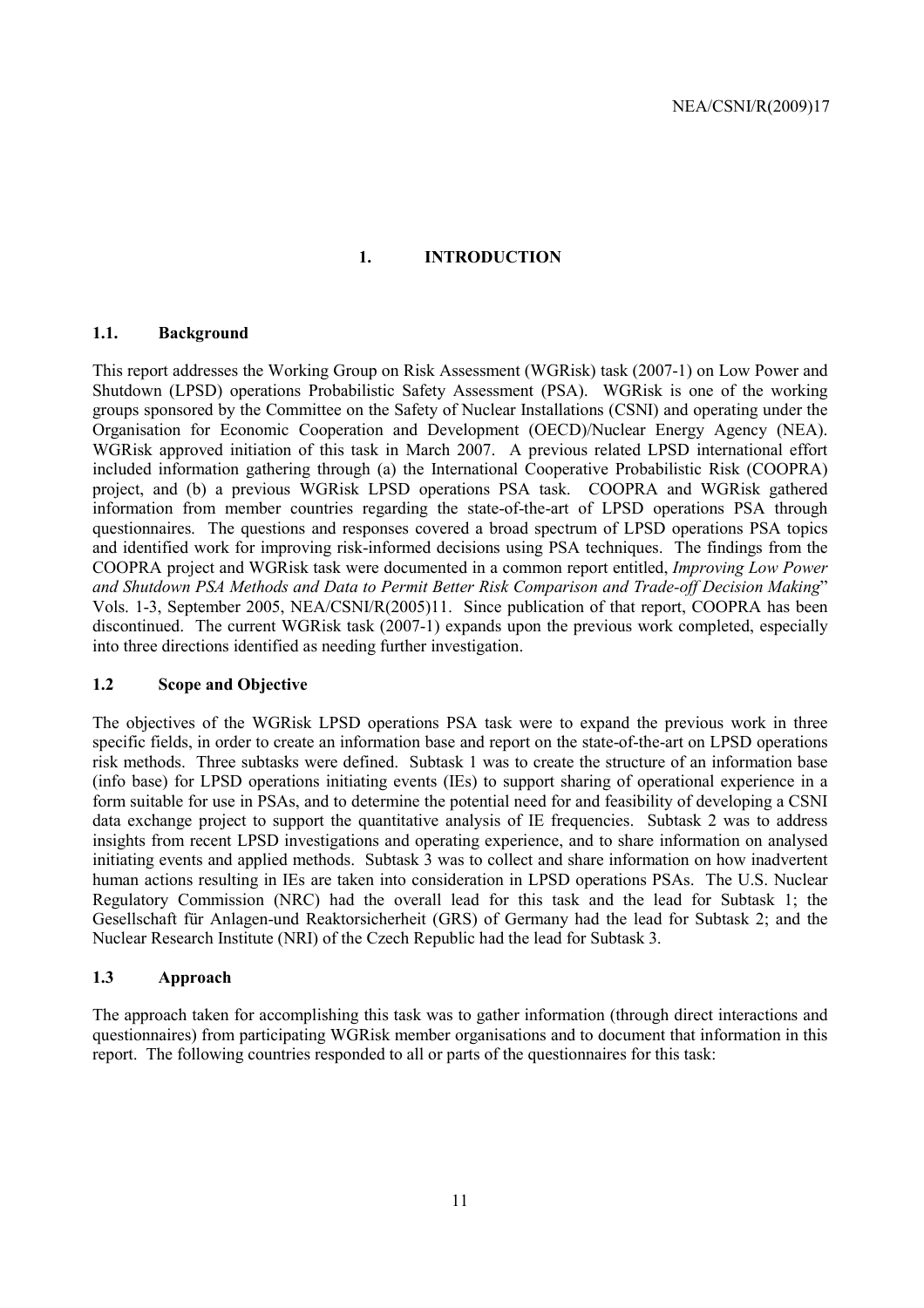| <b>CSNI WGRisk Contributing Members</b> |                      |  |
|-----------------------------------------|----------------------|--|
| Czech Republic                          | Mexico               |  |
| Finland                                 | Slovakia             |  |
| France                                  | Slovenia             |  |
| Germany                                 | Spain                |  |
| Hungary                                 | <b>United States</b> |  |
| Japan                                   |                      |  |

The direct interactions consisted of two meetings. The NRC hosted the first meeting in Rockville, Maryland on October 29-30, 2007. Representatives from OECD, France, Germany, Mexico, and the U.S. attended the meeting. That meeting focused on planning for the project and reviewing the technical proposals prepared by the lead organisations for each of the subtasks. GRS hosted the second meeting in Berlin, Germany, on June 24-26, 2008, which included representatives from the Czech Republic, France, Germany, Japan, Slovenia, and the U.S. The second meeting was a working level meeting in which participants discussed the feedback received from the WGRisk member organisations who responded to the questionnaires. The group evaluated various issues and made decisions on how to compile the information received into a single report representing the views expressed. In addition, the participants discussed what future WGRisk activities should be recommended on the basis of the information collected.

This report summarises the information received from the questionnaires as well as from the meetings' participants. The report documents the findings, summarises the major issues identified, and provides recommendations for addressing any identified issues.

### **1.4 Continuation of WGRisk LPSD Activities**

This report provides a number of recommendations for continuing efforts in the area of LPSD PSA. These recommendations are made recognising that the past COOPRA and WGRisk work, described in Section 1.1, has provided valuable information by summarising the state-of-the-art for LPSD PSA for the time frame reflected in the reports (the Wrist report was published in 2005). These reports indicate that there are many areas in LPSD PSAs in which the technology is still evolving. For example, plant operational states (POSs) definitions vary across PSAs; various definitions and approaches are used in the PSAs from which the information was compiled. Also, sharing operational experience was not part of the COOPRA/CSNI effort. However, operational experience does indicate the intricacies of SD risk; therefore, sharing operational experience information could be valuable for analysts supporting regulatory decision making.

The WGRisk Task 2007-1 collected information on three specific areas: LPSD operational experience, information on analytical issues generated after the COOPRA/CSNI efforts, and the modelling human nduced initiating events with very specific questions beyond those addressed in the COOPRA/CSNI reports. Task2007-1 resulted in a number of recommendations for future WGRisk LPSD activities. The desire for continuation of WGRisk LPSD tasks (extending beyond the completion of Task 2007-1) comes from the recognition that there is substantial work undertaken by countries to improve the understanding, methodology and tools used to evaluate LPSD risk to support the decision. Exchange of information leverages the costs and time associated with addressing LPSD issues. Also, in this task, it is recommended that WGRisk could be used as a forum for establishing "good practices" and harmonising LPSD PSA methodology and practices.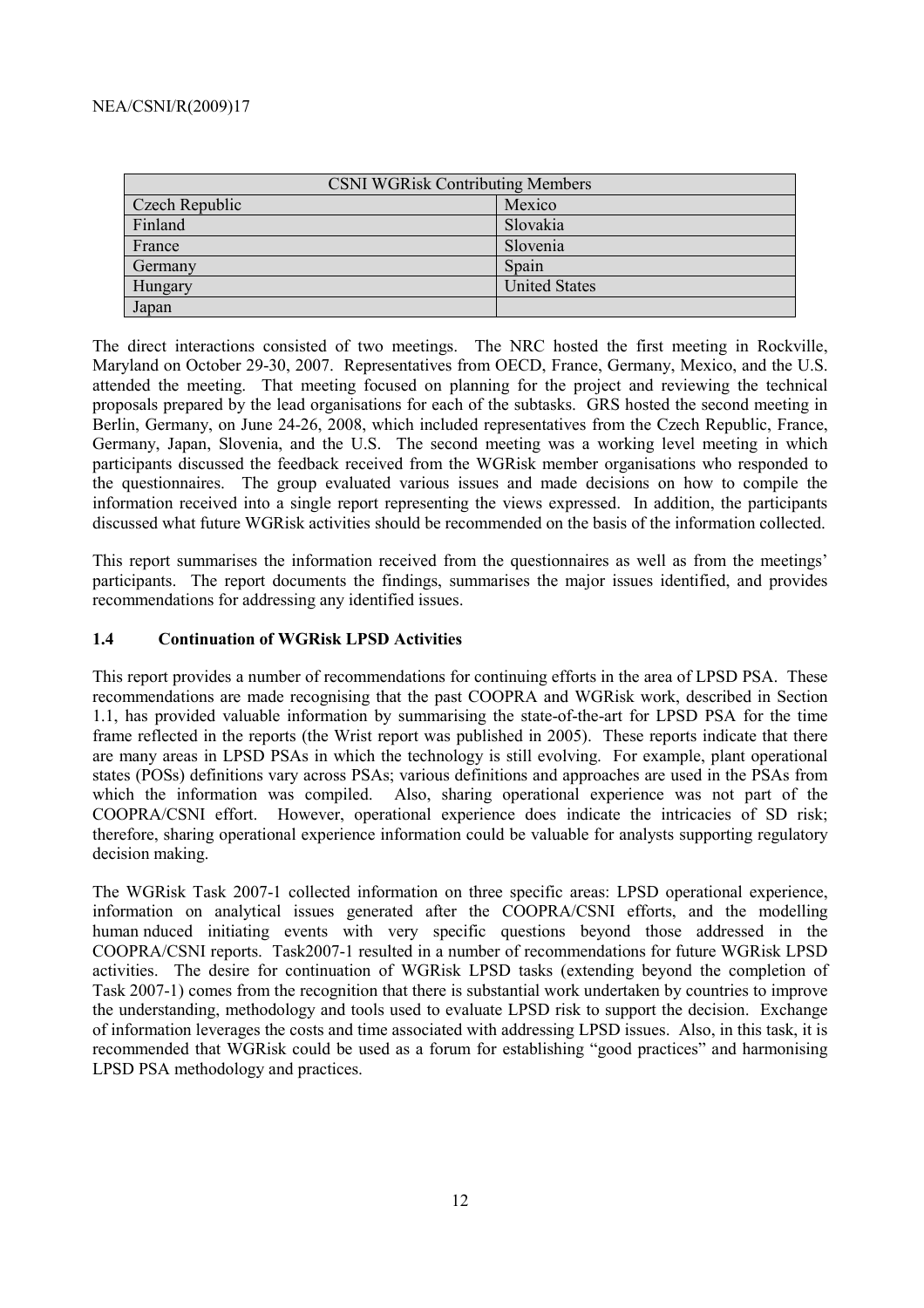### **1.5 Organisation of this Report**

Chapter 1 provides the background for the WGRisk task on LPSD operations PSA; Chapter 2 summarises the findings from Subtask 1, Information Base; Chapter 3 summarises the findings from Subtask 2, PSA Models and Analytical Issues; Chapter 4 summarises the findings of Subtask 3, Human-Induced Initiating Events; Chapter 5 summarises the conclusions and recommendations and Chapter 6 provides the cited references. Appendices A, B, and C contain the questionnaires developed and the responses received from each country.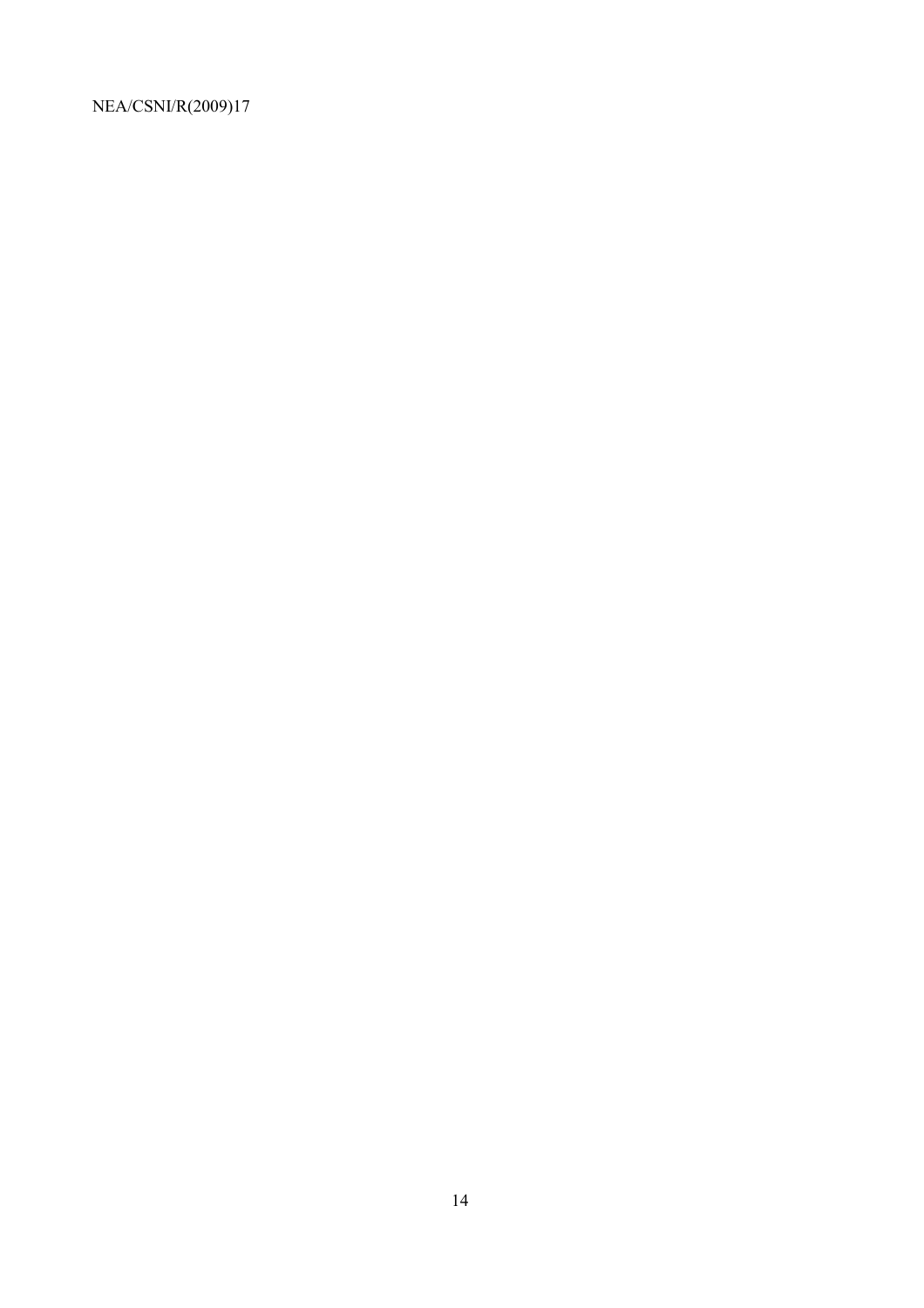### **2. SUBTASK 1: INFORMATION BASE**

### **2.1 Scope and Objective**

The objective of this subtask was to (1) create the structure of an information base (info base) for LPSD operations initiating events (IEs) to support the sharing of operational experience in a form suitable for use in PSAs, and (2) determine the potential need for and feasibility of developing a CSNI data exchange project to support the quantitative analysis of IE frequencies.

A questionnaire addressing these issues was prepared and sent to the member countries to obtain feedback on the proposed structure and on its usefulness for improving LPSD operations risk evaluations. The following countries responded to the questionnaire: the Czech Republic, France, Germany, Japan, Mexico, Slovakia, Slovenia, Spain, and the United States. Appendix A provides the detailed responses from each country. Section 2.2 provides a summary of the responses to the questionnaire and Section 2.3 provides the conclusions for this subtask.

#### **2.2 Summary of the Responses to the Questionnaire**

#### *2.2.1 Suitability of the Proposed Structure for Qualitative Analysis*

Question: Do you find the info base structure adequate for your needs in developing a better understanding of the risk related to LPSD operations IEs from a qualitative perspective; that is, for understanding the event, its significance, and underlying reasons?

- a) If yes, please elaborate on how you may use this info base
- b) If not, please provide suggestions for improving it.

#### *Summary of Responses*

In general, most countries found the info base useful for developing a qualitative understanding of the risk from LPSD operations. The sharing of operational experience at an international level was cited as one reason. The info base supports understanding of how significant events occur during LPSD operations, as well as the identification and modelling of IEs in a PSA. Most comments received related to the expansion of the information in the info base structure. For example, the structure could indicate if the IE could occur at any time in a POS, in other POSs, and whether it is a LPSD operations' specific IE only. In addition, the need for more contextual information was recommended to allow for a better understanding of the human performance aspects of the IEs.

The Czech Republic noted that the info base could provide a basis for including in the PSA IEs that are not recognised as contributors to risk. Two countries (Slovakia and Spain) recommended the inclusion of containment status. In fact, Slovakia indicated that the info base would not be useful unless containment features were included and noted that a significant difference exists between the western-type PWR containments and the containments of VVER440-type reactors. In VVER440 reactors, if the reactor vessel is open, the containment can be isolated but cannot be closed, which is not the case for western PWRs. This information is needed for the definition of a POS as well as for a level 2 shutdown PSA. As part of its response to a different question, Japan provided specific recommendations for the info base structure. One comment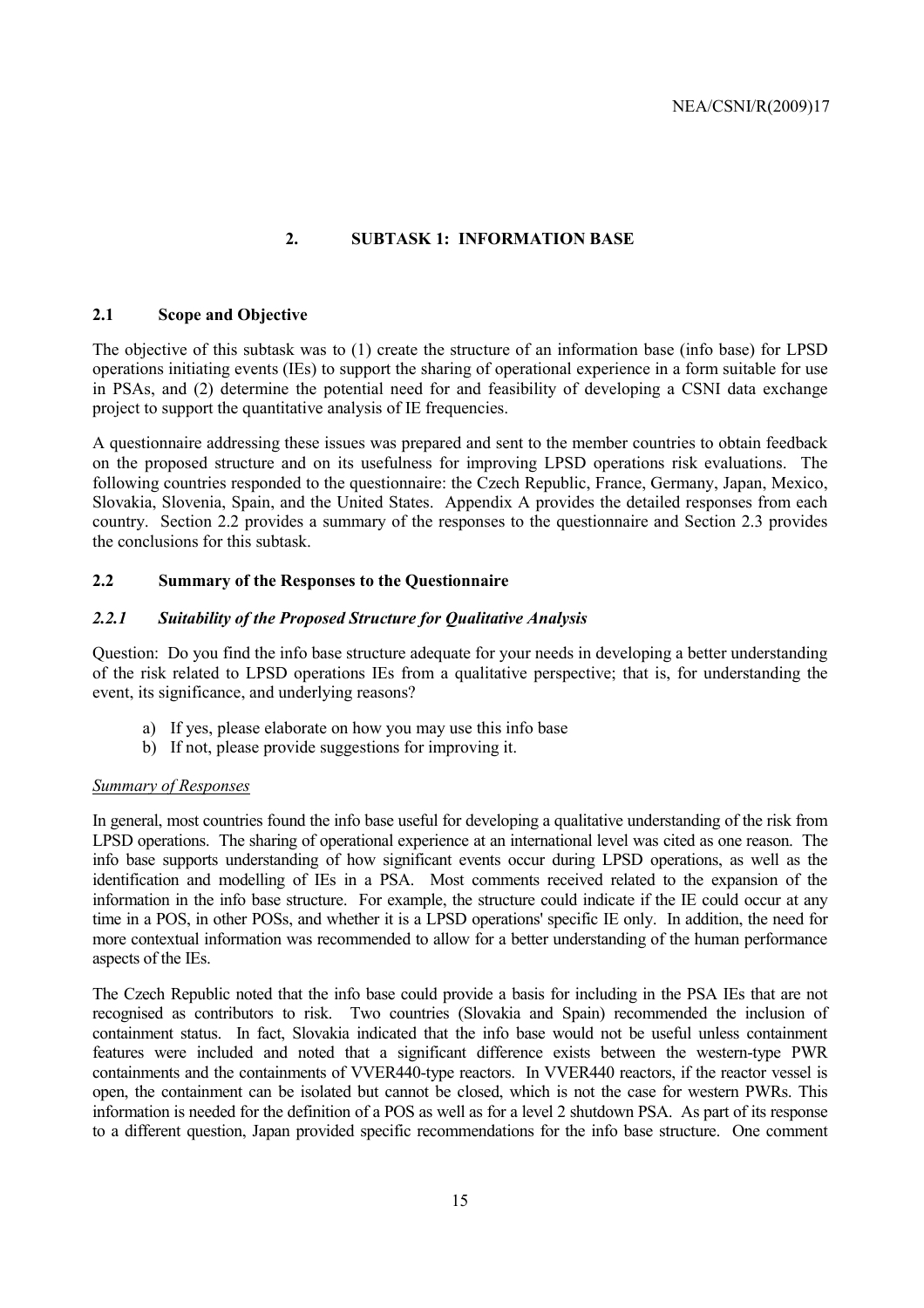made by Japan was that the info base is biased to human error and does not include component failures to the same extent. These recommendations were taken into consideration, and the info base was revised accordingly.

#### *2.2.2 Suitability of the Proposed Structure for Quantitative Analysis*

Question: Do you find the information collected through the proposed info base structure adequate for your needs to develop a quantitative understanding of a LPSD event and its significance?

- a) If yes, please elaborate on how you may use this info base.
- b) If not, please suggest how it can be improved.
- c) Do you find the type and level of information in the structure proposed to be adequate for your needs to develop LPSD event frequencies? If not, please identify what information you would like to have included.

#### *Summary of Responses*

Some countries indicated that the info base could be used to develop a quantitative understanding; whereas, other countries did not believe that it could be used for quantification.

Germany noted that the info base could be used for the complete spectrum of IEs for LPSD operations PSAs and, in particular, for the estimation of the frequency of unlikely events that were not observed in German operating experience. Also, Mexico, Slovenia, and Spain indicated that the info base could be useful; assuming that *"Containment Integrity*" type of information was included. Spain recommended the inclusion of information about equipment availability (e.g., number of electrical trains, storage tank level, etc.) and systems status (secondary side).

Japan noted that the "event list" proposed in the info base would be useful for IE selection in a LPSD operations PSA, but that it was not adequate to estimate IE frequencies because of lack of information on event severity (e.g., temperature increase, time to boiling, lost inventory of RCS water, decreased water level). Also, information on reactor vent status and reactor vessel head status is needed for level 2 PSA. Japan provided a discussion from their procedures guide for LPSD operations PSA with regard to whether an event should be included in the frequency estimation. Therefore, to support quantification, the database should include a clear definition of event severity (e.g. temperature increase, time to boiling, lost inventory of reactor coolant, decreased water level) and information on reactor vent status and opening status of reactor vessel head is needed for level 2 PSA.

The Czech Republic noted that the information collected through the proposed structure would not be adequate for frequency estimation. To make this database suitable for quantification, the info base would need to include enough information to (a) understand the event from a risk and safety perspective, (b) decide to what extent a reported event is suitable for inclusion in the PSA of the plant analysed, and (c) determine the additional information related to plant operational characteristics needed for estimating the "denominator" in the IE frequency. The Czech Republic noted that the current info base structure provides most of the information needed for understanding the event. However, the Czech Republic noted that a more detailed event description would be needed to address whether an event was suitable for inclusion in a PSA, and that it provides no information for estimating the denominator in the IE frequency. France noted that the quantitative aspect is much more difficult than the qualitative one (e.g., problems with transferability, completeness, confidentiality), and that discussions are still ongoing on the use of existing OECD data banks (ICDE, OPDE, FIRE, and COMPSIS) for quantitative PSA applications. Slovakia also indicated that the info base would not be useful for frequency estimation.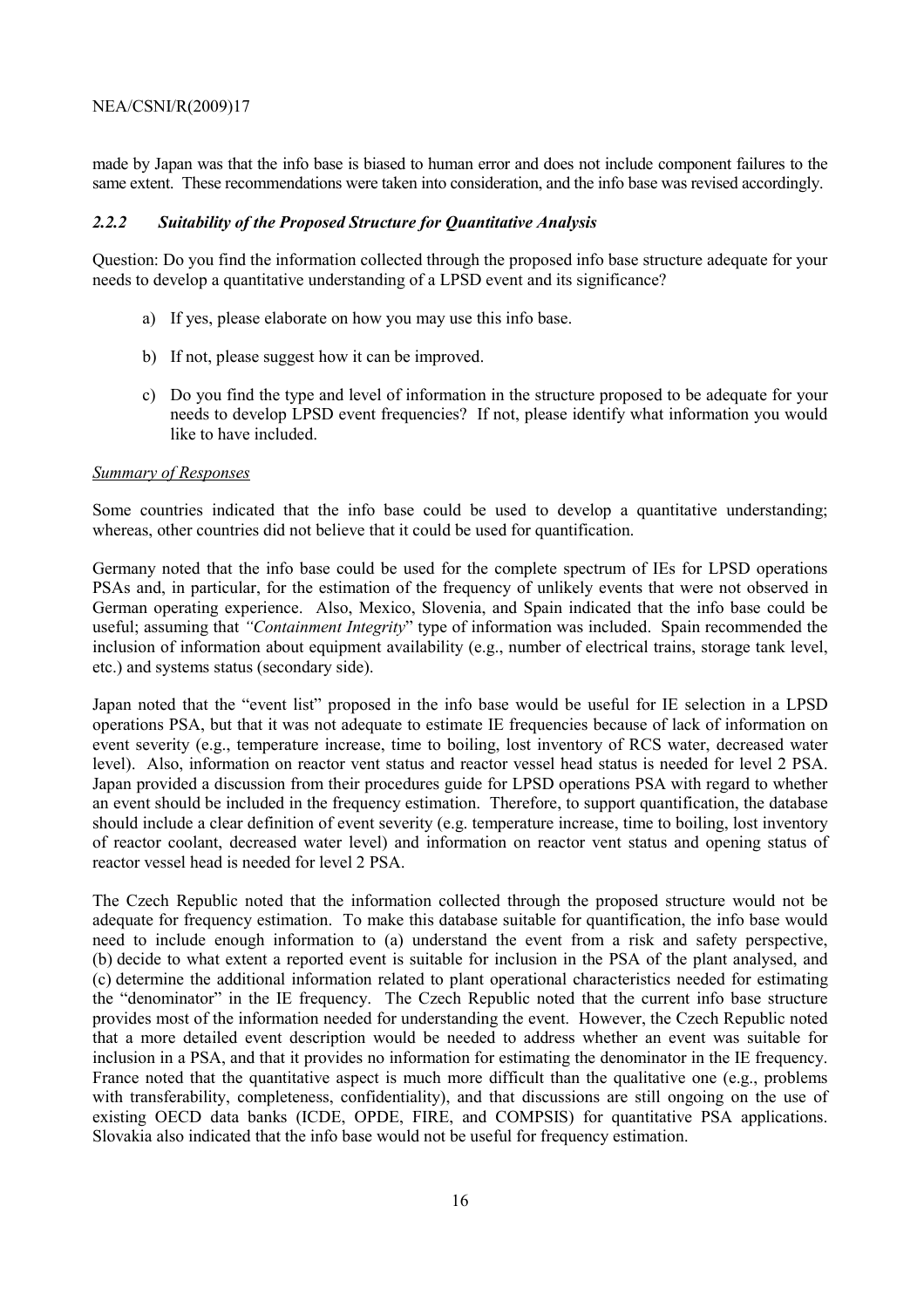With respect to last part of this question, Japan noted that a need exists to discuss what information is required for estimation of IE frequencies in LPSD because maintenance practices vary across the countries. In addition, Japan noted that enough of a description of the event should be included in the comment field of the info base (especially for human error) to determine whether it should be considered as an IE in a LPSD operations PSA. Slovakia made similar remarks as the Czech Republic who indicated that because IE frequencies are estimated for each individual POS, information should be included for POS duration as well as the possibility of occurrence of the initiator in a given POS.

Based on this feedback, a database for IE frequency estimation task is not recommended.

### *2.2.3 Coding of Events*

Question: To accomplish the objective of this task of sharing LPSD IE information, would it be possible to

- a) Code one or more IEs from your operational experience?
- b) Provide comments from your event-coding experience?

### *Summary of Responses*

Several countries coded events and provided insightful comments.

Japan added two events - the criticality event at Shika1 and the loss of RHR event at Genkai1. Germany and Slovenia also added an event. As a result of their coding experience, these countries provided additional comments on the structure of the info base. Japan indicated that the info base was biased toward human error in the sense that it was not asking for equipment- related events at the same level of detail as it was asking for human-related events. Germany indicated that the field related to human performance ("Primary Cause" and "Underlying Factor/Driver") may not request adequate information so that events occurring in different plants can be coded in one info base and, more so, if the info base was going to be used for calculating IE frequencies.

The other countries indicated that coding events would be an issue of agreement with the utilities and did not code any events. The Czech Republic noted that it had developed broad event-coding experience during development and updating of IE frequencies as part of LPSD operations PSA projects for the two Czech plants, Temelin and Dukovany. As a result, the Czech Republic has developed processes for LPSD event coding. Slovakia provided a breakdown of POSs that could be used to code events.

### *2.2.4 Definitions of Plant Operating States in the Infobase*

Question: With the exception of mid loop, the field for coding in which POS the event occurred is currently undefined. Please suggest how the different POSs should be defined.

### *Summary of Responses*

Several countries provided recommendations for the coding of events into POSs.

Japan recommended that the POSs be grouped by similarity of the plant parameters (determined from thermal hydraulic analysis), the availability of mitigation systems (influenced by maintenance schedule), the IE, the success criteria, and the allowable time. They provided a specific breakdown.

The Czech Republic noted that it would be useful to distinguish the following plant states (or modes):

• Reactor criticality/sub criticality (LPSD operations PSA POSs can begin even with a critical reactor, e.g. below 2 percent of nominal power)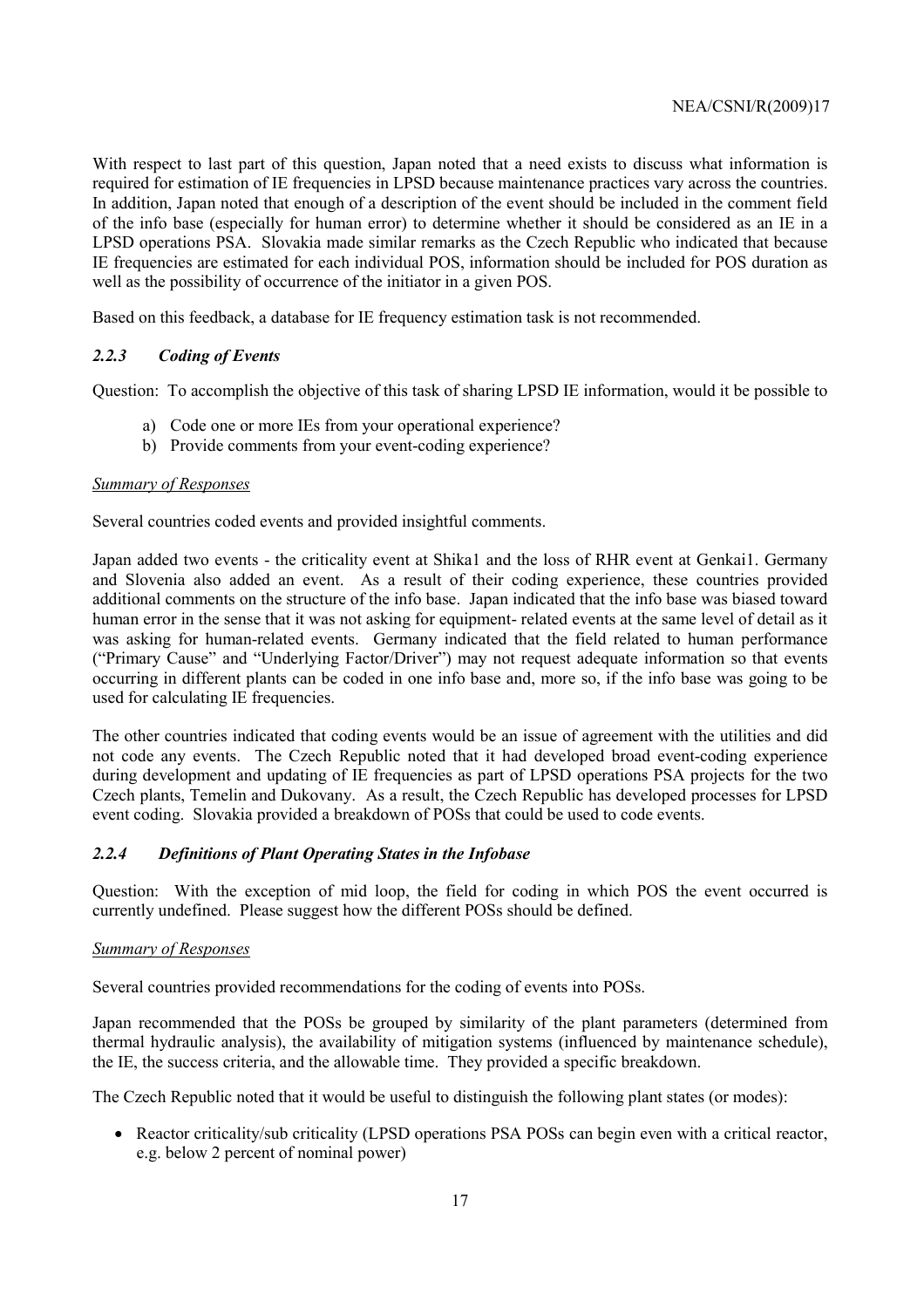- Temperature below/above RPV brittle fracture temperature
- Performance of reactor coolant system (RCS) pressure sealing/tightness (hydro) test

France noted that the definition of POSs was a very important and difficult question because POSs are plant–specific. Germany provided a breakdown of POSs on the basis of plant parameters and plant status. Mexico noted that the POSs must be defined in terms of the different plant configurations, decay heating, availability of coolant sources, and condition of the vessel (e.g., closed, opened, or connected to the fuel pool). Slovakia noted that, in addition to containment and vessel states, the availability of safety systems (manual or automatic mode), water level in the refuelling cavity (if there is high-water level, the loss of RHR events can be screened out), and electrical power supply should be considered. Slovenia provided the POSs used for the Krško plant. It also noted that POSs from different plants could be gathered and, based on the similarities and/or differences, some generic POSs could be established. Spain proposed POS definitions for both a PWR and BWR plant. The United States developed the proposed structure of the infobase and modified it based on the comments received.

Overall, the countries determined that a need existed to define POSs in terms of general plant parameters, and recommended that POSs be defined in terms of:

- RCS pressure and temperature
- RCS level
- RCS vent status
- Spent fuel status
- Containment status

### *2.2.5 Feasibility of a Data Exchange Project for Quantitative Analysis*

Question: Another objective of this subtask is to determine the potential need for and feasibility of developing a data exchange project to support quantitative analysis of initiating event frequencies.

- a) Please express your opinion on both aspects the need for and the feasibility of. For example, some experts believe that LPSD operations risk may be more important than full-power risk for some POSs and that developing a database appropriate for LPSD operations PSAs will allow the development of a better understanding and modelling of LPSD in PSAs (e.g., the understanding and the modelling of human-induced IEs and associated dependencies).
- b) If you would like to see the establishment of such a database, do you think it could be accomplished by taking advantage of other existing event reporting systems such as the International Reporting System (IRS)?

### *Summary of Responses*

All countries agreed that a LPSD data exchange project had merit.

Slovenia stated that LPSD risk was underestimated and had not been investigated enough. Any effort toward developing a better understanding of LPSD risk was viewed as being valuable and welcomed. Data exchange is the most practical way of broadening the knowledge and experience and would thus provide a great gain. Japan noted that such a database could improve the PSA quality by standardising the LPSD operations PSA data needs, establishing IE identification, and screening criteria on the basis of world experience. Mexico noted that it would be helpful to achieve a more realistic understanding of the importance of LPSD operations risk and include in the PSA a more complete scope of IEs (e.g.,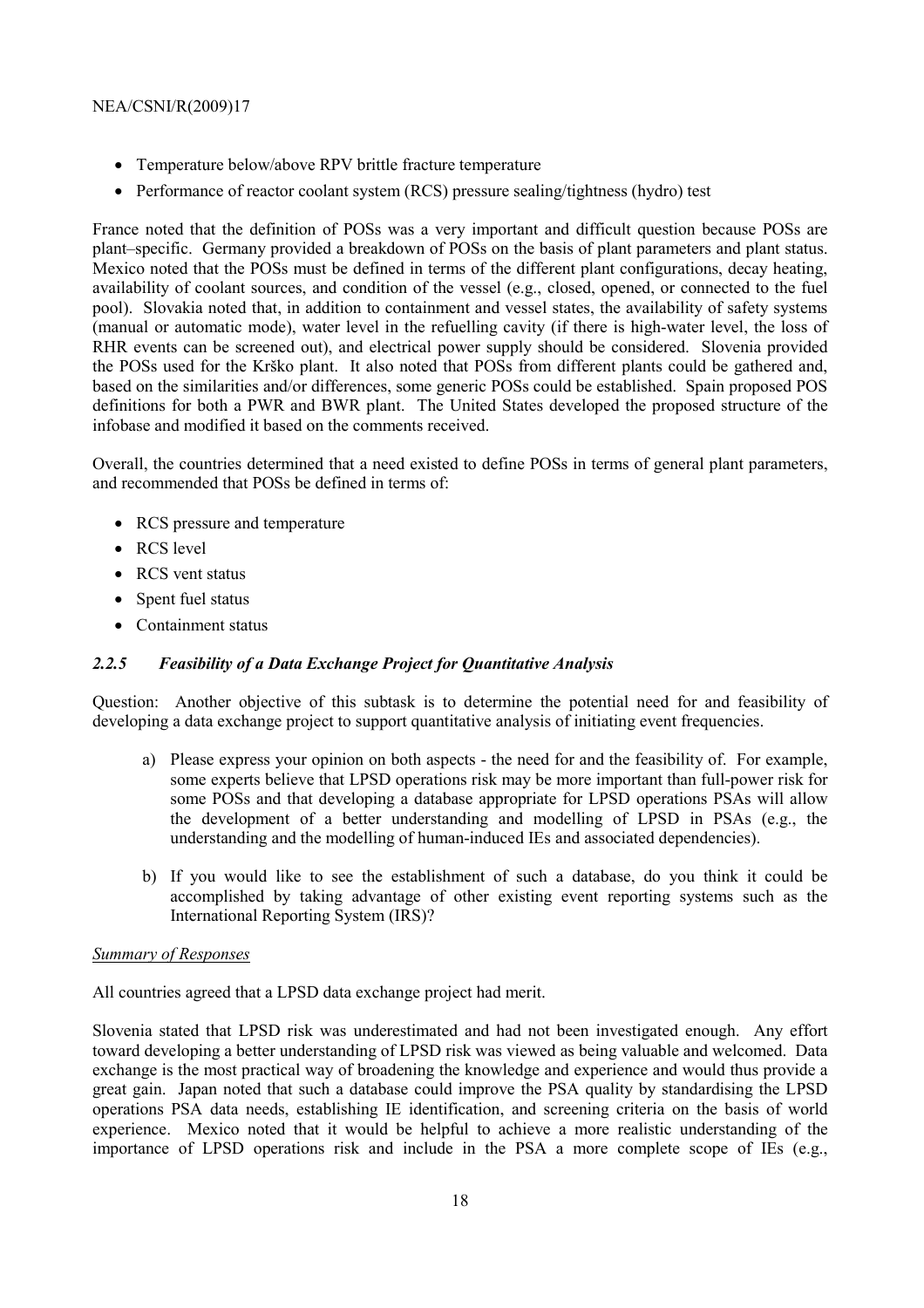human-induced IEs). Germany noted that other international databases support the development of frequencies of unlikely events (e.g., frequencies of large leaks at cavity sealing or lining can be estimated on the basis of larger [international] operating experience and that the proposed database is feasible and useful); however, for the understanding and the modelling of human-induced IEs, detailed event descriptions must be given. Slovakia supported the idea and noted that its current LPSD risk is higher than that of full power risk. The United States noted that the establishment an international database would raise awareness of such events.

An IE database was viewed as necessary for a comprehensive understanding of IE frequencies, which are a critical input to all PSAs. Therefore, an IE database is a significant step in deriving these frequencies. For countries with a limited population of plants, derivation of accurate frequencies is difficult because of a lack of data. With an international database, those countries would have a better set of data to develop or at least substantiate their frequencies.

There were also some potential issues raised. The reporting criteria in each country may be different. Also, the amount and level of detail of information offered from each country may vary. If the reporting criteria for LPSD IEs were unified, it was noted that the IRS may adequately cover LPSD events. The reporting criteria should be clear so that it contributes to the quantification of IE frequencies. It was noted that an international exchange needs a rigorous framework including consideration of confidentiality and completeness. With regard to the relationship with other data collection projects, additional assessment was viewed as being needed to avoid overlapping databases and/or inconsistency. Quantitative comparisons can be inappropriate because of differences in operational status, mitigation strategies, and the variability of the refuelling outage schedules; therefore, it would be necessary to establish a minimum POS set. Such a set would help understand the events and associated issues such as the availability of procedures, training, and experience.

Most countries indicated that this task could potentially be accomplished by taking advantage of other existing event-reporting systems such as the IRS. Germany noted that the IRS database contains many safety significant LPSD operations events, and Spain stated that the IRS database contains important information that should be taken into account. The United States noted that in addition to IRS, there are other international reporting systems in place. Examples include the Fire Incidents Records Exchange (FIRE), the International Common-Cause Failure Data (ICDE) Project, the Piping and Failure Exchange (OPDE) Project, and the Exchange of Operating Experience Concerning Computer-based Systems Important to Safety (COMPSIS).

#### *2.2.6 Additional Feedback*

Question: If desired, please provide additional feedback on this topic.

Germany noted that the "comments" field of the info base could be renamed to "event description" so that a detailed event description can be entered. Also, Germany noted that it would be helpful to have a measure for the severity of criticality events. Slovakia offered a mathematical model for estimating IE frequency for two different cases - IE frequency from operational experience and for those frequencies derived or extrapolated from corresponding IE frequencies from full power operations. Slovakia also offered a mathematical model for estimating IE frequencies for IEs identified through analysis (such as cold over pressurisation, man-induced LOCA, and boron dilution) and noted that such events would be associated with inadvertent actuations and offered a mathematical formula for estimating such frequency (See Appendix A).

The info base developed as part of this task is attached to this report and could be made available for others to use via the WGRisk website.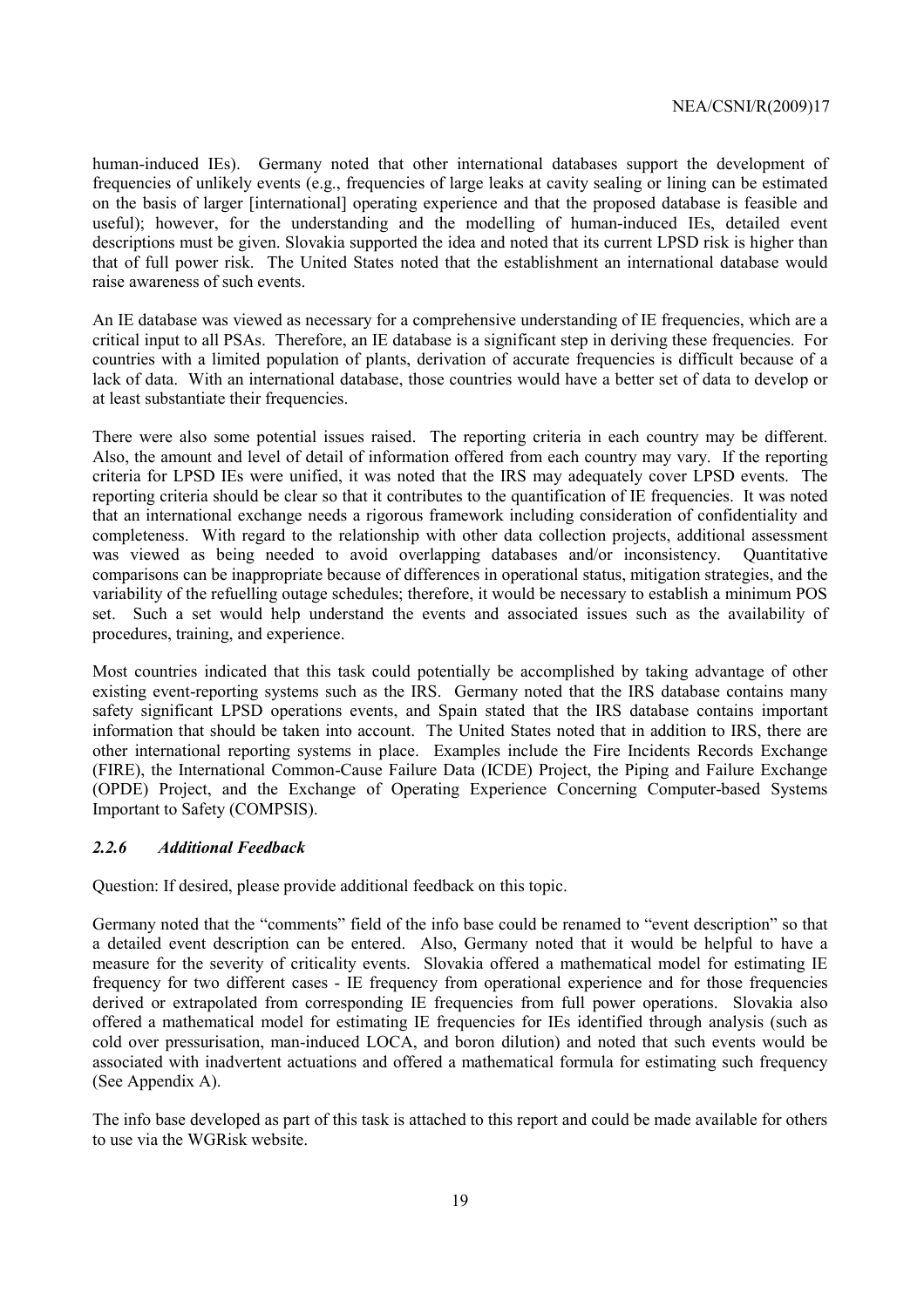### **2.3 Conclusions**

The info base developed was deemed to be suitable for the qualitative needs of LPSD operations PSAs. However, given the intricacies of LPSD risk evaluations, it would be difficult to use for quantitative PSA tasks and, in particular, for IE frequency estimation. Therefore, the initiation of a project to create an international LPSD database was not recommended.

From a qualitative perspective, the proposed info base represented a necessary step in the development of established practices for LPSD operations PSAs. Given that various ways are used to categorise IEs in LPSD operations PSAs, an agreed-upon taxonomy of the various IEs supports harmonisation of IE representation. Through this activity, common definitions of the various parameters used (e.g., reactor level, reactor coolant system vent status) could be established and those parameters needing further interactions could be identified to obtain a common understanding.

A notable example was the definition of POS. During full-power operation, the plant is substantially at steady state and, hence, it can be argued that full power represents just one POS. However, during LPSD operations, the plant goes through many phases and configurations (i.e., POSs). In addition, each outage is different in terms of equipment unavailability, maintenance and testing activities, and their associated timings. Thus, the POS combinations and durations are outage-specific. On the basis of feedback received, it was determined that one can specify those parameters that are universally used to define POSs and use these parameters for POS definition in the information exchange activities. Specifically, a POS can be defined in terms of the following:

- RCS pressure and temperature
- RCS level
- RCS vent status
- Spent fuel status (i.e., before or after refuelling activities have started)
- Containment status

Defining the POS in these terms allows users to translate the POS in their PSA without having to understand all the particular features of the plant/outage or utility's POS definitions in which an event occurred. Adopting this approach may constitute significant progress toward addressing the variability that governs the definition of POSs internationally, which is a fundamental parameter in LPSD operations risk evaluations. Therefore, it is recommended that member countries contribute operational events to the info base to create a LPSD event repository in support of LPSD PSAs and LPSD risk applications.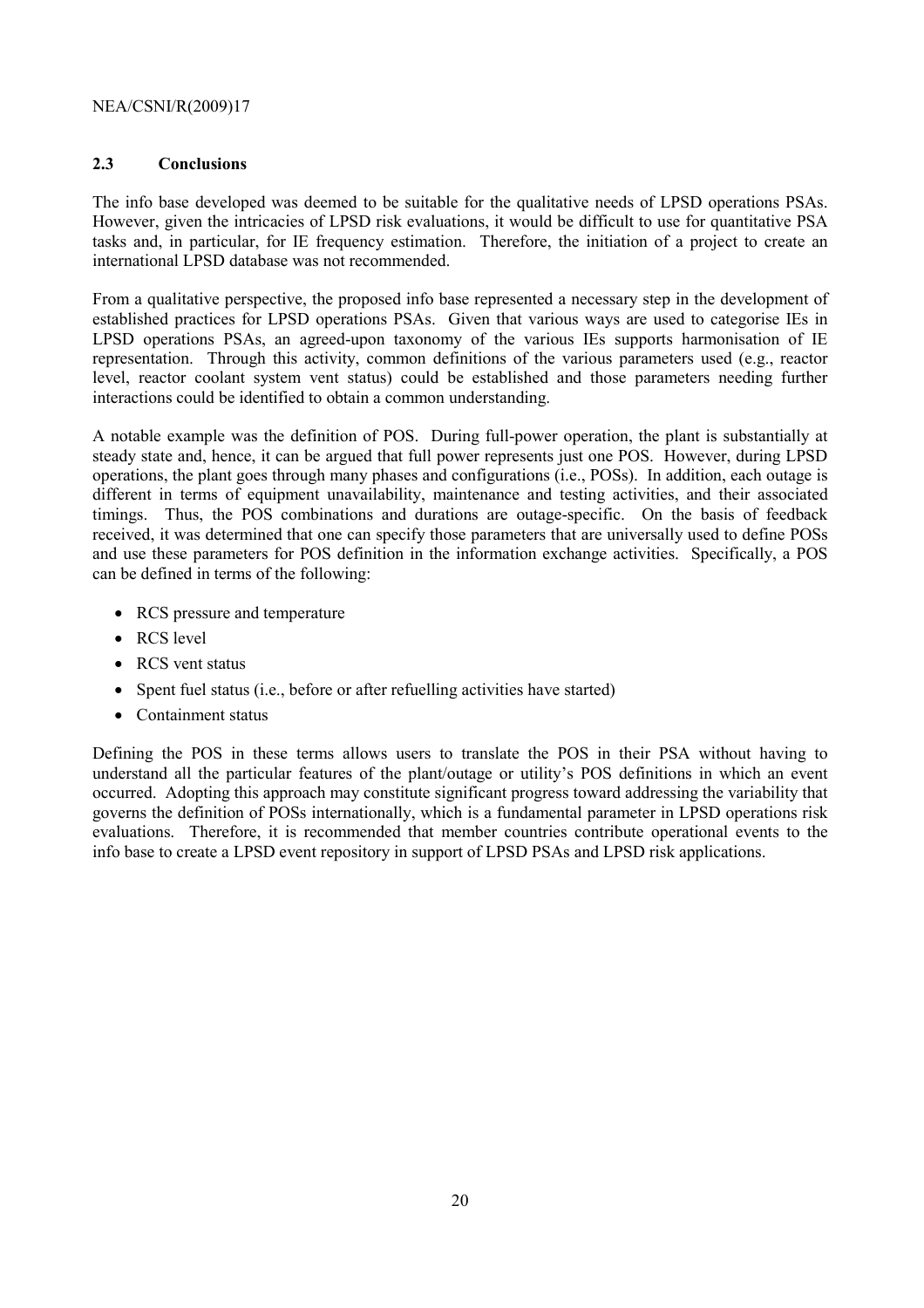### **3. SUBTASK 2: PSA MODELS AND ANALYTICAL ISSUES**

#### **3.1 Scope and Objective**

The objectives of this subtask were to address insights from recent investigations and operating experience, and to share information on analysed initiating events and applied methods. In a previous NEA/CSNI report, NEA/CSNI/R (2005)11, "Improving Low Power and Shutdown PSA Methods and Data to Permit Better Risk Comparison and Trade-off Decision Making," the scope and objectives of a LPSD operations PSA were addressed.

During the October 29-30, 2007, LPSD planning meeting, participating member countries discussed various analytical issues encountered in conducting a LPSD operations PSA. The countries agreed to collect and share information on the following issues:

- PSA Models for Different Applications
- Average Plant Operating State
- Reactor Coolant System Over pressurisation
- Criticality Events
- Level 2 Analyses and Containment Failure
- Fire, Flooding and Earthquake
- Repair and Knowledge-Based Human Actions
- Heavy Load Drops

A questionnaire addressing these issues was prepared and sent to the member countries. The following countries responded to the questionnaire: the Czech Republic, France, Germany, Japan, Mexico, Slovakia, Slovenia, Spain, and United States. Appendix B provides the detailed responses from each country. Section 3.2 provides a summary of the responses to this questionnaire, and Section 3.3 provides the conclusions for this subtask.

### **3.2 Summary of the Responses to the Questionnaire**

#### *3.2.1 PSA Models for Different Applications*

Question: Can you indicate if your LPSD PSA model will be used for different applications (e.g., Tech Spec, event assessment, etc)? If yes:

- a) For which applications is your LPSD PSA model used?
- b) What are the different specific modelling features foreseen for this purpose?

Depending on the objective and intended use of a PSA, different modelling features may be necessary. For some PSA applications, specific modelling features are needed that may not be needed for other applications. For example, the actual plant configuration has to be modelled for the evaluation of operational events, and for continuous risk monitoring.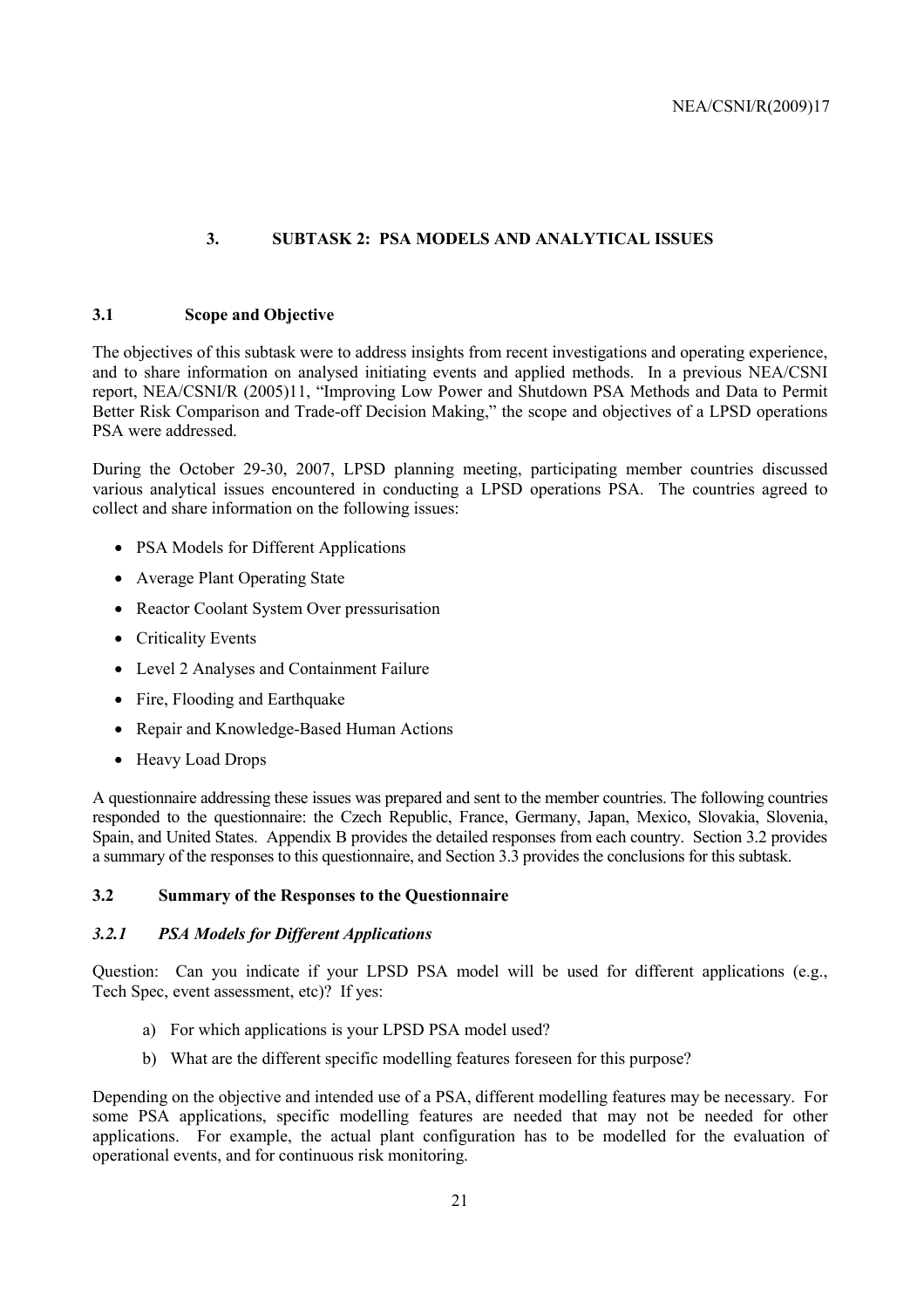### *Applications of LPSD Operations PSAs*

- Czech Republic: The LPSD operations PSA for the Dukovany plant has been used for the following applications: plant modification assessment (safety benefit, acceptability), risk monitoring, risk-informed in-service inspection, event analysis, and Surveillance Testing Interval (STI) extension.
- France: LPSD and full-power operations PSAs are used for similar applications (periodic safety review, probabilistic assessment of events, assessment and improvement of Technical Specifications, Emergency Operating Procedures). There are no particular modelling features for these purposes.
- Germany: The objectives of the LPSD operations PSAs performed by GRS were the application of PSA methods for LPSD operations states to analyse the safety significance, and the development of a basis for a German PSA guideline for LPSD operations PSAs. The licensees are on the way to performing LPSD operations PSAs to support the periodic safety review.
- Japan: Utilities submit the LPSD operations PSA results voluntarily to the regulatory authority for the periodic safety review. The risk information obtained from the LPSD operations PSA is utilised by JNES to investigate the necessity of installation of countermeasures for LPSD operations risk in nuclear power plants. JNES uses LPSD operations PSA in accident sequence precursor studies. Some utilities reduce the risk during maintenance activities, using information obtained from LPSD operations PSA. A procedures guide for LPSD operations PSA is being developed by the Atomic Energy Society of Japan.
- Mexico: The main planned applications of the LPSD operations model of the Laguna Verde nuclear power plant are risk-informed inspections, event assessment, evaluation of modifications to technical specifications, and evaluation of design basis modifications.
- Slovakia: The LPSD operations PSA is used to support risk monitoring and technical specification optimisation.
- Slovenia: Outage Risk Assessment and Management (ORAM) based models are employed for planning, scheduling, and reviewing outages.
- Spain: The objective of the LPSD operations PSAs is to analyse the safety significance of the outage.
- United States: NRC examined the potential risks during LPSD operations and documented those findings in NUREG/CR-6143 and NUREG/CR-6144. Based largely on those studies, NRC has developed Level 1 LPSD operations PSA models and templates. NRC is improving these models for evaluation of events and conditions that occur at licensee facilities during shutdown conditions. Evaluation of events and conditions provide risk information which is used as input into the regulatory decision making process.

### *Specific Modelling Features for Different Applications*

- Czech Republic: The LPSD operations PSA features to be used for applications should be a wellbalanced model, with flexibility so that both the average and actual outages and configurations can be analysed.
- Slovenia: ORAM-based model are used which have fault trees and several external event (or "house event") symbols for interpreting the plant state database.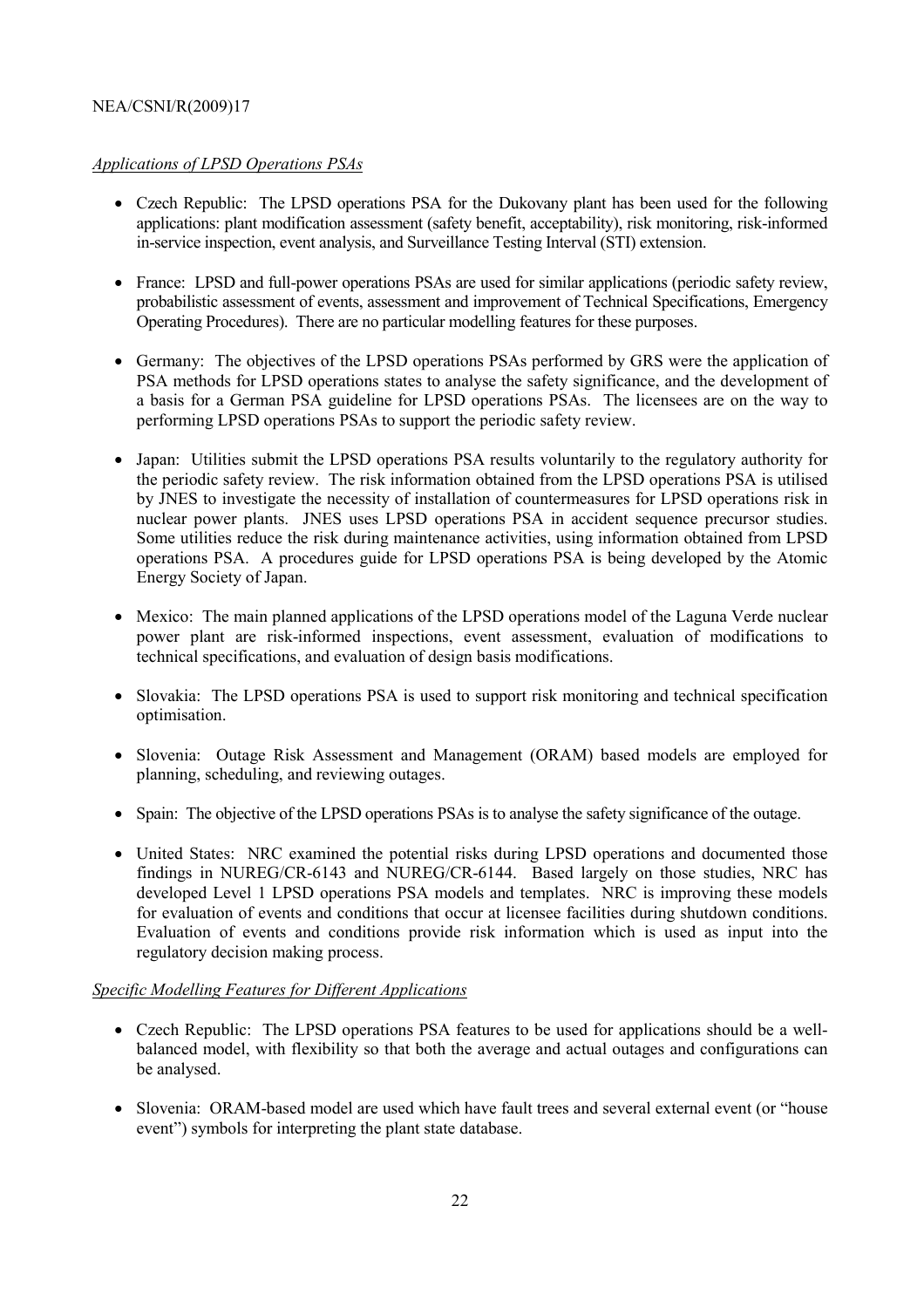- Slovakia: Equipment Out of Service (EOOS) configuration risk monitor is used.
- United States: NRC developed (simplified) models for evaluation of events and conditions based on NUREG/CR-6143 and NUREG/CR-6144. Fault tree flag sets and house events are used to set conditions for initiating events in the POSs.

#### *Summary of Responses*

LPSD operations PSAs are used for many applications. Examples include:

- Evaluation of outage risk
- Analyses of the safety significance of event sequences during an outage
- Periodic safety review
- Risk-informed decision making
- Evaluation of design modifications
- Optimization of technical specifications and allowed outage times
- Operational event analysis
- Development of PSA guideline for LPSD operations PSAs
- Risk monitoring

The wide use of LPSD operations PSA, including the use for decision making, requires stabilised technologies to obtain high quality and reliable results. In some countries, specific modelling features are used for the evaluation of operational events, or for continuous risk monitoring. Although some guidance documents are available for performing LPSD analysis (e.g., IAEA-TECDOC-1144, NEA/CSNI/R(2005)11), the need for establishing consistent approaches was identified during the meetings held on this topic. For some PSA applications, specific modelling features are needed. Although model flexibility is required to consider different plant configurations, guidance is needed on how to consistently and correctly perform the analysis.

### *3.2.2 Average Plant Operating State*

Questions:

- a) Have you developed LPSD structures/models so that both average and actual outages can be facilitated?
- b) Does your actual "outage structure" allow the consideration of actual outage equipment unavailability data and POS durations?

LPSD models are typically structured to facilitate calculation of an average outage risk. This means that the models incorporate average outage durations, average length of time in each plant operating state, and average equipment unavailability. However, today regulatory agencies need to perform operational event and condition analysis. The use of average models does not seem to adequately address these needs because no events or conditions occur in average POSs but at highly specific ones.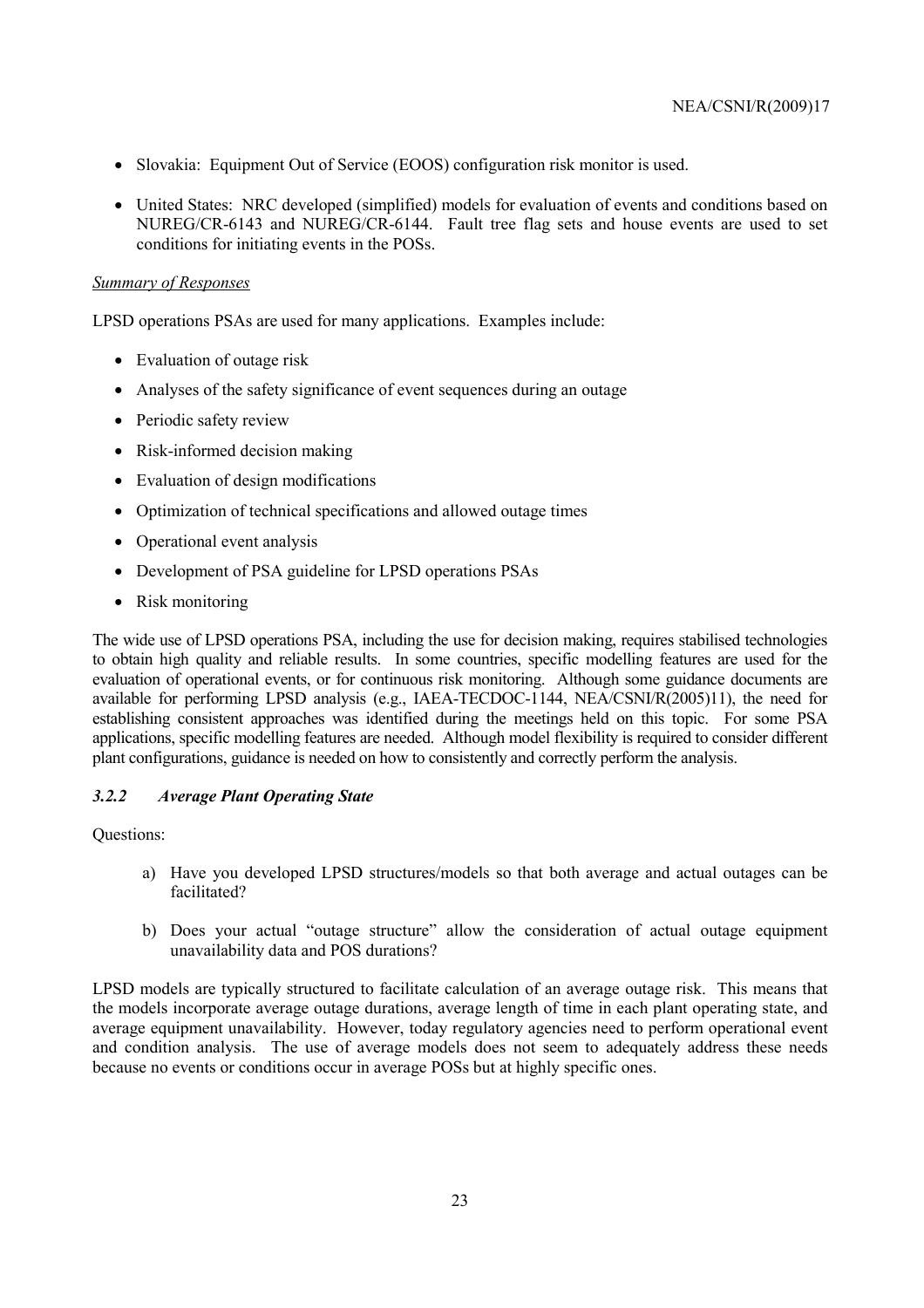### *Development of LPSD structures/models so that both average and actual outages can be facilitated.*

- France, Germany, Japan, Mexico, and Spain: The basic LPSD operations PSA structure corresponds to an average outage.
- Some countries developed models that allow the consideration of all plant configurations: risk monitors (Czech Republic, Slovakia), ORAM model (Slovenia).

United States: The American Nuclear Society (ANS) is developing a consensus LPSD operations PRA standard which should help standardise both average-outage and actual-outage LPSD operations PSA models.

### *Outage structure allowing consideration of actual outage equipment unavailability data and POS durations*

- Czech Republic, Slovakia: Risk monitors. Slovenia: ORAM model. These models allow the consideration of all plant configurations.
- France, Spain: If necessary (e.g., for probabilistic analysis of events), the model could be modified to treat actual plant conditions in a specific study.
- Germany: Modifications of the unavailability data and POS durations are, in principle, possible (Risk Spectum Project). Depending on the event sequence, the modifications can be very laborious.
- United States: Current LPSD operations PSA models are geared toward use with actual-outage configurations versus average-outage risk models.

#### *Summary of Responses*

Usually LPSD operations PSA models represent an average outage. The modification of a PSA model is in principle possible. Important parameters depending on the POS durations include:

- Frequency of time dependent initiating events
- Human error probabilities (depending on the decay heat, different time spans exist for recovery actions)
- Unavailability data of safety-related systems (depending on testing time and testing frequency, the unavailability of components can change if the POS duration is changing)

Moreover, plant configurations are normally different from outage to outage (i.e., operational systems are available in one outage but not in the next). Also, the number of available trains of safety systems can change from outage to outage. Depending on the plant configuration, the effort to modify the average LPSD operations PSA model can be very high.

For applications that require consideration of variable POS durations or equipment configurations (e.g., for precursor analyses, risk monitoring, risk-informed decision making), special modelling features should be provided in the LPSD operations PSA models which would allow modification to address varying needs with minimal effort.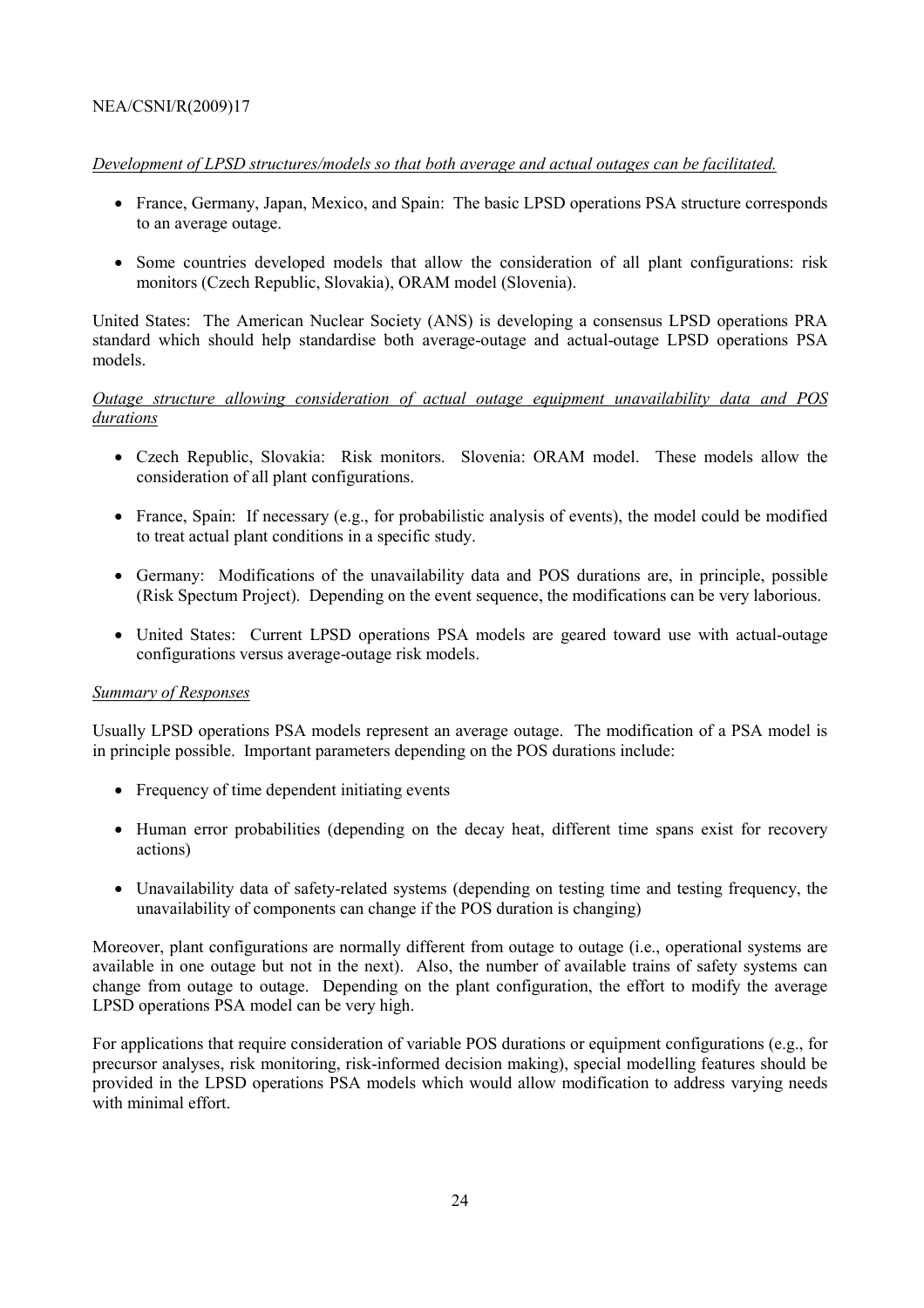### *3.2.3 Reactor Coolant System Overpressurization*

Question: Have you taken into account such events in your LPSD PSA? If yes:

- a) What events have you considered?
- b) What is your definition of core damage for such events?
- c) What is the contribution of these events to the overall CDF?

The objective of a level 1 PSA is to determine the frequencies of the different accident sequences leading to core damage. In practice, core damage is replaced by surrogate criteria introduced to simplify the study.

Examples of criteria include prolonged uncovering of fuel assemblies with no possibility of sustained restoration of the water inventory, stresses on the reactor vessel exceeding design basis conditions, injection into the core of a critical volume of insufficiently-borated water, and a maximum cladding temperature.

Another risk during shutdown states is cold over pressurisation of the vessel that can involve a rupture of the primary vessel. Inadvertent injection of safety systems, overfilling, failures of safety valves, or errors during pressure tests can lead to over pressurisation of the reactor coolant system or connected safety related systems. Depending on the RPV design (brittle fracture susceptibility) or the design of relief valves (design for blow down of water), such scenarios can lead to more or less serious consequences.

#### *Considered Events*

- Czech Republic: Inadvertent reactor coolant system sub-cooling during reactor coolant system pressure sealing/tightness test. Inadvertent start-up of a high pressure injection pump when temperatures are below the reactor pressure vessel brittle-fracture temperature.
- France: Re-pressurisation of the reactor coolant system when the primary temperature is low has been identified in French PWRs (inappropriate isolation in case of LOCA during cold shutdown).
- Germany: PWR unlikely scenario, not analysed. BWR over feeding with residual heat removal system (safety and relief valves are not designed for the blow down of water under full pressure).
- Japan: PWR Inadvertent operation of high-pressure injection system.
- Mexico: In case of transients and medium/small LOCAs, it may be required to open at least one SRV to decrease pressure in vessel to allow the injection of low pressure systems.
- Slovenia: LOCAs and events that may challenge the integrity of the reactor coolant system or the residual heat removal system and result in an inadvertent relief valve lift were considered. The consequential effects of these events are captured in the small reactor coolant system and residual heat removal LOCA initiators.
- Spain: Such scenarios were considered in the LPSD operations PSA.
- United States: PWR -Initiators considered for pressurised thermal shock for low power (LP) and hot shutdown (HSD) POSs: Reactor turbine trip (LP). Small steam line break (LP/HSD). Loss of main feed water (LP/HSD). Large steam line break (LP/HSD). Small and very small LOCA (LP/HSD) Rupture of steam generator tube (LP/HSD). . Spurious safety injection was also considered as an initiating event for the midloop study. BWR – inadvertent over pressurisation of reactor water cleanup system, spurious actuation of high pressure core spray, LOCA during hydro conditions.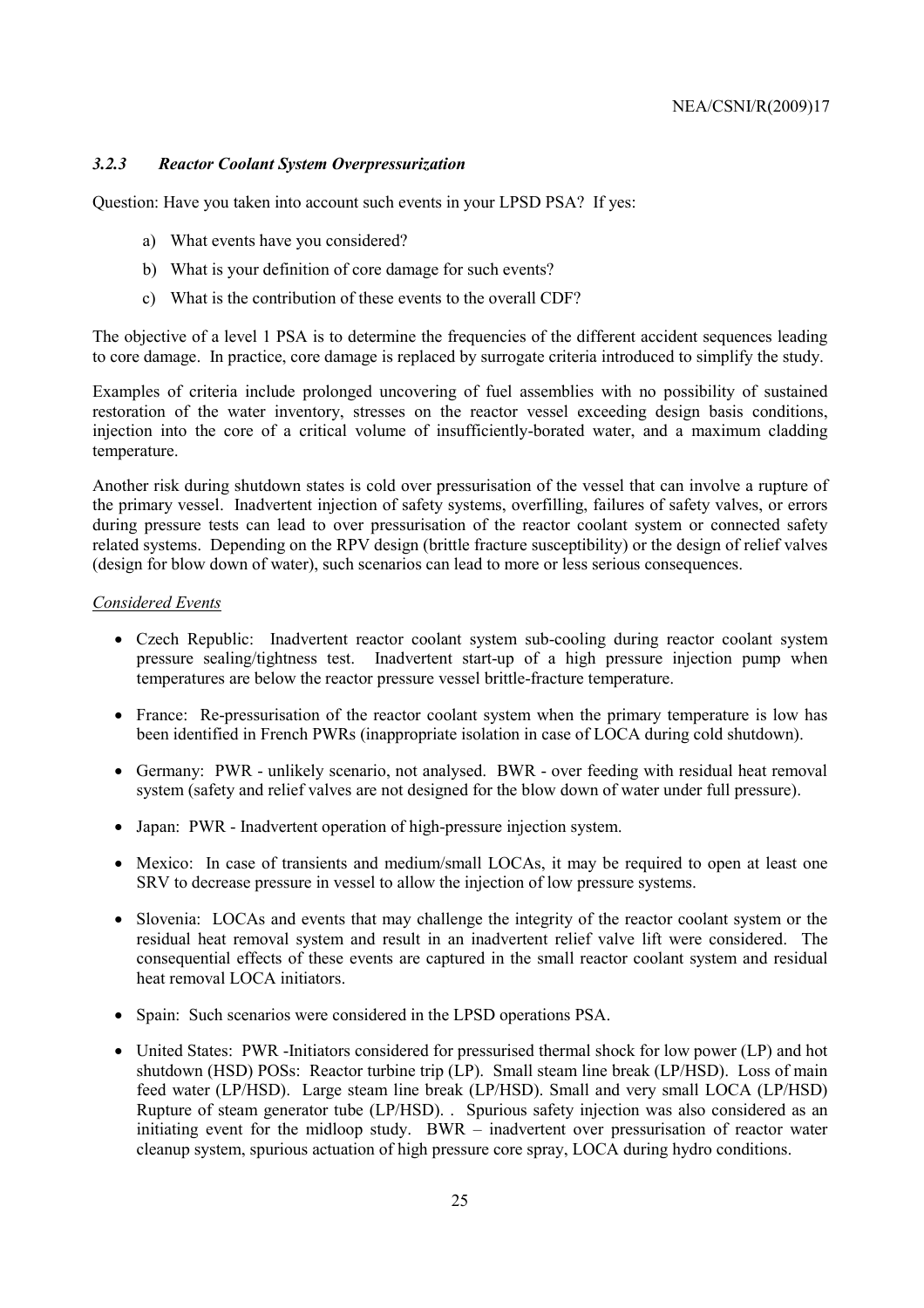### *Definition of Core Damage for such Events*

- Czech Republic: No specific core damage definition for cold over pressurisation; fuel cladding temperature 1,200°C is generally applied.
- Germany, Spain: Core damage was assumed, when the design pressure of the reactor coolant system was exceeded.
- Mexico: If the core is uncovered over  $\frac{3}{4}$  parts of core length, which is the same as in full-power **PSA**.
- Slovakia: Reactor vessel rupture leading to core damage.
- Slovenia: No specific definition, core uncovery means core damage.
- United States: Core damage was assumed for ruptures of system piping connected to the RCS boundary and for reactor vessel ruptures for which the core could not be covered.

### *Contribution of These Events to the Overall CDF*

- Czech Republic: Approximately 10 percent of total CDF.
- France: Approximately 5 percent of CDF.
- Slovakia: Less than 1 percent of the overall CDF.
- Germany, Japan, Spain: No influence on the overall CDF.
- Slovakia: No separate quantification.
- United States: NUREG/CR-6144 (PWR) estimated the pressurised thermal shock core damage frequency to be 1E-07/yr.

### *Summary of Responses*

The over pressurisation sequences described in the responses correspond to different situations. There are broadly two categories:

- 1. Sequences with a rapid pressure increase in the primary circuit when the temperature is low. These sequences could lead to a fragile rupture of the vessel.
- 2. Sequences with a less rapid pressure increase, which could lead to LOCAs or transients.

The first category could lead to serious consequences. In a French PSA study, the dominant sequence was an inadvertent isolation of the residual heat removal system when the primary circuit was cold, full, and closed. In this situation, the reactor coolant system pressure increases very fast when the temperature remains low, so the limit pressure for fragile vessel failure could be reached if the safety valves are not able to limit this pressure increase. In this case, the assumption is that reaching of the pressure limit leads to vessel rupture. Taking into account this conservative assumption, plant modifications were implemented in France to reduce the corresponding probability.

For the second category, the consequences can be considered to be similar to that for a LOCA or transient.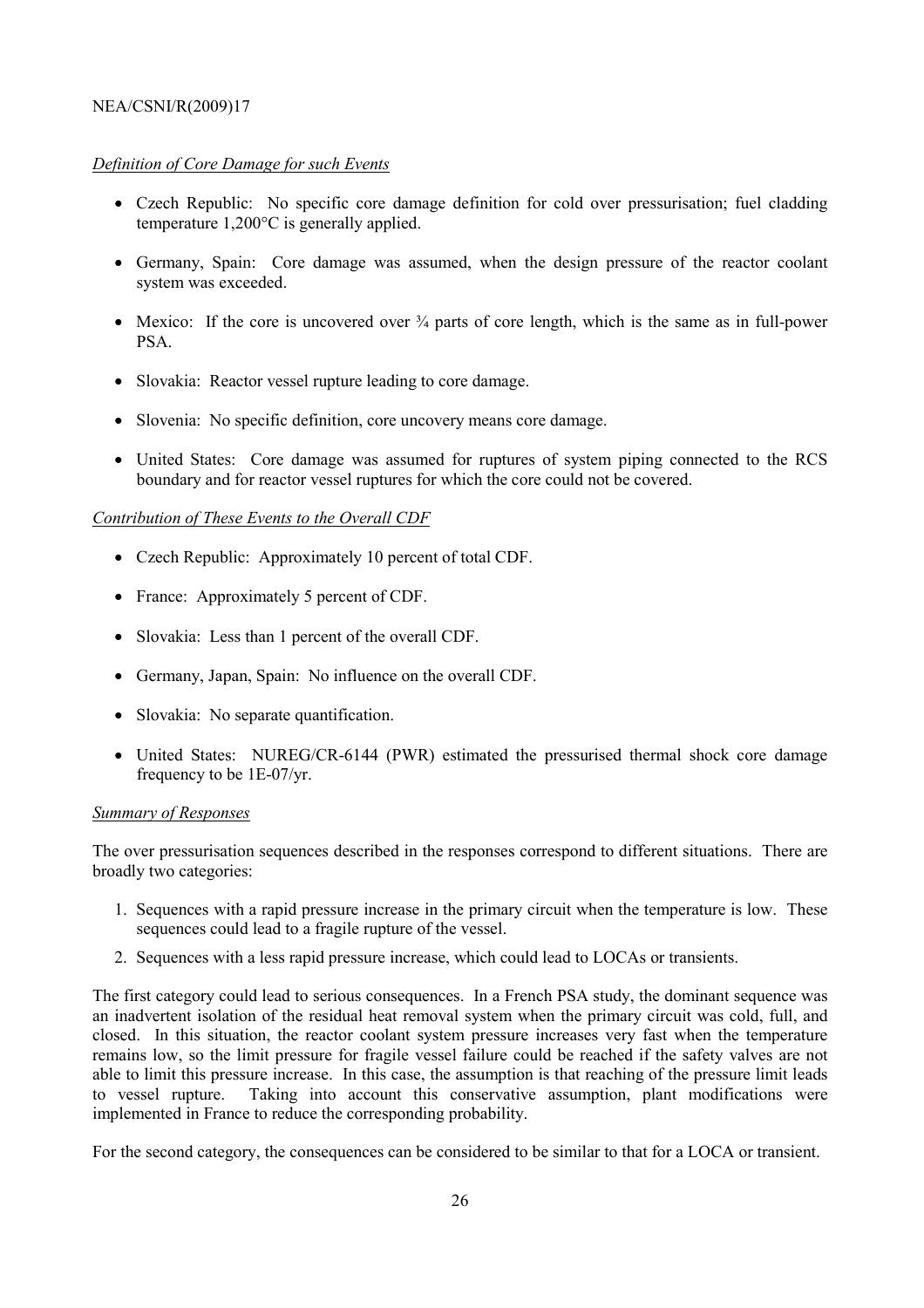### *3.2.4 Criticality Events*

Question: Have you taken into account such events in your LPSD PSA? If yes:

- a) Explain what events have you considered.
- b) Describe supporting analysis for such criticality events.
- c) Provide the contribution of these events to the overall CDF.
- d) Provide any available reports.

Errors during fuel element or control rod handling can lead locally to (prompt) criticality. Operating experience identified precursors for such criticality events (e.g., Shika 1, Japan, June 1999; Dampierre 4, France, April 2001; Leibstadt, Switzerland, April 2005).

#### *Analysed Events*

Six counties have analysed such scenarios:

- Czech Republic: Erroneous withdrawal of control rods during achieving criticality.
- Germany: Erroneous withdrawal of control rods and erroneous removal of control rods.
- Japan: Miswithdrawing of control rods, misalignment of fuel elements, and the inadvertent increase of hydraulic pressure in the hydraulic control unit. Loss of offsite power during boron dilution in start-up of PWR.
- Slovakia: Uncontrolled change in the position of the control rod or control rod group, and the incorrect alignment of the fuel elements in the core or spent fuel pool.
- Spain: For PWR plants, the scenario of error during fuel handling was analysed.
- United States: NUREG/CR-6143 (BWR), NUREG/CR-6144 (PWR) considered potential for criticality due to fuel misloading.

### *Supporting Analysis for Criticality Events*

In some countries, supporting criticality analyses were performed; in other countries, available safety analysis reports were used to estimate the potential consequences of criticality events.

- Czech Republic: Safety Analysis Report for NPP Dukovany and other analyses for consequence evaluation of fuel element/control rod misposition during refuelling or withdrawal of control rods.
- Germany: Criticality calculations to find configurations that can lead locally to prompt criticality, systematic double stuck rod analysis.
- Japan: Sensitivity analysis was performed to find what analytical conditions lead to fuel damage. The Shika 1 event was not analysed in the PSA due to measures taken which indicate that the probability of such events can be neglected. Analysis was performed for loss of offsite power during boron dilution.
- Slovakia: Supporting TH analysis is performed for the accident scenarios.
- Spain: Analysis came from the FSAR.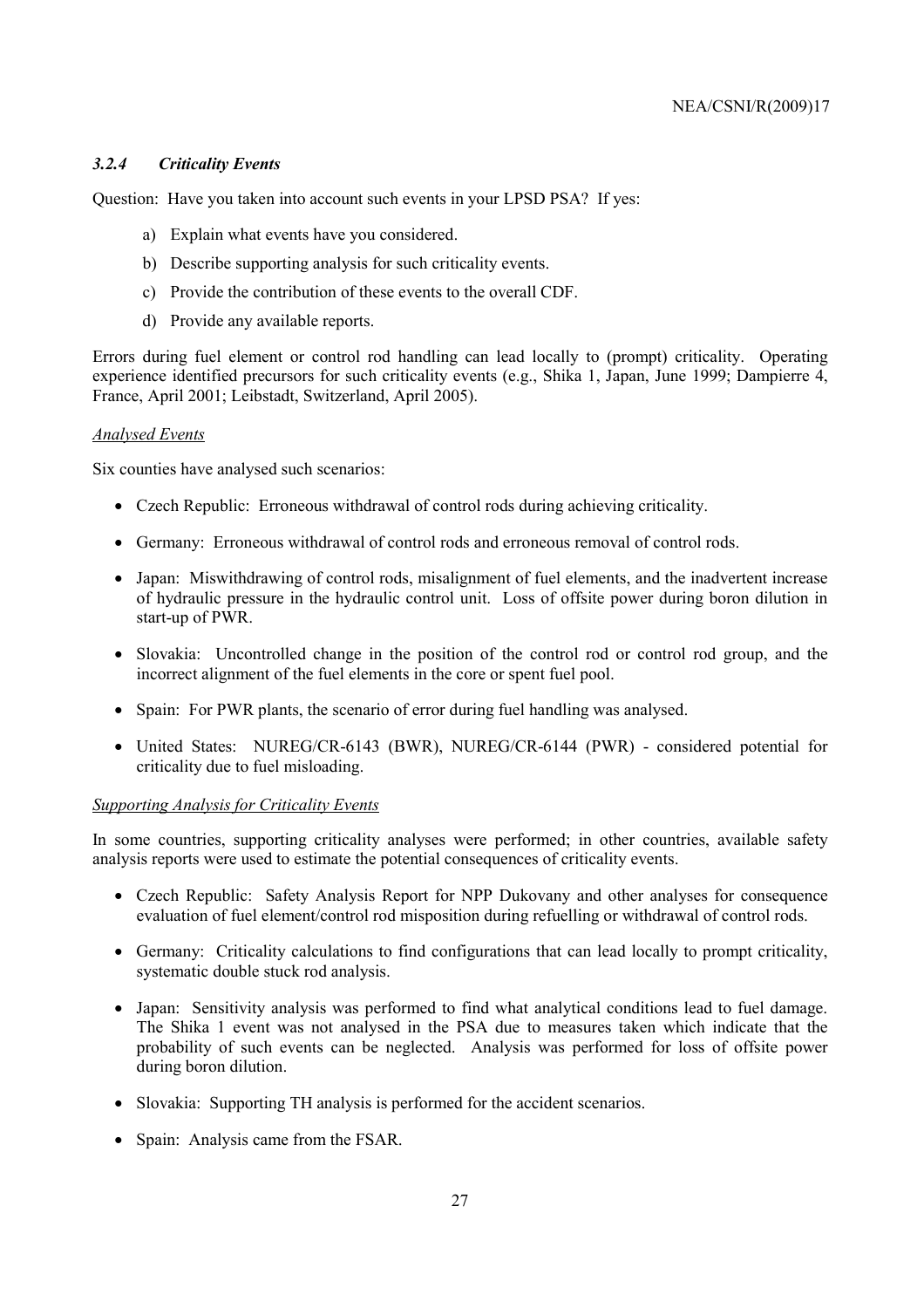### *Contribution of These Events to the Overall CDF*

The contribution of the analysed fuel or control rod handling errors to the overall CDF was fairly low, up to 3 percent of the overall CDF.

- Czech Republic: Up to 2.7 percent of total FDF (including fuel in spent fuel pool) from all POSs (including full power).
- Germany: Approximately 3 percent of the overall CDF for LPSD conditions in the BWR69 plant.
- Japan: CDF of miswithdrawing of control rods is 3 orders lower than the total CDF of LPSD for BWR5. CDF of loss of offsite power during boron dilution is less than 1 percent of the overall CDF for LPSD.
- Slovakia: Less than 1 percent.
- Spain: In one plant (Asco NPP), the contribution is negligible; in the other (Almaraz NPP), the contribution is 2.5 percent of the overall CDF for LPSD PSA.
- United States: NUREG/CR-6144 study (PWR) the CDF attributable to fuel misloading was estimated to be 1.2E-7/yr.

#### *Summary of Responses*

Criticality accidents due to fuel element or control rod handling errors were analysed in six member countries. In some countries, supporting analyses were performed and in other countries, the safety analysis reports were used to estimate the potential consequences of criticality events.

The responses showed a fairly low contribution of the analysed fuel element or control rod handling errors to the overall CDFs, up to 3 percent. These scenarios yield no dominant contribution to the overall CDF. Moreover, the consequences to the environment are not as serious as for core damages due to core uncovery following a LOCA or a loss of RHR, because the core remains covered and most scenarios have consequences only for local bounded core areas.

However, significant precursors for criticality accidents were observed in the operating experience in the member countries (e.g., Shika 1, Japan, June 1999; Dampierre 4, France, April 2001). Therefore, analysis of criticality events should be part of LPSD operations PSA.

Regarding the systematic misloading of fuel elements and the erroneous removal of several control rods, one can a find lack of methodology for the probabilistic evaluation of such scenarios. Establishing a methodology for probabilistic evaluation of such scenarios must be objective of further analyses.

### *3.2.5 Level 2 Analyses and Containment Failure*

Question: Have you performed a Level 2 analysis in your LPSD PSA? ) If yes:

- a) Explain what methods have you developed/used to quantify containment during LPSD failure probabilities?
- b) Provide the resulting "Level 2" probabilities.
- c) Provide any available reports.

Level 2 analyses for the shutdown states were performed in the Czech Republic, France, Japan, Slovakia, Slovenia, and the United States.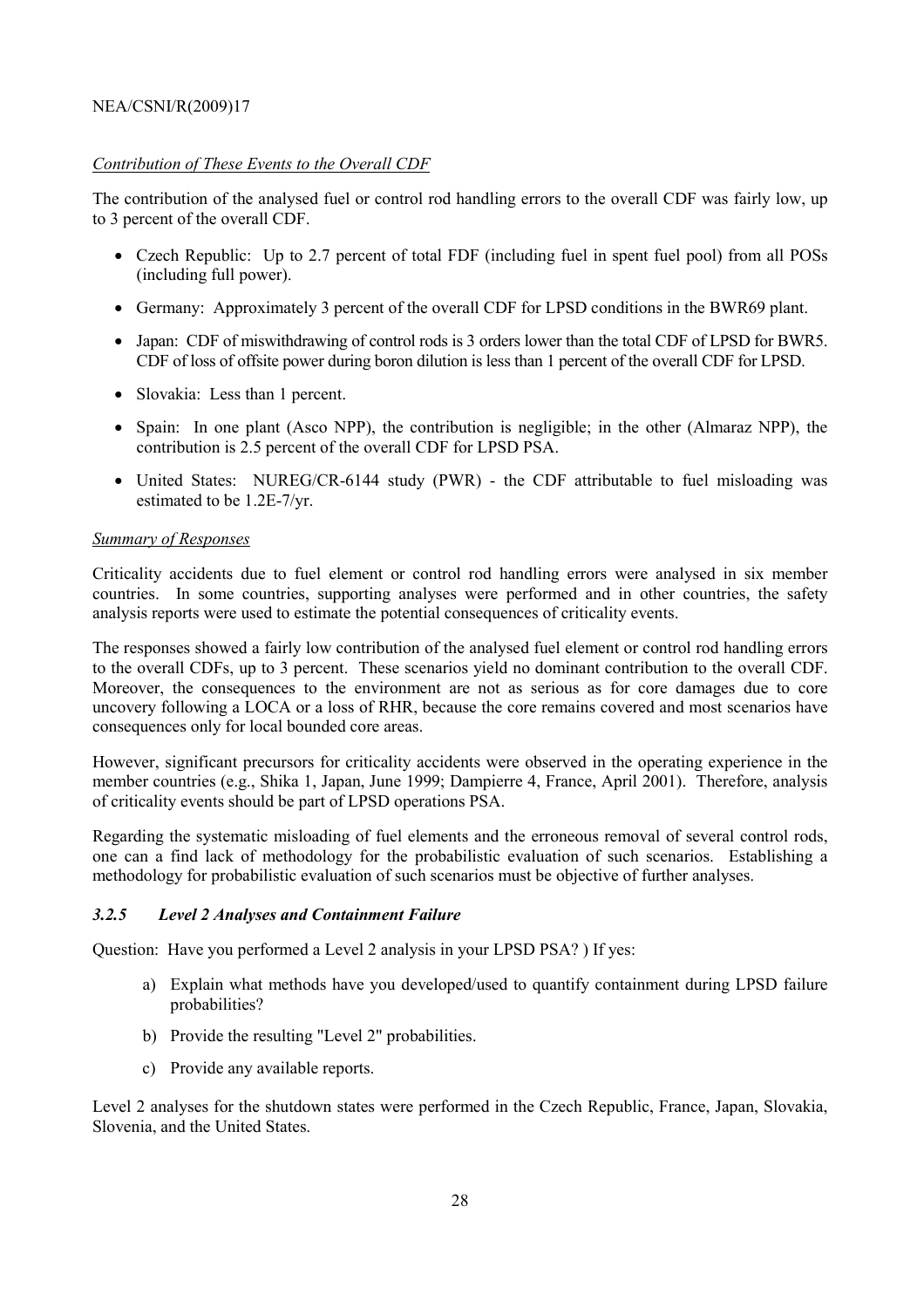*Methods Used to Quantify Containment Failure Probabilities During LPSD:*

- Czech Republic: Full-power level 2 PSA analyses were extended to POS 2 (achieving criticality/sub criticality) and POS 3 (hot shutdown).
- France: Full-power PSA methods were applied with appropriate adaptation of the accident progression event trees.
- Japan: The level-2 PSA procedure for LPSD operations is basically the same as that for power operation. Containment event trees are composed for each plant damage state and used for the identification of potential accident scenarios.
- Slovakia: The pressure capacities of the containment are evaluated using limit state analyses for the various failure modes considered.
- Slovenia: A detailed analysis of containment failure following a LPSD core damage sequence was not done; however, an assessment of the availability of containment and containment protective features coincident with postulated core damage sequences was completed.
- United States: NUREG/CR-6595, "An Approach for Estimating the Frequencies of Various Containment Failure Modes and Bypass Events," Oct. 2004, provides guidance for estimating large early release frequencies under LPSD conditions.

#### *Resulting "Level 2" Probabilities*

- Czech Republic: LERF for Plant Operational Modes 2 and 3 is 3.4E-8/yr.
- Japan: Lower than 1/10th of the value of CDF defined as the quantitative safety goal of IAEA/INSAG or the proposed performance index of safety goal by nuclear safety commission in Japan.
- Slovakia: There is a 60-percent probability that the closed containment will successfully maintain its integrity and prevent an uncontrolled fission product release.
- Slovenia: Depending upon the condition of the containment and of the containment fan coolers, the probability of the failure of the containment was estimated for different scenarios.

### *Summary of Responses*

Several countries implemented modelling approaches for estimating large early release frequency (LERF) during LPSD conditions. The modelling approaches relied upon full-power analyses and were adapted for the plant operational states evaluated. Containment event trees (CETs) were developed for both LPSD conditions and for specific modes (e.g., hot shutdown).

LERF PSA studies and guidance have addressed pressurised water reactors, boiling water reactors, and VVER440 reactors. Some of the PSA study results showed a relatively low frequency for the potential of a large early release. However, in some instances, the studies recognised that LERF may be the same as the core damage frequency due to an open containment. LPSD CETs generally considered top-event questions similar to full power PSAs. A common top-event question was the status of the reactor coolant system boundary and the containment. With a direct path to the environment, the potential for a large early release exists. Estimation of the LERF considered the probability of failure to close the containment or failure of containment pressure retaining capability. All uncontrolled releases to the environment may be included in the LERF estimate even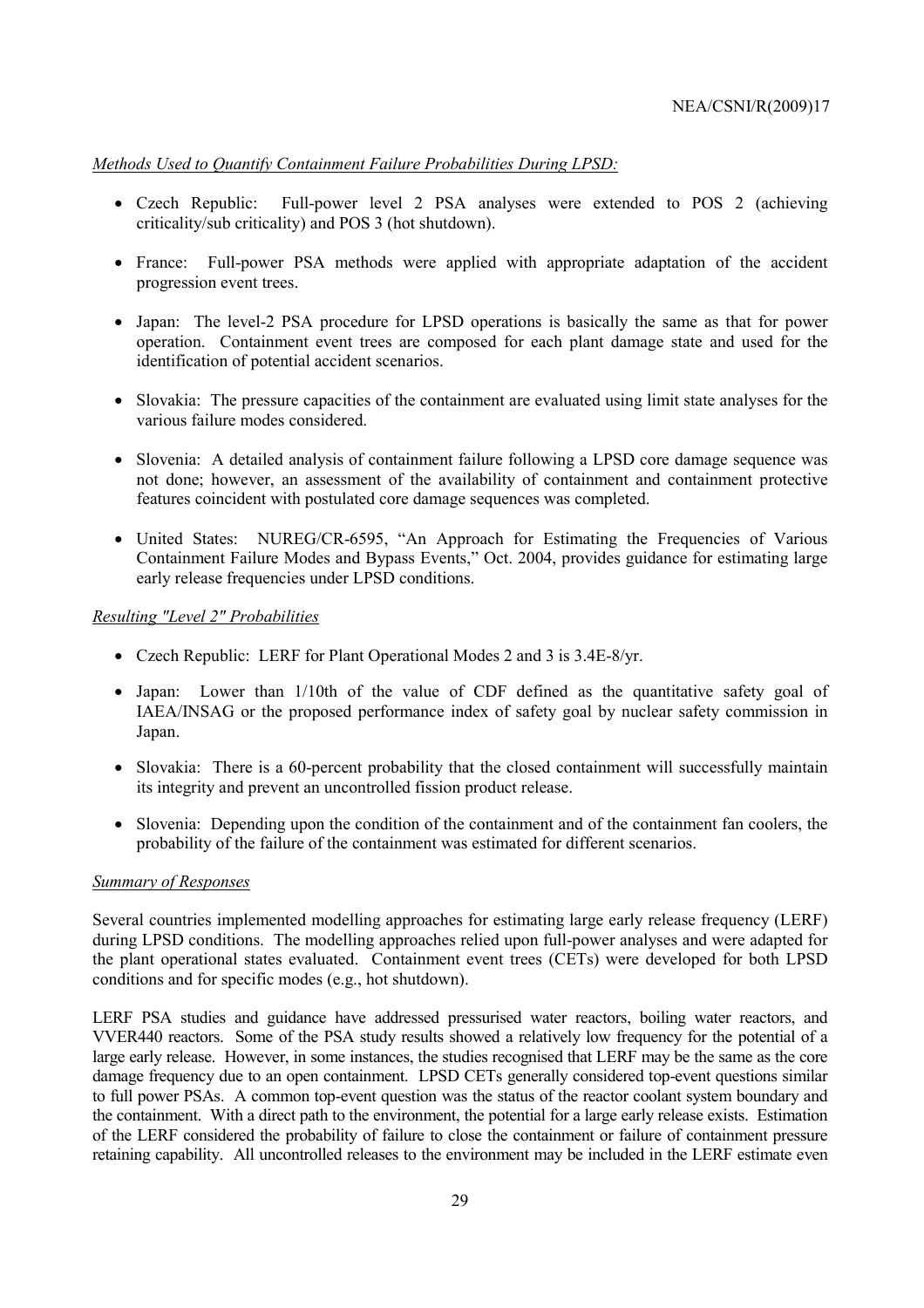though, after shutdown, some source terms considered for full power analyses will have decayed in time and will not be important for the LPSD LERF. The LERF estimate also may take credit for mitigating systems which are not important in full power LERF scenarios, such as containment fan coolers.

Overall, LPSD LERF modelling continues to be a developing area. This survey has shown that modelling and guidance relies to the extent possible on existing full-power PSA analyses and incorporating unique LPSD considerations as necessary. The available references given in the responses are anticipated to be useful to consult.

### *3.2.6 Fire, Flooding, and Earthquake*

Question: What methods you have developed and are using for the treatment of:

- a) Internal or external fire during LPSD?
- b) Internal or external flood during LPSD?
- c) Seismic during LPSD?

LPSD operations PSAs are not treating (internal or external) fire, floods, and seismic events at the same level of detail with those at full power. However, the frequencies of such events, especially fire and flood, may be higher during LPSD operations then at power operation and, therefore, their contribution to risk may be more significant than that at full power. The frequency for fire can be increased for example due to welding or cut off grinding works and fire spreading can be enhanced due to open doors or penetrations.

As operating experience shows, the frequency of internal flooding during LPSD operation can be significantly higher than during full-power operation due to errors in maintenance works.

The questions aimed to the applied or developed methodologies for the probabilistic analysis of fire, floods, and seismic events during LPSD operation.

### *Fire*

In six countries, fire during LPSD operation was analysed.

- Czech Republic: The same methodology as for full power PSA is used in LPSD operations PSA for internal hazards analysis. The shutdown specific features were taken into account (opened doors, higher potential for fire ignition).
- France: Fire was treated for LPSD situations. No specific method was developed, as the full-power PSA methods were applied.
- Germany: Fire in the containment was analysed in the LPSD operations PSA for BWR69 because fire in the containment can occur only during outages. During full-power operation, the containment of this plant type has an inert gas atmosphere to prevent fire. In principle, the same methodology as for full-power fire PSA was applied. A fire specific event tree was modelled, taking into account the outage specific conditions. A specific evaluation of all activities that require fire protection measures was performed.
- Japan: Fire PSA is under development for one POS of a typical plant during LPSD operations.
- Slovakia: Internal fire analysis is performed. The same approach was used as for full-power operation.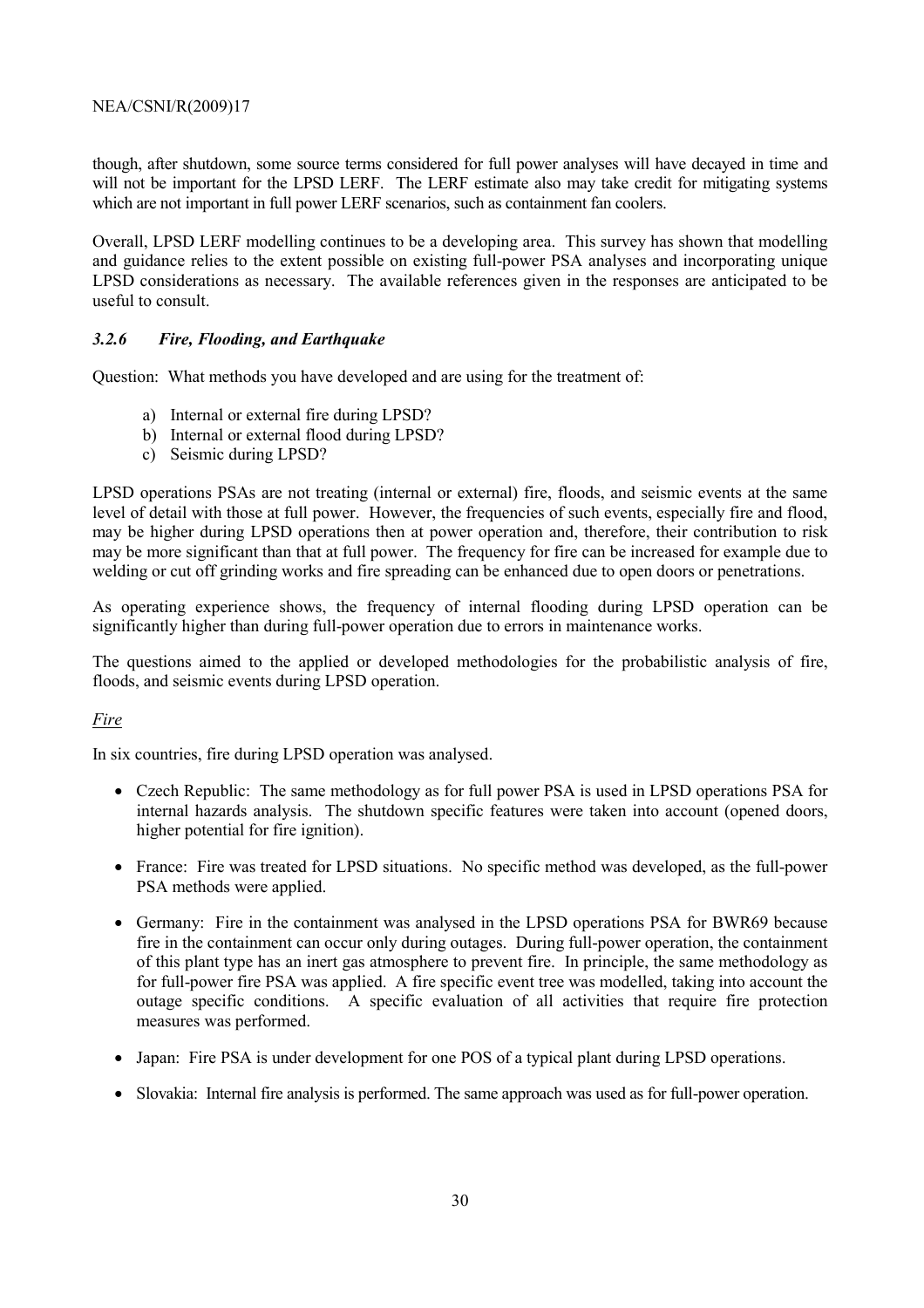• United States: Fire events were considered and analysed in NUREG/CR-6143 and NUREG/CR-6144. NRC is currently developing an improved quantitative fire PRA method to assess a particular plant outage during LPSD operations.

### *Flooding*

- Czech Republic: The same methodology as for full-power PSA is used in LPSD operations PSA for internal hazards analysis. The shutdown specific features were taken into an account.
- Germany: Flooding in the reactor building was analysed in the LPSD operations PSA for BWR69.
- Slovakia: Internal flooding analysis is performed. The same approach was used as for full- power operation. The preventive maintenance activities were taken into consideration.
- United States: Flooding events were considered and analysed in NUREG/CR-6143 and NUREG/CR-6144.

#### *Seismic Events*

- Japan: The seismic PSA is under development for some typical plants during LPSD.
- Slovakia: Only a simplified seismic PSA was performed.
- United States: Seismic events were considered and analysed in NUREG/CR-6143 and NUREG/CR-6144.

#### *Contribution of Fire, Flooding, and Earthquake to the Overall CDF*

- France: In the IRSN PSA, fire is studied for all reactor states. A first PSA version indicated a non-negligible contribution of LPSD (about 20 percent of the core melt frequency related to LPSD), but in the meantime, several plant improvements were implemented and an updating is in progress for which the results are not yet available. Earthquakes and flooding are not covered presently.
- Germany: Fire in the containment:  $3.5E-9/yr$  (< 0.1 %), internal flooding in the reactor building: 8.1E-8/yr (2 percent).
- Japan: The trial fire PSA was performed only for some important areas in mid-loop operation prior to refuelling for a Japanese PWR. The result of CDF is the same order as that in LPSD PSA for internal events. It is expected to be higher if fire areas and POSs are enlarged for the analysis.
- Slovakia: The contribution of the fire and the flooding to the total core damage frequency during LPSD operation in level 1 PSA is less the than 1 percent for both Mochovce NPP and Bohunice V-2 NPP. The seismic event (earthquake) induced core damage frequency:
	- − 2.01E-08/year, it represents 0.23% for Mochovce NPP- 1.12E-06/year, it represents 2.44% for Bohunice V-2 NPP
- United States:
	- − NUREG/CR-6143 (BWR) Internal flooding 2.3E-08 (1%); Seismic 7E-8 (LLNL Hazard Curves)  $(3%)$
	- − NUREG/CR-6144 (PWR) Internal flooding 5.1E006 (18%);Fire 1.8E-5 (63%); Seismic 4E-7 (LLNL Hazard Curves) (1%)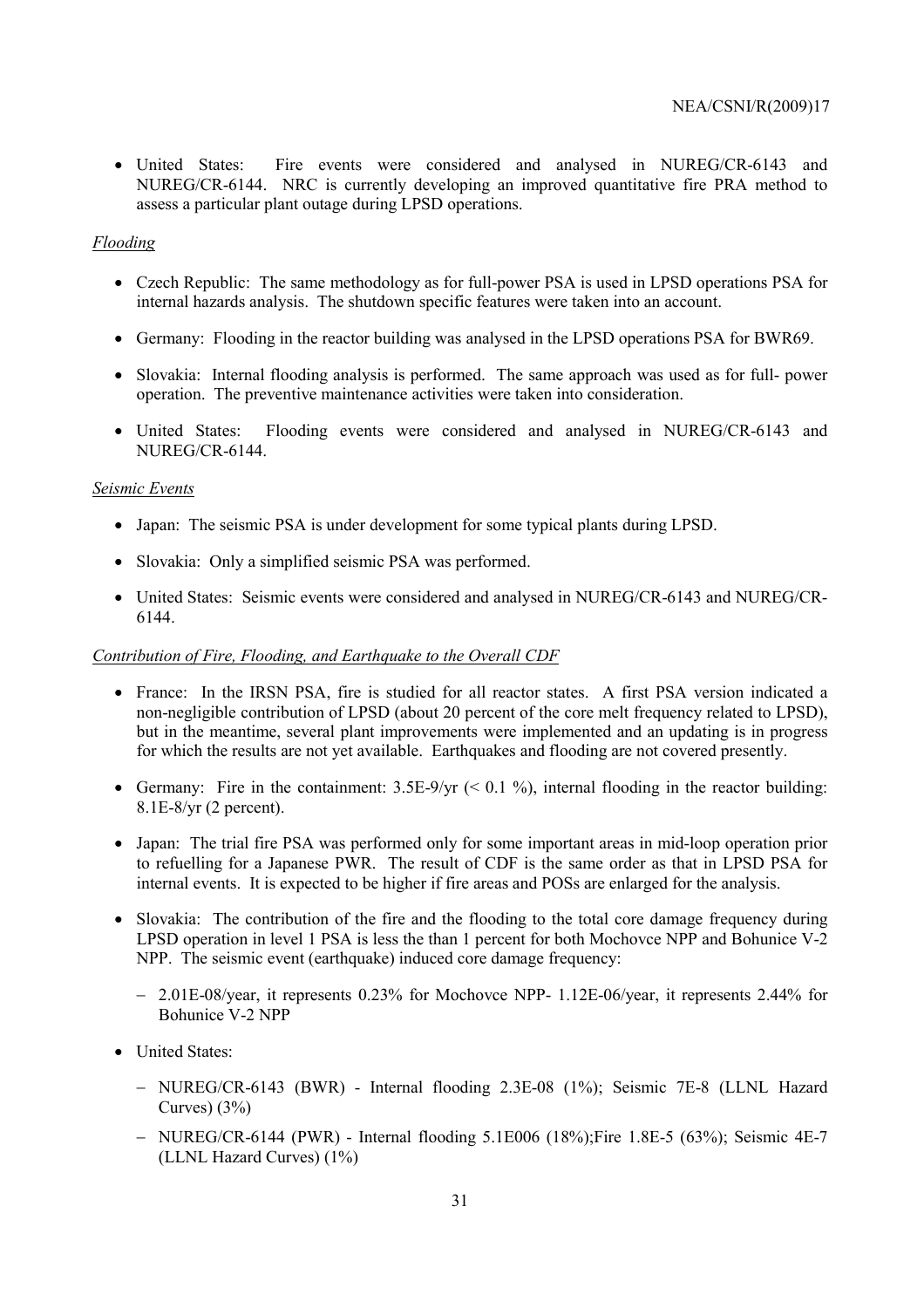### *Summary of Responses*

No special methods were developed for the evaluation of fire, floods, and seismic events during LPSD operation. The methods developed for full-power operation were applied and/or adapted for LPSD, taking into account the specific shutdown conditions such as higher initiating event frequencies due to maintenance work or enhanced spreading of fire and flood due to open doors or penetrations.

The responses showed that available methods are adequate to analyse fire, floods, and seismic events during LPSD operation. The LPSD specific boundary conditions can be taken into account by adapting the available methodologies.

The frequency of seismic events and the seismic design features depend on the plant site. The responses show no significant contribution of seismic events to the overall CDF.

The contribution of fire, floods, and seismic events to the overall CDF varies. The highest contribution of fire and flooding (63% for fire, 18% for flood) was calculated in the PWR Plant Surry (NUREG/CR-6144). These results show that fire and flooding can be significant contributors to the overall CDF for LPSD operations. Therefore, a detailed analysis of fire and flooding events should be part of a LPSD PSA.

### *3.2.7 Repair and Knowledge-Based Human Actions*

Questions:

- a) Are repairs or knowledge-based actions taken into account in your LPSD PSA?
- b) If yes, describe the actions.
- c) Describe what methodologies were used to quantify these human actions. What was the improvement of the overall result (reduction of CDF) due to taking into account such measures?

Some event sequences in shutdown modes develop slowly. For such event sequences, long time spans for accident control are available. These time spans may exceed 10 or 20 hours and allow measures that are not described in (written) procedures (knowledge-based human actions). Such measures can be the repair of failed components, the reconnection of disconnected systems, or improvising of recovery measures planned after analysis of the situation.

The consideration of repair and knowledge-based human actions can lead to a more realistic evaluation of the risk during LPSD operation and, moreover, to a significant improvement of the overall CDF for LPSD.

### *Consideration of Repair or Knowledge-Based Human Actions*

Knowledge-based human actions (improvising recovery) are taken into account in two countries for selected actions (Czech Republic, Mexico). Repair is considered in four countries (Germany, France, Japan, and Slovenia).

- Czech Republic: Only one pure knowledge-based action was taken into account (termination of safety injection during loss of primary coolant via ECCS tank drainage).
- France: Repair and recovery actions are considered in the LPSD PSA.
- Germany: Repair was taken into account for components for the spent fuel pool cooling (for electrical and I&C equipment).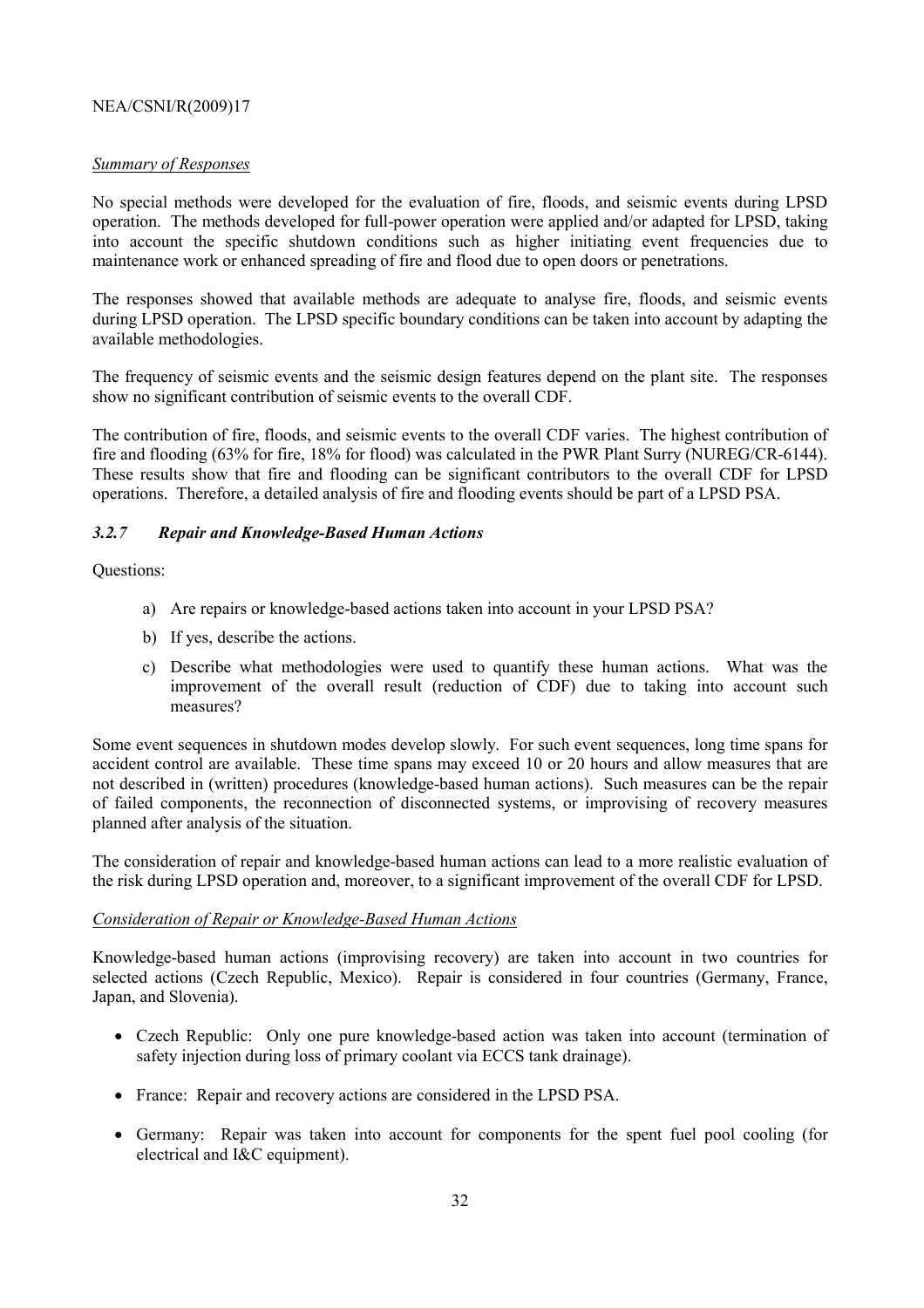- Japan: The repair of failed components is considered, but is not considered if it is not included in the procedures.
- Mexico: Restoration is taken into account for components that were on maintenance and surveillance tests. Knowledge-based human actions - actions like systems inter-connections between different NPP units - are included.
- Slovakia: No repair of the components (no component recovery after its failure to operate) is considered in the PSA.
- Slovenia: Operator actions based upon procedures were taken into account. Repair was also taken into account for selected initiating events.

### *Methods for Quantification of Knowledge-Based Human Actions*

- Czech Republic: CREAM/THERP/ASEP depending on the accident scenario.
- Germany: Methodology under development.
- Mexico: Methodology available, data from ASEP.
- United States: ATHEANA methodology, described in NUREG-1624, Rev. 1, "Technical Basis and Implementation Guidelines for A Technique for Human Event Analysis (ATHEANA)," and in NUREG-1880, "ATHEANA User's Guide."

#### *Methods for Quantification of Repair Actions*

- Czech Republic: Component repair is credited in one screening criterion applied in PSA for NPP Dukovany. When time to core (fuel) damage for an IE or accident scenario is longer than 24 hrs and components to restore safety functions are repairable, such IE or accident scenario is screened out from PSA.
- France: No specific method was developed. The full-power PSA methods were applied with appropriate choice of PSF.
- Germany: The methodology is based on a human action analysis and defined in the German PSA-Guideline, U.S. data (ASEP, THERP) are used for the reliability of repair actions.
- Japan: The following formula is used for the repair which is the same as that for full power. Failure probability to repair = exp  $(-T/\tau)$ , T: allowable time,  $\tau$ : mean time to repair.
- Slovenia: The mean time to repair (MTTR) model is applied. For pump, valve, and AC bus repair models, the estimated times required for repair were taken from IEEE Std. 500-1984 "IEEE Guide to the Collection and Presentation of Electrical, Electronic, Sensing Component, and Mechanical Equipment Reliability Data for Nuclear Power Generating Stations," from which probabilities of repairs were calculated. The probability of diesel generator recovery was taken from SECY-93-190 "Regulatory Analysis in Accordance with 10CFR50.109: Requirements for Shutdown and Low Power Operations at Nuclear Power Plants."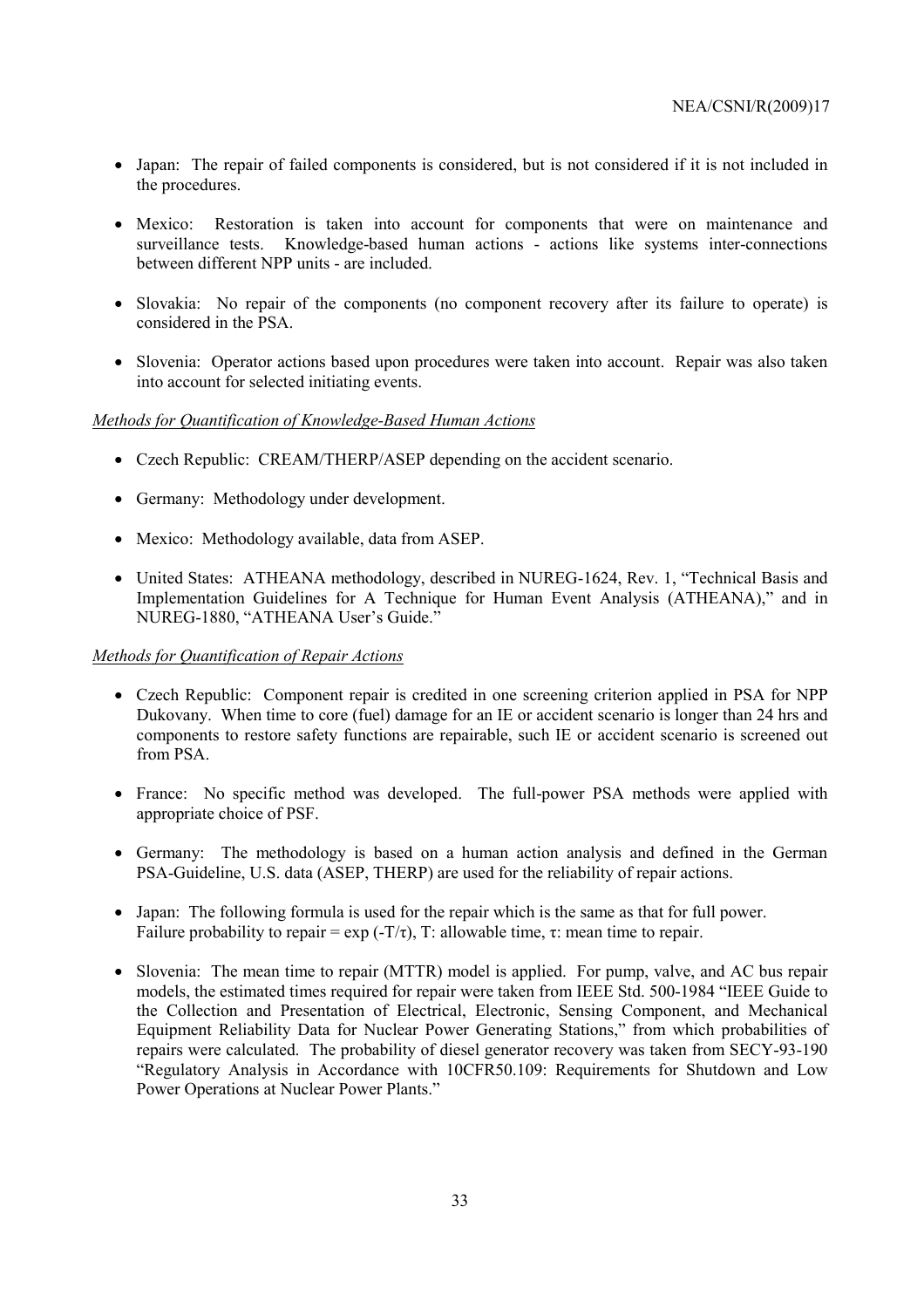### *Summary of Responses*

With regard to knowledge-based human actions, methods for quantification of the reliability of knowledgebased human actions are available or under development in a few countries. There is currently no widespread consideration of knowledge-based human actions (improvising recovery) in LPSD operations PSAs. Such measures were taken into account only in two countries for selected actions. For various reasons (no verified methodology, no reliable data, and no international accepted guideline), most countries do not take into account such measures. Nevertheless, a high probability exists for plant personnel to perform knowledge-based human actions when responding to a LPSD abnormal event; therefore, it would be appropriate to consider such events in the PSA. However, established modelling approaches and guidance is needed to correctly reflect plant capabilities for such human actions.

Five countries responded that repair was considered in the LPSD PSAs. Different approaches were used for the consideration of repair. In some PSAs, the "mean time to repair" model was applied. Factors to consider include:

- Transfer of repair data to accident conditions (supply of replacement parts, planning of repair actions)
- Different boundary conditions during the accidents in comparison to normal repair actions (stress, dependency of human actions, accessibility)
- Consideration of parallel repair works

### *3.2.8 Heavy Load Drops*

### Questions:

- a) What work has been done to identify and quantify such scenarios?
- b) What is the contribution of these events to the overall CDF?
- c) Are there any reports available describing your methodology and results?

Operating experience shows that heavy load drops during LPSD operations can lead to leaks at the coolant system, the spent fuel pool, or the reactor cavity lining. An example from German operating experience is as follows. An ultrasonic testing device (400kg) was dropped into the gap between the reactor pressure vessel (RPV) and biological shielding. A pipe at the RPV was hit and deformed. A probabilistic fracture mechanical analysis yielded a probability of 0.1 for an unisolable leak above the core, and 0.01 for an unisolable leak underneath the core. Because of this precursor event, pipe breaks at the RPV were taken into account in the German LPSD PSA for the German BWR69 plants.

### *Analyses of Heavy Load Drops*

- Czech Republic: Detailed analysis has been done to identify and quantify scenarios for heavy load drops to the refuelling pool (including drops on RPV) and into the spent fuel pool. The approach in NUREG-0612 was used.
- Germany: Detailed evaluation of the German operating experience was performed to find events that can lead to leaks or loss of safety functions due to heavy load drops. Leaks at the RCS and the spent fuel pool were analysed in the LPSD operations PSA for BWR69 type reactor.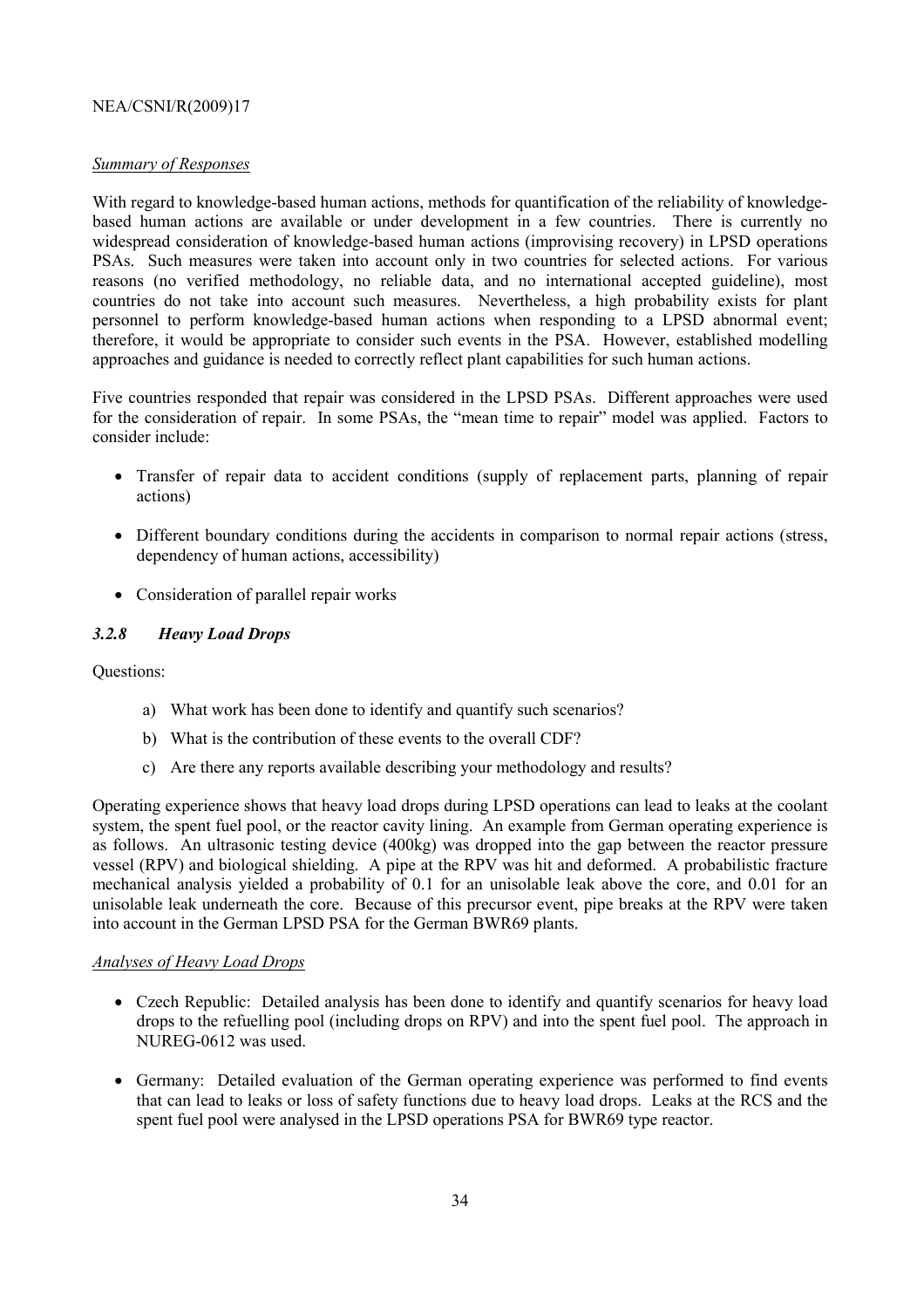- Japan: Fuel element drop events are screened out from qualitative considerations. The following report, "A Procedures Guide for PSA of Nuclear Power Plants during Shutdown Conditions," is under development by the Atomic Energy Society of Japan.
- Slovakia: Heavy load drops analysis was performed.
- Spain: Scenarios were screened out due to their very low frequency.
- United States: Not analysed in NUREG/CR-6143 and NUREG/CR-6144. A separate study, NUREG-1774, "Analysis of Crane Operating Experience," does not provide plant-specific quantification of risk of heavy load drops in various plant locations, but does provide equipment failure rates and probabilities for load drops in general.

### *Contribution of Heavy Load Drops to the Overall CDF*

- Czech Republic: 19% of total Fuel Damage Frequency FDF (including fuel in spent fuel pool) from all POSs (including full power).
- Germany: 0.5% of overall CDF. 80% of the overall frequency for core damage in the spent fuel pool during LPSD conditions.
- Slovakia: Less than 1%

### *Summary of Responses*

The drop of very heavy loads (e.g., reactor vessel head, spent fuel cask storage, or concrete shielding slabs) was screened out in most PSAs because of the crane design, design of crane tools, and defined crane travel ways. The operating experience in the member countries showed that other load drops (e.g., equipment, tools, or fuel elements) during LPSD operations can lead to leaks at the coolant system, the spent fuel pool, the reactor cavity lining, or the damage of safety-related equipment.

Quantitative analyses of heavy load drops were performed in three countries. Two countries screened out such events by means of qualitative analyses. The results of the probabilistic analyses of heavy load drops showed that these events can yield a significant contribution to the overall CDF, especially given that this initiator directly leads to core damage. The variability among PSAs in the (or lack of) treatment of heavy drop loads leads to inconsistent results as to the importance of this initiator. Therefore, an evaluation of the operating experience as well as the analytical approaches for evaluating the consequences of heavy load drops could be performed as part of a WGRisk activity to develop a common understanding of the importance and a common approach of the treatment of this initiator.

### **3.3 Conclusions**

LPSD operations PSAs are widely used in the member countries for the evaluation of the outage risk and for other purposes. Depending on the objectives, authority requirements, and/or available resources, the LPSD operations PSAs differ in extent and in detail. Some countries use flexible models for operating events evaluation and risk monitoring.

Differences exist in the treatment or consideration of

• Over pressurisation. Cold over pressurisation can occur due to inadvertent isolation of the residual heat removal system when the primary circuit is cold, full, and closed. In this situation, the RCS pressure increases very fast when the temperature remains low. The pressure limit value for brittle vessel fracture failure could be reached, if the safety valves are not able to limit this pressure increase.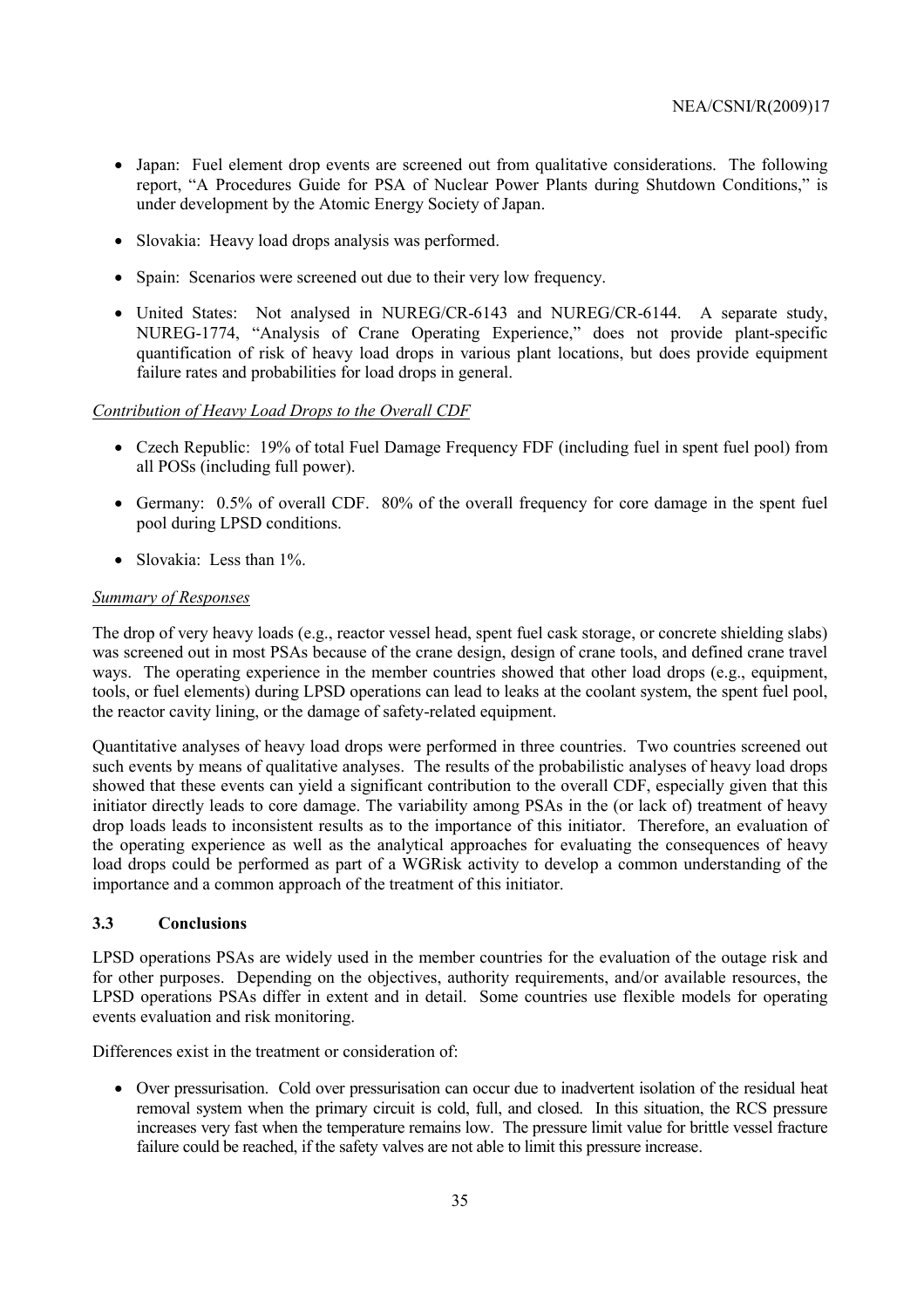- Criticality Events. Safety significant precursors for criticality accidents were observed in operating experience.
- Level 2 Analyses for LPSD Operation. The risk to the public is caused from the activity release to the environment following core damage. Depending on the POS, the reactor and/or the containment can be open. Therefore, the radioactivity release to the environment could be higher than during full-power operation.
- Fire, Flooding, Earthquake. The responses of the countries that have performed such analyses show that no special methods have to be developed for the evaluation of fire, floods, and seismic events during LPSD operations. The methods developed for full-power operation are adequate, and the specific shutdown conditions can be taken into account. Fire and floods can dominate contributions to the overall CDF.
- Heavy Load Drops. Operating experience shows that heavy load drops during LPSD operations can lead to serious impacts. Some responses show significant contribution of the heavy load drops to the overall CDF.

For the above reasons, WGRisk activities could be continued to support the development of a common understanding on the importance of these event sequences to LPSD operations risk as well as establish practices for their treatment. Such activities could lead to improving the understanding of the importance of these initiators and comparing results and insights.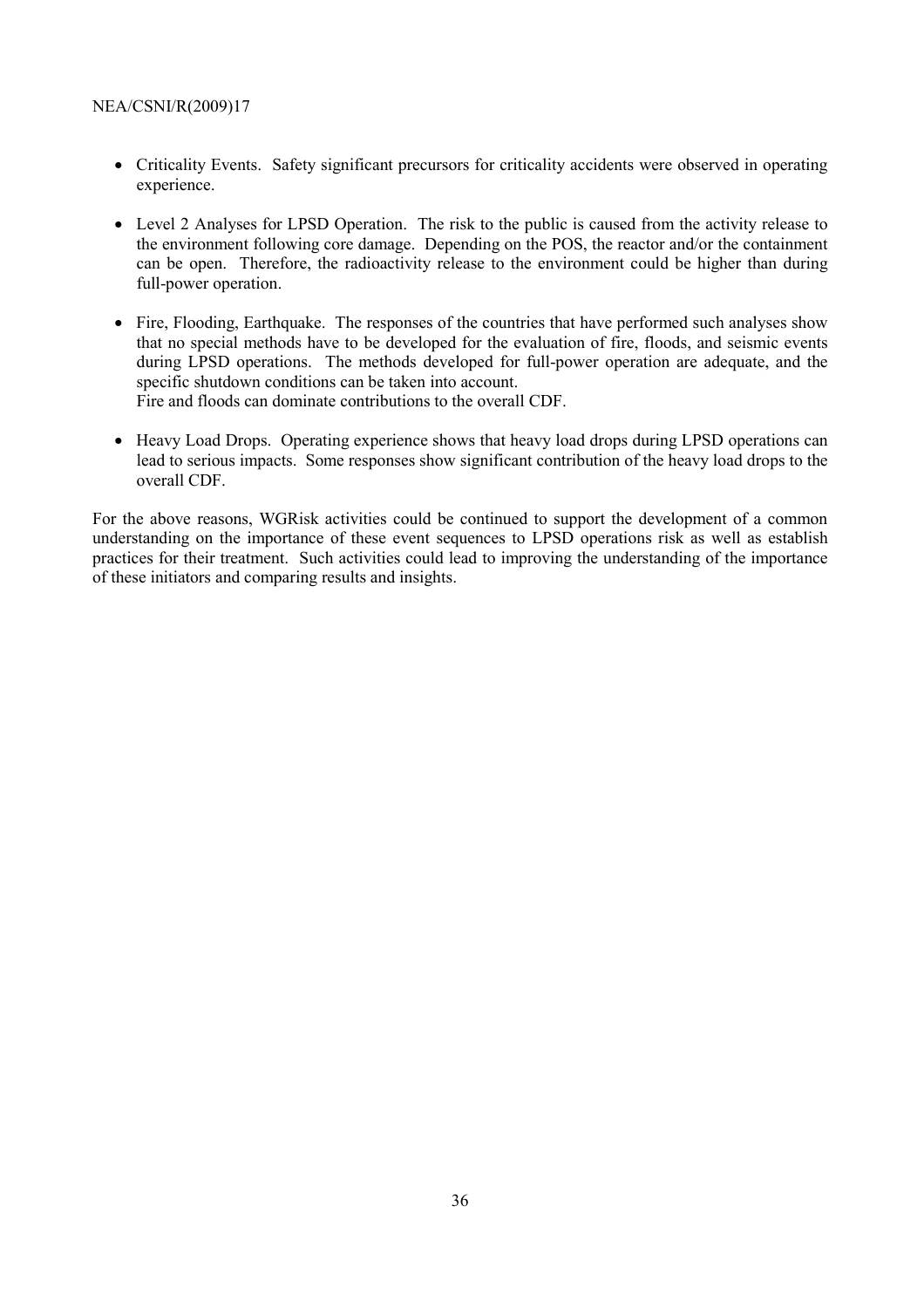### **4. SUBTASK 3: HUMAN-INDUCED INITIATING EVENTS**

### **4.1 Scope and Objective**

The objective of this subtask was to collect and share information on how inadvertent human actions resulting in IEs are taken into consideration in LPSD operations PSAs. This subtask focused on dependencies between the human-induced IEs and subsequent recovery actions, and on identifying issues that may not be considered in commonly performed HRA and current PSA practices but which may still be important to risk.

A questionnaire was developed for Subtask 3 that focused on the treatment of human-induced IEs in LPSD operations PSA (such human errors are generally referred to as errors of commission). The questionnaire did not include issues such as (1) intentional human actions, (2) human-induced external events, and (3) human errors as a root cause of hardware failures (these are already addressed in component reliability data).

A similar questionnaire developed by COOPRA was previously distributed to some countries. The current questionnaire was expanded to cover additional questions on PSA applications and human error dependency, and to solicit input on unresolved issues. The questionnaire covered the following issues:

- LPSD PSA Main Features
- IE Identification
- Plant Experience
- Systematic Analysis
- Screening Process
- IE Frequency Quantification
- HRA
- Incorporation into PSA
- Treatment in Risk Monitors or Other Applications

Responses were received from the following 11 countries: the Czech Republic, Finland, France, Germany, Hungary, Japan, Mexico, Slovakia, Slovenia, Spain, and the United States. The responses provided information on how human-induced IEs in PSAs have been considered. Some countries provided information gathered from the previous COOPRA questionnaire, while others responded to the current questionnaire. Appendix C provides the detailed responses from each country. Section 4.2 provides a summary of the responses to this questionnaire, and Section 4.3 provides the conclusions for this subtask.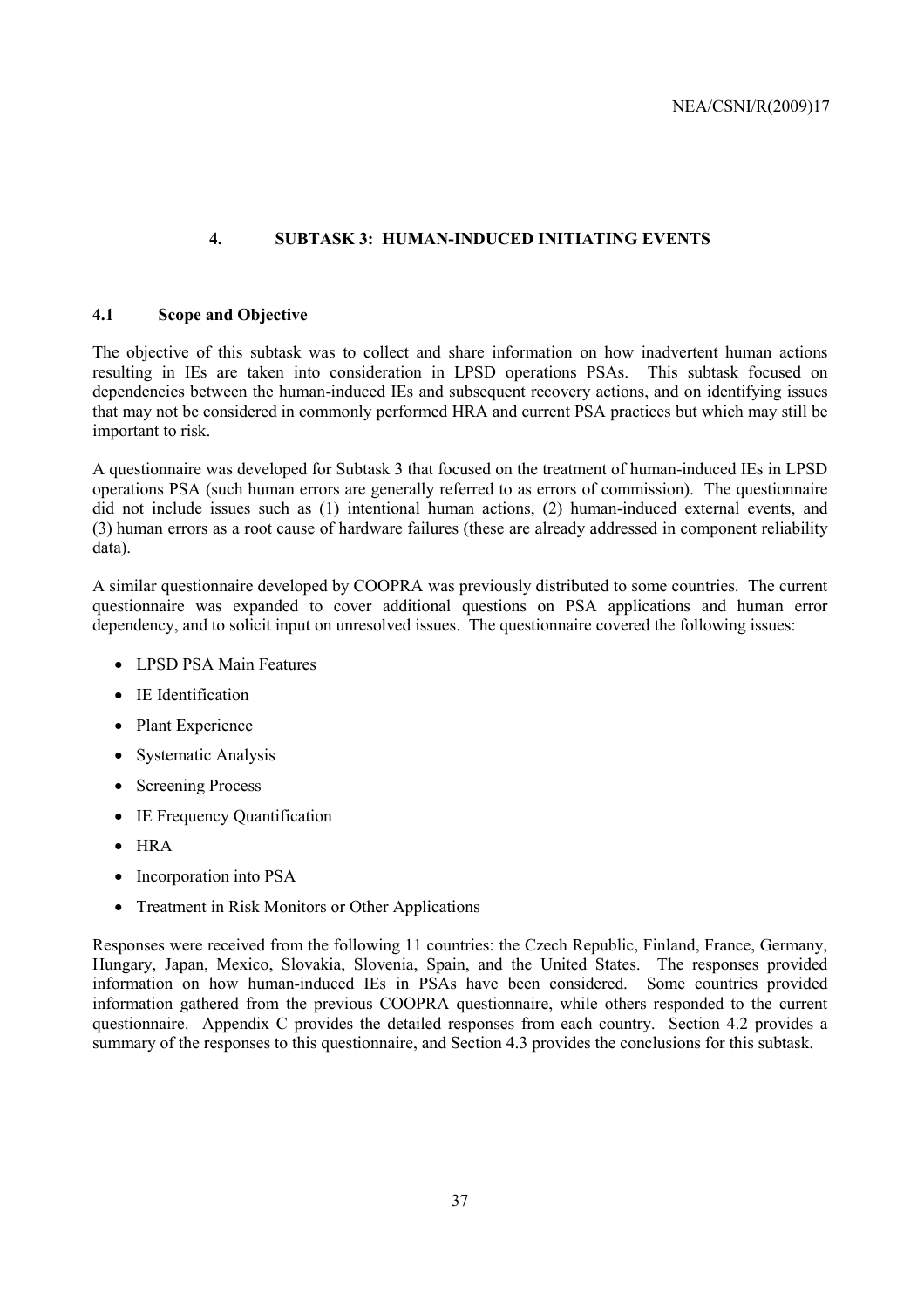### **4.2 Summary of the Responses to the Questionnaire**

### *4.2.1 LPSD Operations PSA Main Features*

Questions:

- a) Present the main objective of your LPSD operations PSA.
- b) Present the main PSA applications, in which your LPSD operations PSA are significantly involved.
- c) Provide the scope of your LPSD operations PSA as it concerns IEs, and specify the types of IEs currently excluded.

#### *Summary of Responses*

In addition to the standard PSA objective, which is an assessment of the overall level of plant safety, the countries indicated that the most frequent objectives were the identification of needed improvement in safety, and the optimisation of plant performance. The usage of LPSD operations PSA varied from country to country. The LPSD operations PSA was used to assess plant outage schedule in several cases. It was also used as a basis for risk monitoring in some countries including the Czech Republic, Slovakia, and Slovenia.

All typical internal events were included in the LPSD operations PSAs; however, in some cases, some events were excluded (e.g., cold over pressurisation in Japan and criticality events in the United States). Internal hazards (e.g., fire) were covered in some of the LPSD operations PSAs, and external events were covered to a lesser extent.

#### *4.2.2 Initiating Event Identification*

Questions:

- a) Present the definition used to identify IEs for your LPSD operations PSA.
- b) Specify whether your LPSD operation PSA includes specific IEs for human-induced events.
- c) If not, provide a rationale for your approach and specify whether you see the need to incorporate (or distinguish from equipment failures) specific human-induced IEs into your LPSD operations PSA in the future.
- d) If yes, present a brief overview of methods used for identification of human-induced IEs in your LPSD operations PSA. Add example of IEs, for which the particular approach has been decisive to include them into PSA.

#### *Summary of Responses*

The IE definitions provided were mostly based on a violation of predefined safety functions, and in some cases on the disturbance of normal operational conditions. Some LPSD PSAs used definitions, which refer to needed actions to bring the plant to a safe and steady-state condition to prevent undesired conditions.

A lot of human-induced IEs were treated in LPSD operations PSAs separately from IEs caused by equipment failures. Their separation was in many cases caused by the nature of the IE, since an equipment failure contribution to some kinds of IEs is not considered. Some countries did not differentiate between human-induced and equipment-induced events.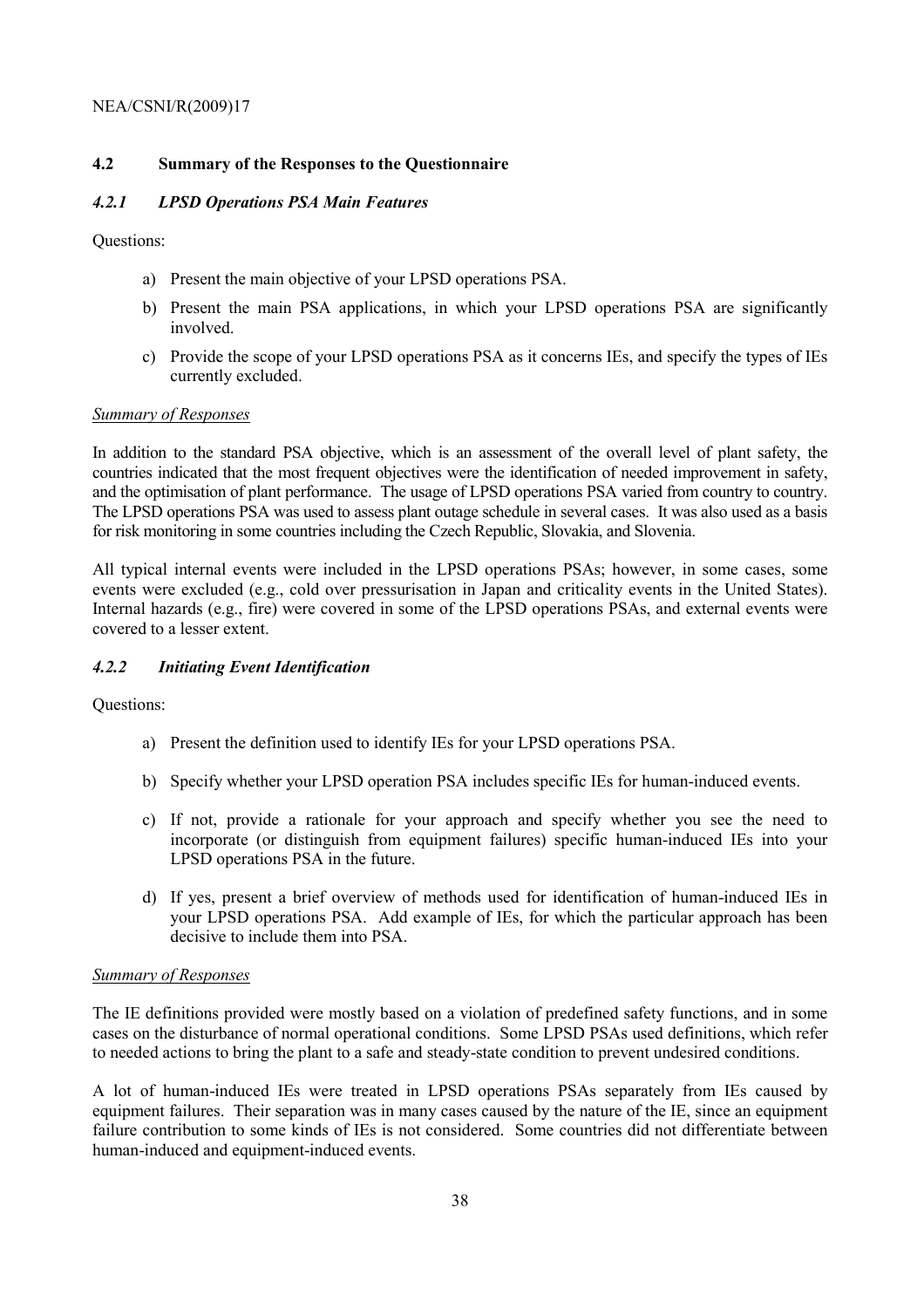When human-induced events were not separated from equipment failures in IEs or were not included, the countries indicated that they were considering revising their approach. This would allow for an assessment of the dependency between human errors associated with initiating the event and those associated with recovery actions.

When human-induced events were separated from equipment failures in IEs, a systematic analysis was typically used to identify scenarios for human-induced LOCA (inadvertent RCS drain down). Such analysis was sometimes used to identify the loss of RHR circuit and criticality events. The countries indicated that plant experience was widely considered. In addition, generic lists of IEs and experience from other plants were used in developing the LPSD operations PSAs.

### *4.2.3 Plant Experience*

Questions:

- a) Specify whether plant history has been reviewed with specific focus to reveal human-induced IEs to incorporate them in your LPSD operations PSA.
- b) If yes, provide a list of human induced events occurred in the analysed unit/plant, which should be considered as IEs by the definition. For each of those events specify, to which IE in your LPSD operations PSA it belongs, or shortly indicate the rationale for its screening from PSA.

### *Summary of Responses*

The countries indicated that plant history had been reviewed with a specific focus on identifying humaninduced IEs. Various types of human-induced events occurred in plant history as discussed in the specific responses to the questionnaire.

### *4.2.4 Systematic Analysis*

Questions:

- a) Specify whether any kind of systematic analysis has been used to identify human-induced IEs in your LPSD operations PSA.
- b) If yes, describe the approach used for systematic analysis to identify scenarios for human-induced IEs in your LPSD operations PSA.

### *Summary of Responses*

When human-induced events were separated from equipment failures in IEs of LPSD operations PSAs, the countries indicated that a systematic analysis was typically used to identify them. The systematic analysis typically consisted of review of outage activities and review of possible RCS delivery/drain down paths (for boron dilution scenarios, human-induced LOCA).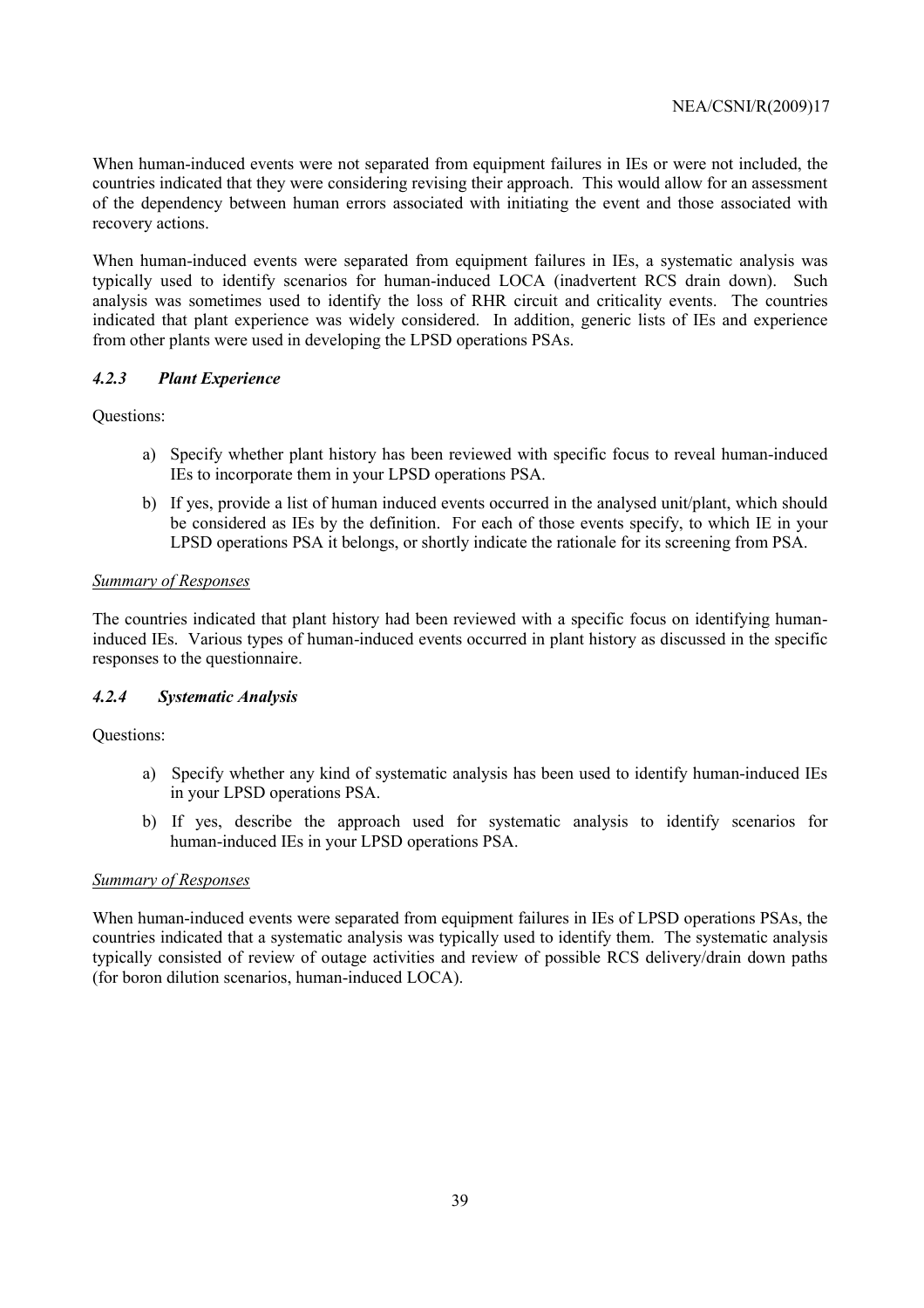### *4.2.5 Screening Process*

### Questions:

- a) Specify general assumptions (if any) applied to include human-induced IEs in your LPSD operations PSA, or to eliminate them from the further analysis. Specifically, focus on the cases when:
	- Events that could potentially occur were not reported in plant(s) history
	- IE selection is performed for POS with no maintenance activity, tests, etc., i.e. there is no context for human error
- a) Specify the qualitative criteria applied to eliminate human-induced IEs from further analysis in your LPSD operations PSA (e.g. multiple occurrences of independent failures, 24 hours duration to core damage).
- b) Specify the quantitative criteria for screening of human-induced IEs.

### *Summary of Responses*

Human-induced IEs were often associated with maintenance activities or some other type of activity/action. Various qualitative criteria were provided in the responses to screen out human-induced events in LPSD operations PSAs. The frequent screening criteria included:

- Core damage is not a consequence
- Multiple occurrences of independent failures
- More than 24 hours duration to core damage

France performs IE screening for LPSD operations PSA based on the severity of consequences. The presence of administrative restrictions and controls to prevent a human-induced event was applied in the Cofrentes LPSD operations PSA as a screening criterion. In Japan, a human-induced event was screened out (considered incredible) if it is not recorded worldwide. A typical quantitative criterion in LPSD operations PSAs described in the responses for the human-induced event frequency applied a screening value between 1E-6/y and 1E-8/y depending on the expected consequence and whether the POS duration was considered in the value. Hungary used a percentage of total LPSD CDF (1%) for screening of boron dilution scenarios.

### *4.2.6 Initiating Event Frequency Quantification*

### Questions:

- a) Present approaches used for human-induced IEs frequency quantification in your LPSD operations PSA and add a typical IE for each approach.
- b) Specify whether and when you consider a human-induced IEs frequency as a time-dependent random event (i.e., the longer is POS, in which the IE is considered, the higher is the frequency) in your LPSD operations PSA. If this is a case, provide a rationale for such approach.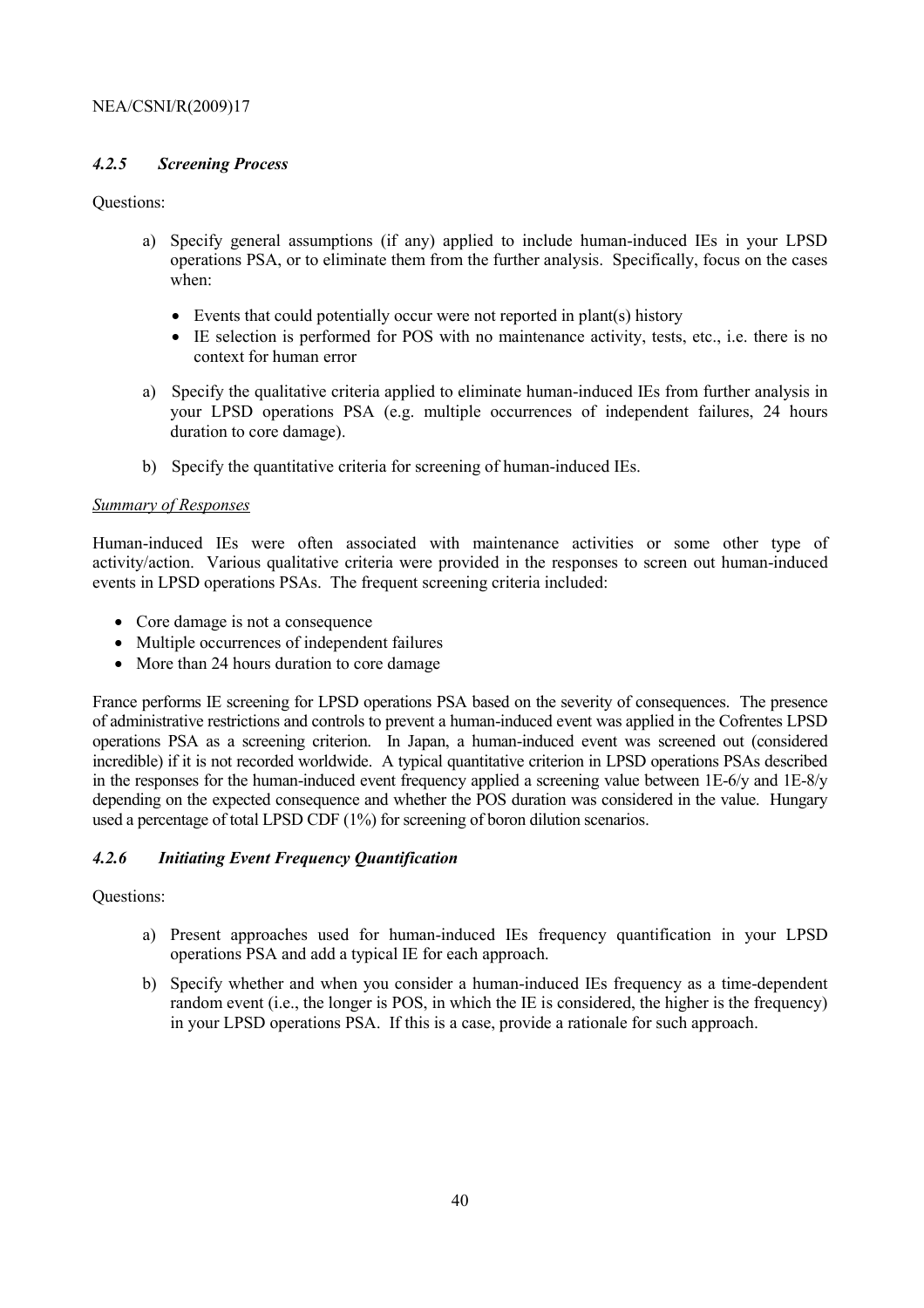### *Summary of Responses*

The country responses showed that the method for human-induced IE frequency estimation was plant-specific. HRA was typically used for frequency estimation of human-induced LOCA, while direct estimation of IE frequency was often used for excessive drainage (resulting in loss of natural circulation in VVER-440 type plants in the Czech Republic and Slovakia). Generally, estimation from operating experience feedback was applied when relevant information is available, and was preferred especially in France.

Spain and Germany considered their human-induced IEs frequency as demand dependent (i.e., independent of the length of POS), while Slovakia generally considered dependency of such IE frequency on the length of POS. The Czech Republic, France, and Hungary used both approaches depending on the case.

#### *4.2.7 Human Reliability Analysis*

Questions:

- a) When HRA is used for human-induced IEs frequency quantification in your LPSD operations PSA, describe the HRA quantification method.
- b) Indicate the common range of frequencies based solely on HRA for human-induced IEs in your LPSD operations PSA. Use aggregate values for given IE through all applicable POSs.
- c) Specify whether dependency between human errors to restore safety functions and humaninduced IE is considered in your LPSD operations PSA.
- d) If yes, specify how and for which scenarios the dependency mentioned in previous question has been considered in your LPSD operations PSA.
- e) If no dependency mentioned in previous questions is assumed in your LPSD operations PSA up to now, specify if you see the need for such dependency analysis and for which cases.

#### *Summary of Responses*

The country responses indicated that the typical HRA method used for human-induced IE frequency quantification was THERP. Specific or simple HRA methods were used in some cases. The common frequency range of IEs based on HRA methods started with 1E-3/y (upper limit). The range was very broad in some responses.

When a human-induced event was modelled as a separate IE, the dependency between human errors to restore the safety functions and human-induced IE was considered in most LPSD operations PSAs. The Czech Republic and Slovakia did not consider such dependency.

If dependency between human errors to restore safety functions and human-induced IE was considered, it was usually applied in the model for risk evaluation of mid-loop operation (e.g., for RCS excessive drainage modelling).

The country responses indicated the need to model dependency between human errors to restore safety functions and human-induced IEs depends on the following issues:

- Whether an action leading to an IE and recovery action are performed by the same plant staff
- Whether such dependency would have an impact on the results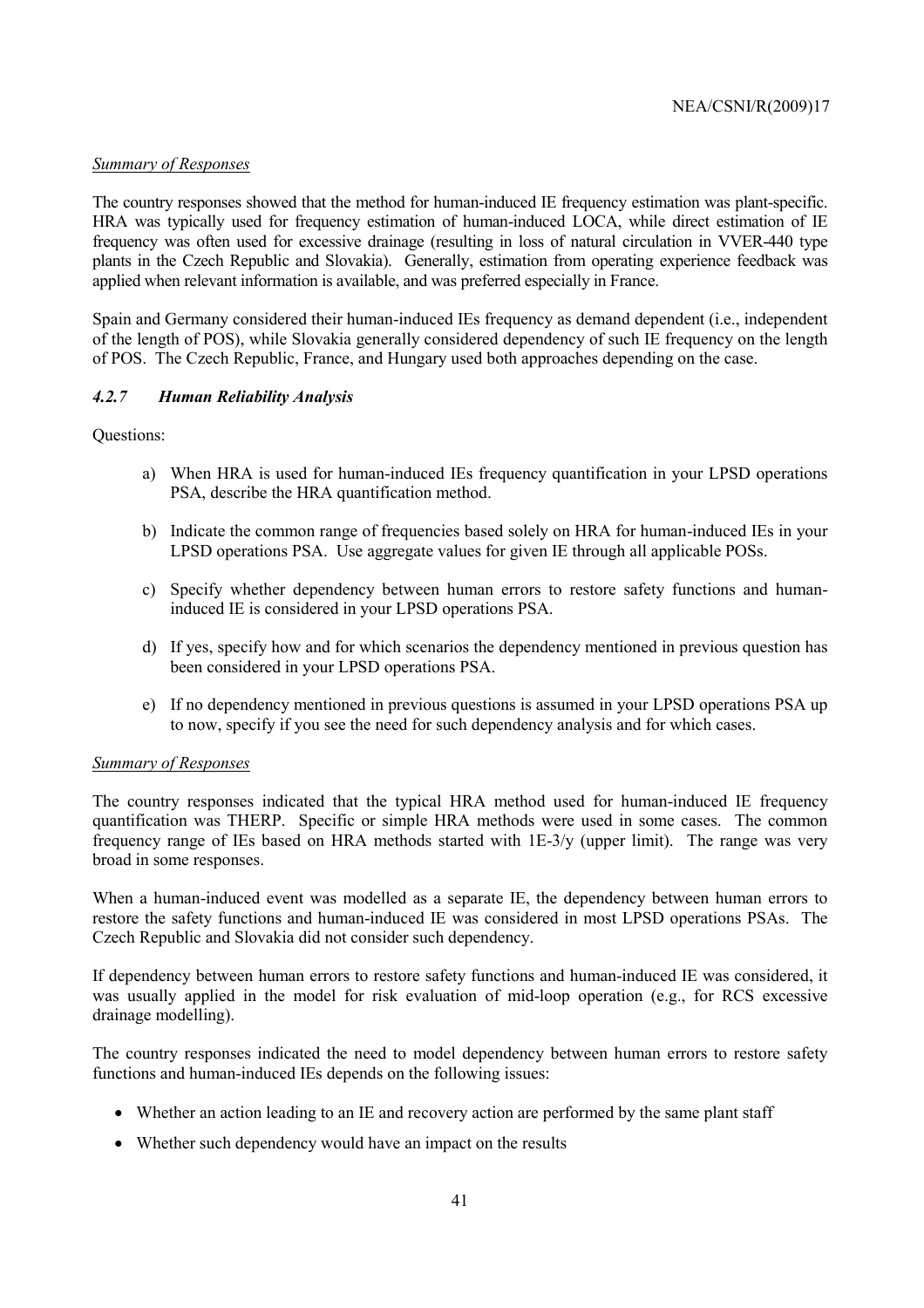### *4.2.8 Incorporation into PSA*

Questions:

- a) Specify whether human-induced events are grouped with equipment failures into common IEs. If yes, indicate where such grouping is applied and provide a rationale for this approach.
- b) Provide a list of the IEs finally evaluated in your LPSD operations PSA with significant contribution of human errors to IE frequency. Add POSs (with their short description), in which they are applicable and the contribution of human-induced IEs to overall LPSD operations risk.

### *Summary of Responses*

The countries indicated that a lot of human-induced IEs were treated separately from equipment failure IEs. However, their separation was in many cases caused by the IE nature since an equipment failure contribution to some kinds of IEs was not considered. Human-induced events were often grouped with equipment failures into common IEs as well, although the frequency was calculated separately. Japan, Slovenia, and the United States did not differentiate between human-induced and equipment-induced events.

The most frequent human-induced IEs in LPSD operations PSAs were:

- Human-induced LOCA (RCS drain down)
- Reactivity transients (including boron dilution or improper handling of control rods)

Typical human-induced IE in these LPSA operations PSAs also included cold over pressurisation. Less frequent examples were:

- Loss of RHR (drainage or blockage of the circuit)
- Heavy Load Drops
- RCS over draining (low RCS level during regular drainage)
- Spurious PORV Opening

The contribution of human-induced IEs to overall LPSD operations risk was 40-50% for the Czech Republic and Finland. Hungary, Japan, and the United States indicated the possibility of a higher contribution if human-induced events were separated. Germany indicated that the contribution of those events was fairly low (7%).

### *4.2.9 Treatment in Risk Monitors or Other Applications*

### Questions:

- a) Specify, whether human-induced IEs are part of model used in risk monitor (or for the other applications that require calculation of point-in-time risk), which is based on your LPSD operations PSA.
- b) If yes specify, how human-induced IEs frequencies are determined to calculate point-in-time risk in your risk monitor when those events are associated with manipulation/action at NPP. Give the rationale for adopted approach.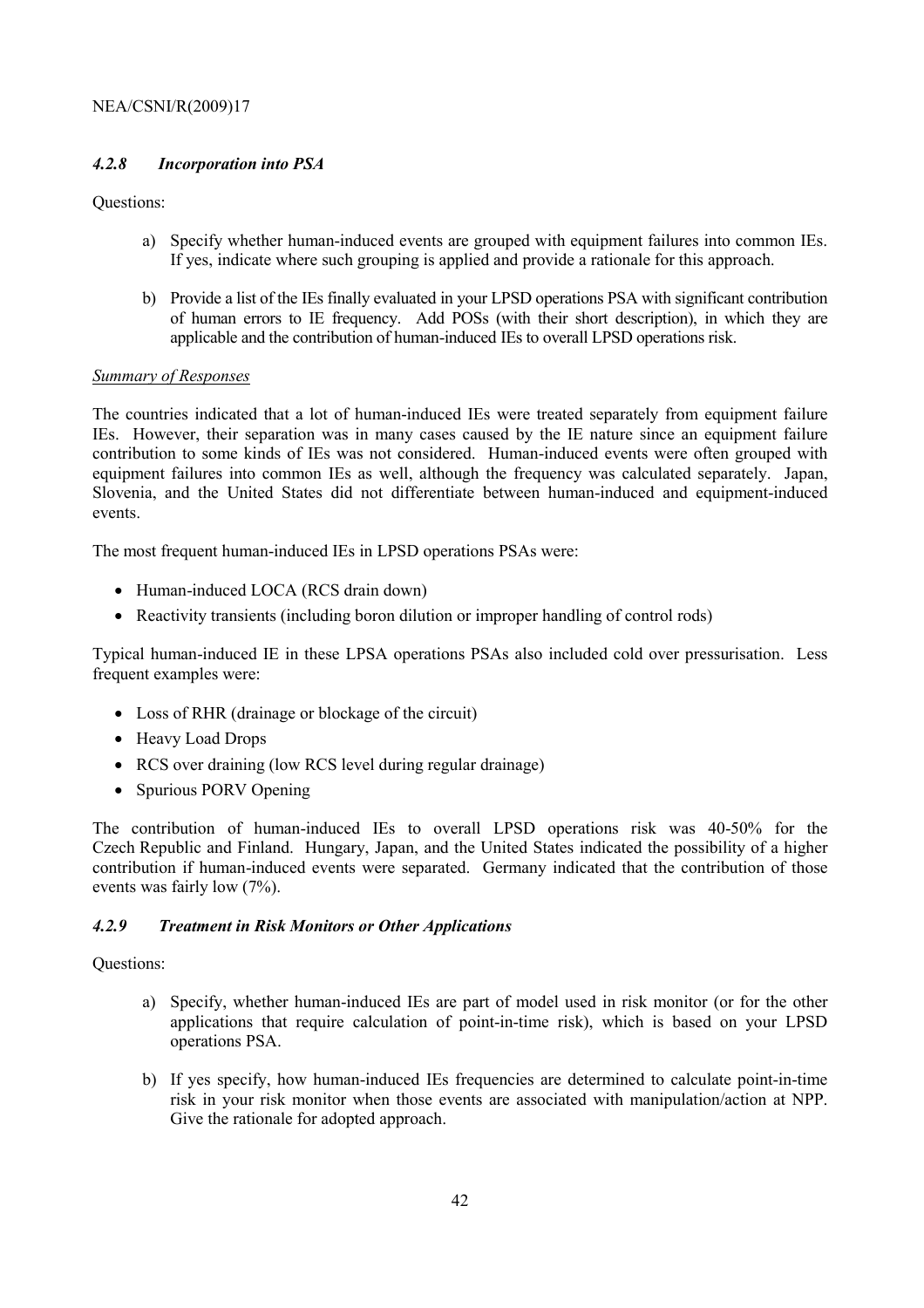- c) Specify the time duration, for which the risk from given human-induced to IE is traced in your risk monitor to calculate point-in-time risk, when such event is associated with manipulation/action at NPP.
- d) The very short duration of manipulations or even point-in-time nature of manipulations results in very high (or even infinite) point-in-time risk to correspond with cumulative yearly risk as calculated in LPSD operations PSA. Give an opinion whether the current criteria (even not obligatory) for acceptability of point-in-time risk levels in risk monitors are suitable also for human-induced events, whose occurrence is associated with manipulation/action.

### *Summary of Responses*

LPSD operations PSAs were used in the Czech Republic, Slovakia, and Slovenia as a basis for risk monitoring. Human-induced IEs were also part of PSA model used for instantaneous (point-in-time) risk calculation in PSA applications in Finland.

With the exception of the Czech Republic, there were no responses on the approach or how frequencies were determined for monitoring instantaneous (point-in-time) risk from human-induced IEs. The Czech Republic identified a concern about the correct determination of demand dependent IE frequencies used for monitoring instantaneous (point-in-time) risk.

With the exception of the Czech Republic, there were no responses on specification of time duration for monitoring of instantaneous (point-in-time) risk from human-induced IEs. The Czech Republic indicated that the time duration, for which the risk from demand dependent events is traced in risk monitor to calculate point-in-time risk, depends on the case. The Czech Republic identified a concern about the correct determination of the time duration for which the given demand dependent IE would be applicable.

With the exception of the Czech Republic and Japan, there were no responses on the applicability of the current criteria for instantaneous (point-in-time) risk from human-induced IEs. The Czech Republic identified a concern about such applicability.

## **4.3 Conclusions**

NEA/CSNI/R(2005)11 identified human-induced IEs as an important part of a LPSD operations PSA. This subtask examined issues related to modelling of this category of IEs in LPSD operations PSAs. Based on responses to the questionnaire and discussions during task meetings, the followings conclusions were reached.

## *4.3.1 Contribution of Human-Induced Initiating Events to Risk*

Attention should be paid to modelling human-induced IEs in LPSD operations PSAs because they may significantly contribute to risk. The contribution of human-induced events may also be significant when they are grouped with equipment failures, although it is not clearly visible. In either case, human-induced events were a significant part of plant experience during shutdown operations.

The screening of human-induced events based on a predefined scope or simplified screening assumptions may not be appropriate because events excluded are not necessarily a negligible risk contributor. Their low contribution to risk in a similar plant should not be a reason for excluding them from analysis because the low risk could be a result of adopted precaution measures at that particular plant.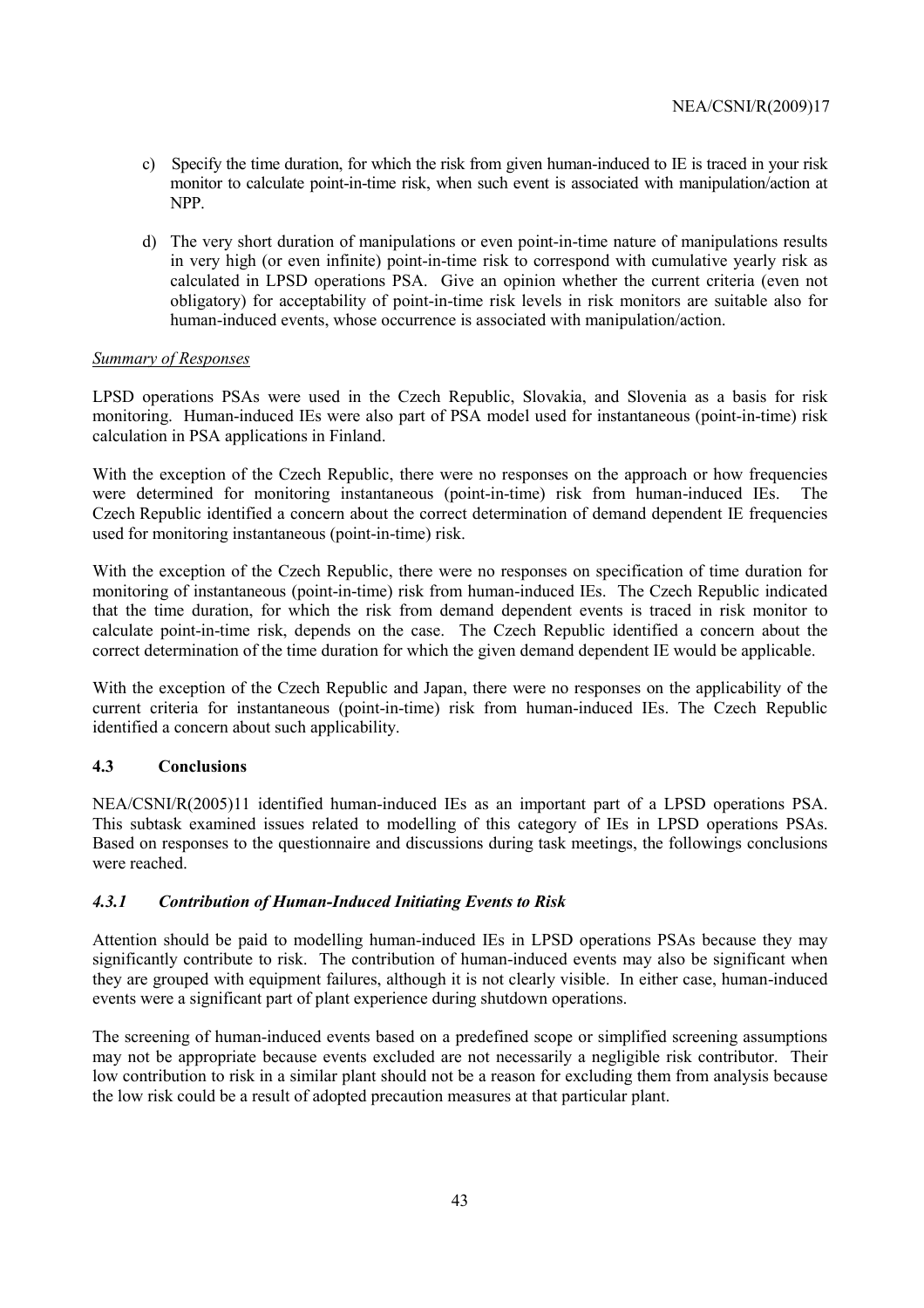### *4.3.2 Separation of Human-Induced Initiating Events from Equipment Failures*

The approaches for separation of human-induced events from equipment failures differed in the various LPSD operations PSAs. Human-induced events were treated as separate IEs to great extent in some PSAs, and in other PSAs they were systematically grouped with equipment failures. The separation of humaninduced events was in some cases a result of the IE nature (no credible equipment failure contribution to certain types of IEs).

An improper grouping of equipment and human-induced failures may result in inadequate characterisation of risk (either non-conservative or too conservative). The establishment of good practices for separating human-induced events from equipment failures would be useful. The rationales for such separation could be:

- Different determination and handling of frequency (time dependency of equipment failures vs. demand dependency for most human-induced events), especially for PSA applications.
- Dependency between IE and recovery actions performed by plant staff to restore safety functions upon the occurrence of the IE.
- Understanding of human-induced IEs contribution to risk to determine adequate preventive measures.

The potential risk from human-induced IEs can be usually decreased without expensive or complex measures.

### *4.3.3 Dependency between Human-Induced Initiating Events and Recovery Actions*

High-level guidance could be developed for considering and modelling of dependency (e.g., for determination of level of dependency) between a human-induced IE and recovery actions performed by plant staff to restore safety functions upon the occurrence of the IE. The responses to the questionnaire indicated good experience with modelling of such dependency in LPSD operations PSAs.

Potential important sources for the dependency could be:

- An action leading to an IE and recovery action are performed by the same plant staff.
- Incorrect information from plant measurements/indications, which contributes to confusing plant staff leads to the occurrence of an IE as well as the failure to perform recovery actions.

### *4.3.4 Treatment of Human-Induced Initiating Events in Risk Monitors and Some PSA Applications*

Human-induced IEs are typical of demand-dependent IEs (also called "per demand" IEs). The presentation of a risk profile (normally expressed in term of instantaneous risk, sometimes called point-in-time risk), which includes risk from demand dependent IEs, is not clear. The reason is that the cumulative risk (usually expressed in terms of yearly frequency in LPSD PSAs) from such events is typically time independent or only partially dependent on time. The demand dependency causes problems with specification of the time duration for which the risk from demand dependent IEs should be traced (e.g., in risk monitors). Artificial assignment of the time duration may result in an incorrect presentation of instantaneous risk.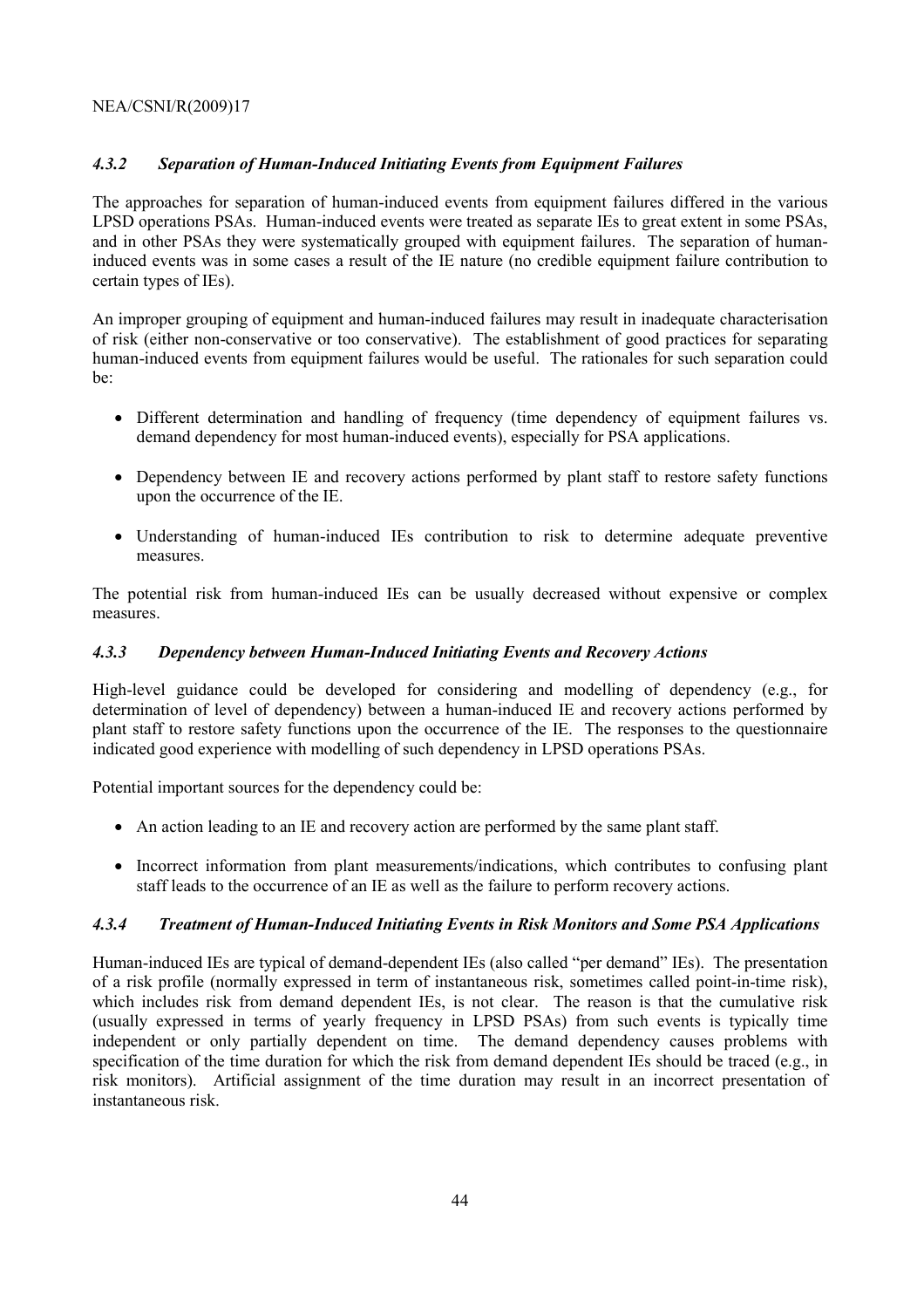Only a few plants are using LPSD operations PSA as a basis for PSA applications utilising instantaneous risk (e.g., for quantitative risk monitor). Nevertheless, determination of instantaneous risk may become an important issue when LPSD operations PSAs are used more extensively for risk-informed decision making.

The establishment of good practices for determination of instantaneous risk considering demand dependent IEs would be useful. The issues of concern related to those IEs include:

- The calculation and presentation of the instantaneous risk profile.
- The specification of the time duration for which the risk from demand dependent IEs should be traced in a risk monitor.
- The adequacy of an approximation when those events are considered as time dependent (random in time), especially when manipulations that create a context for the IE are frequent and their number is not clear.
- The usage of information from instantaneous risk profile.
- Impact of the change of a number of manipulations and POS duration on the instantaneous risk profile.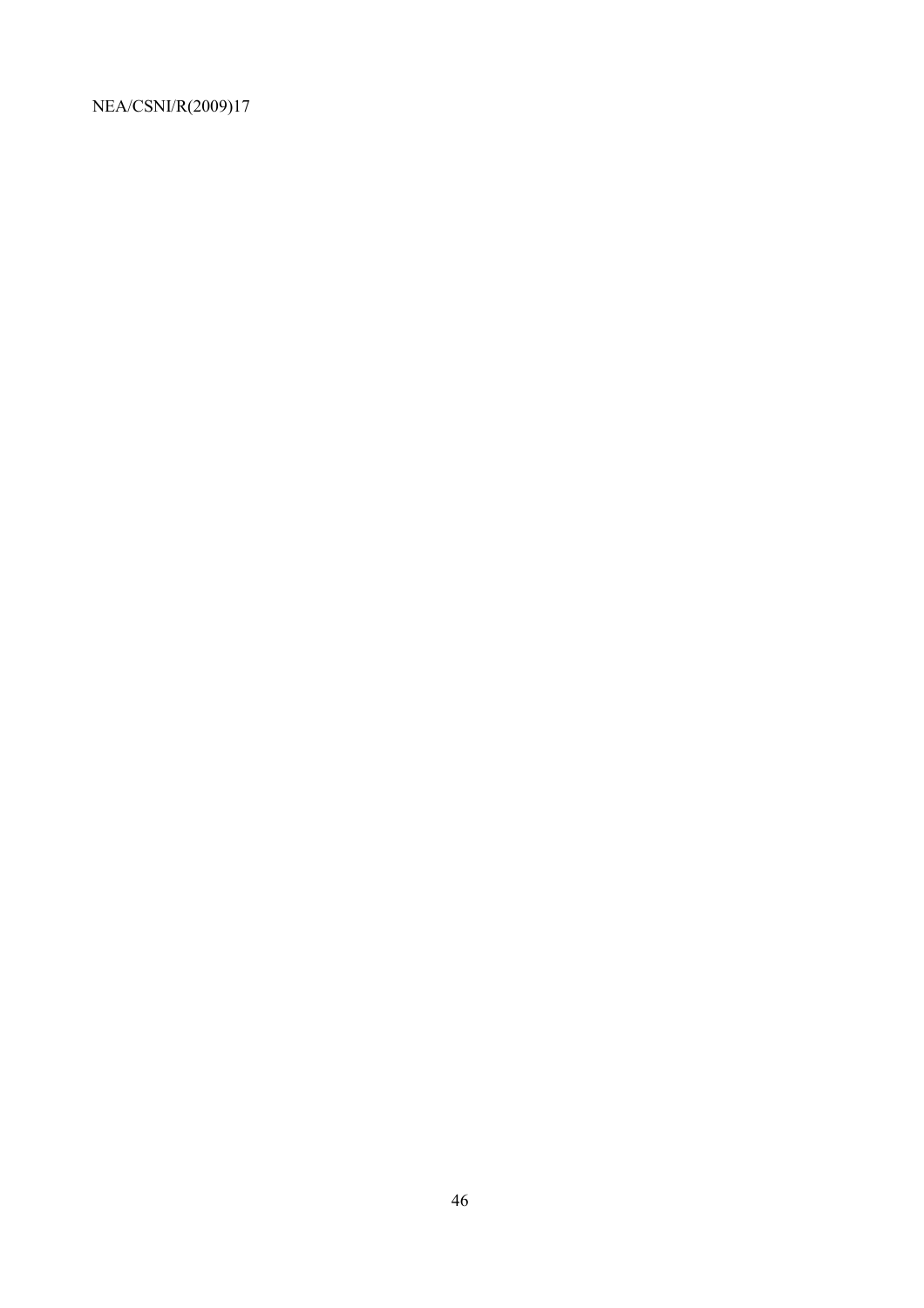### **5. CONCLUSIONS AND RECOMMENDATIONS**

### **5.1 Overall Conclusions**

A common theme evolved from this information exchange - LPSD risk is not fully understood. LPSD risk is perceived as being low, but in certain POSs, plants are more vulnerable at SD than at full power. Although such states (e.g., hot shutdown) are expected to be well managed and have short duration, operational experience shows instances of expanded duration. Currently, there have not been any good practices established for appropriately reflecting the risk from the various plant shutdown states into the decision making. As a result, the uncertainties associated with LPSD risk assessments are considered to be larger than those for full power.

The use of "average risk" as a risk metric for LPSD may not be as suitable or adequate - at least in certain cases - for LPSD risk evaluations. In some countries, plant shutdown states may have a different system configuration in each outage. As a result, determining an "average" POS configuration for plant shutdown states is difficult. By focusing on the average risk, the significance of short-duration risk spikes may not receive the attention needed. Addressing short-duration risk spikes can help identifying how to lower the risk by, for example, shortening the duration of or decreasing the height of the peak.

The estimation of IE frequency is an area needing attention. If not appropriately addressed, can lead to either over or underestimation of risk. Underestimation can be caused by not reflecting dependencies when various recovery options are considered in the IE frequency estimation; and in the modelling of human actions and support systems in the response part of the IE. Overestimation can be caused by conservative assumptions made regarding recovery capabilities available if the human part is not separately analysed as part of the IE frequency estimation. A topic for future consideration is the establishment of good practices for LPSD risk in general and especially for the modelling and treatment of human-induced IEs in the LPSD PSA. Sharing operational experience can support the IE identification and screening tasks of a PSA. For example, information of rare operational events can guide the PSA analysts to determine if they should include or exclude an IE or how to model it in the PSA.

Full-power operations have benefitted from extensive efforts and experience. A need exists to devote similar efforts to LPSD PSA in order to establish confidence that no hidden vulnerabilities remain which could have been identified and addressed with advanced analytical capability and experience. As a good first effort, the American Nuclear Society (ANS) is developing a standard for LPSD PSAs to be included in the current ASME/ANS PRA standard, RA-Sa-2009, and the International Atomic Energy Agency is finishing a Level 1 PSA standard which also extensively treats LPSD PSA issues. Well-established methods and practices from the international community will improve the quality of LPSD risk evaluations.

Through the information exchange activities, it became apparent that many WGRisk members are pursuing work in different areas and that information exchange through questionnaires has limited ability to convey the advancements achieved. The three specific fields investigated during this task, although representing an important progress; do not include all the interesting aspects relating to LPSD PSA. As a result, an overall recommendation was developed to hold a workshop on LPSD risk. The objective of the workshop would be to hold a technical exchange on issues identified as needing more work and attention, for example, the use of average versus instantaneous risk, the modelling of human-induced IEs, the treatment of dependencies, and the modelling of interesting LPSD events. Experts performing work in such areas could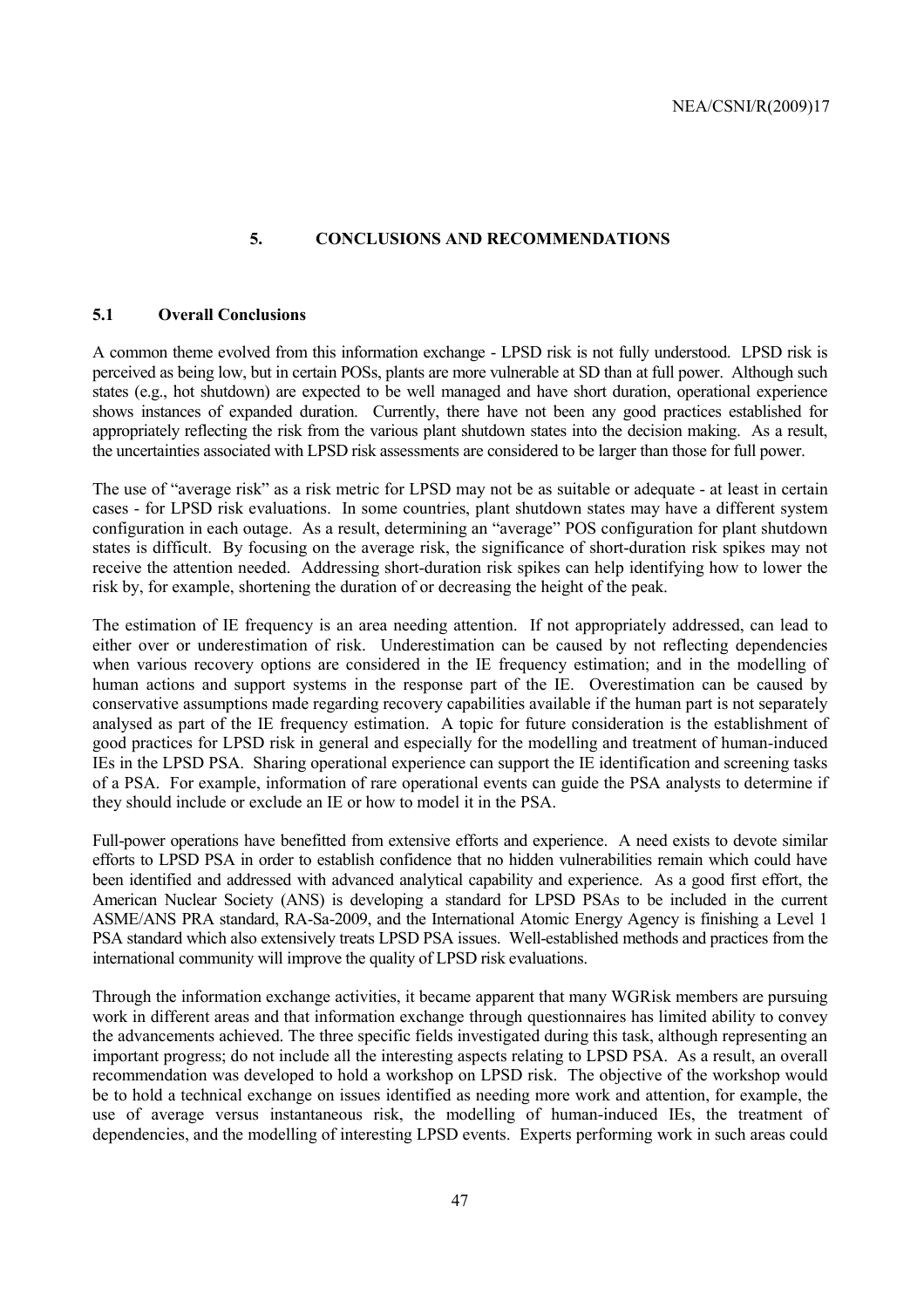provide an in-depth discussion of their work and findings, allowing participants to develop a good understanding and appreciation of both the technical issue and how it's being addressed.

### **5.2 Recommendations for Future WGRisk LPSD Activities**

The following are recommendations provided for each task and an overall recommendation.

### *5.2.1 Information Base*

Subtask 1, dealt with the development of an info base to support sharing of operational experience. The info base developed as part of this task was deemed to be suitable for LPSD operations PSA needs. However, given the intricacies of LPSD risk evaluations, it would be difficult to use for quantitative PSA tasks and, in particular, for IE frequency estimation. Therefore, the initiation of a project to create an international LPSD database was not recommended.

From a qualitative perspective, the proposed info base represented a necessary step in the development of established practices for LPSD operations PSAs. Given the various ways used to categorise IEs in LPSD operations PSAs, an agreed-upon taxonomy of the various IEs supports harmonisation of IE representation. Through this activity, common definitions of the various parameters used (e.g., reactor level, reactor coolant system vent status) could be established and those parameters needing further interactions could be identified to obtain a common understanding.

A notable example was the definition of POS. During full-power operation, the plant is substantially at steady state and, hence, it can be argued that full power represents just one POS. However, during LPSD operations, the plant goes through many phases and configurations (i.e., POSs). In addition, each outage is different in terms of equipment unavailability, maintenance and testing activities, and their associated timings. Thus, the POS combinations and durations are outage-specific. On the basis of feedback received, it was determined that one can specify those parameters that are universally used to define POSs and use these parameters for POS definition in the information exchange activities. Specifically, a POS can be defined in terms of the following:

- RCS pressure and temperature
- RCS level
- RCS vent status
- Spent fuel status (i.e., before or after refueling activities have started)
- Containment status

Defining the POS in these terms allows users to translate the POS in their PSA without having to understand all the particular features of the plant/outage or utility's POS definitions in which an event occurred. Adopting this approach may constitute significant progress toward addressing the variability that governs the definition of POSs internationally, which is a fundamental parameter in LPSD operations risk evaluations. Although it is not recommended to create a database, it is recommended that member countries contribute operational events to the info base to create a LPSD event repository in support of LPSD PSAs and LPSD risk applications

### *5.2.2 PSA Models and Analytical issues*

Subtask 2, examined specific analytical issues related to the LPSD risk evaluations. From the information gathered, it was concluded that differences exist in the treatment or consideration of:

• Over pressurisation. Cold over pressurisation can occur due to inadvertent isolation of the residual heat removal system when the primary circuit is cold, full, and closed. In this situation, the RCS pressure increases very fast when the temperature remains low. The pressure limit value for brittle vessel fracture failure could be reached, if the safety valves are not able to limit this pressure increase.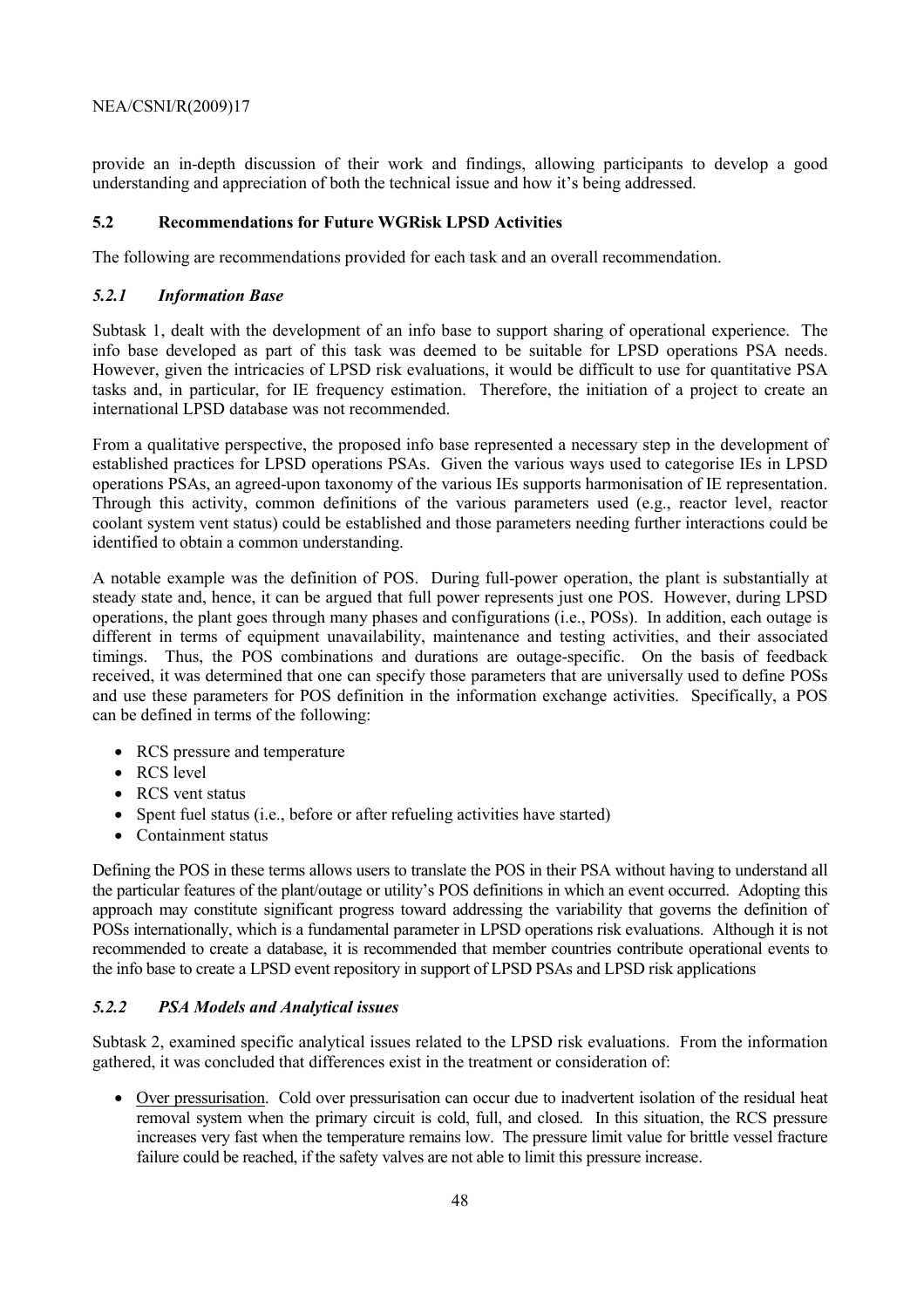- Criticality Events. Safety significant precursors for criticality accidents were observed in operating experience.
- Level 2 Analyses for LPSD Operation. The risk to the public is caused from the radioactivity release to the environment following core damage. Depending on the POS, the reactor and/or the containment can be open. Therefore, the radioactivity release to the environment could be higher than during full-power operation.
- Fire, Flooding, Earthquake. The responses of the countries that have performed such analyses show that no special methods have to be developed for the evaluation of fire, floods, and seismic events during LPSD operations. The methods developed for full-power operation are adequate, and the specific shutdown conditions can be taken into account.

Fire and floods can dominate contributions to the overall CDF.

• Heavy Load Drops. Operating experience shows that heavy load drops during LPSD operations can lead to serious impacts. Some responses show significant contribution of the heavy load drops to the overall CDF.

It is recommended that WGRisk continue activities in this area. This continued work can support the development of a common understanding on the importance of these event sequences to LPSD operations risk as well as establish practices for their treatment. Such activities could lead to improving the understanding of the importance of these initiators and comparing results and insights.

### *5.2.3 Human-Induced Initiating Events*

Subtask 3 examined issues related to the modelling of human-induced IEs in LPSD operations PSAs. The followings recommendations were reached.

- Attention should be paid to modelling human-induced IEs in LPSD operations PSAs because they may significantly contribute to risk. The contribution of human-induced events may also be significant when they are grouped with equipment failures, although it is not clearly visible. In either case, human-induced events were a significant part of plant experience during shutdown operations.
- The approaches for separation of human-induced events from equipment failures differed in the various LPSD operations PSAs. Human-induced events were treated as separate IEs to great extent in some PSAs, and in other PSAs they were systematically grouped with equipment failures. The separation of human-induced events was in some cases a result of the IE nature (no credible equipment failure contribution to certain types of IEs). An improper grouping of equipment and human-induced failures may result in inadequate characterisation of risk (either non-conservative or too conservative). The establishment of good practices for separating human-induced events from equipment failures would be useful.
- High-level guidance could be developed for considering and modelling of dependency (e.g., for determination of level of dependency) between a human-induced IE and recovery actions performed by plant staff to restore safety functions upon the occurrence of the IE. The responses to the questionnaire indicated good experience with modelling of such dependency in LPSD operations PSAs.
- Human-induced IEs are typically demand-dependent IEs (also called "per demand" IEs). It is not clear how demand-dependent IEs are represented in the risk profile (normally expressed in term of instantaneous risk, sometimes called point-in-time risk), because the cumulative risk from such events is typically time independent or only partially dependent on time. Addressing how to represent the contribution of time independent IEs in the risk profile should be pursued to better represent LPSD risk.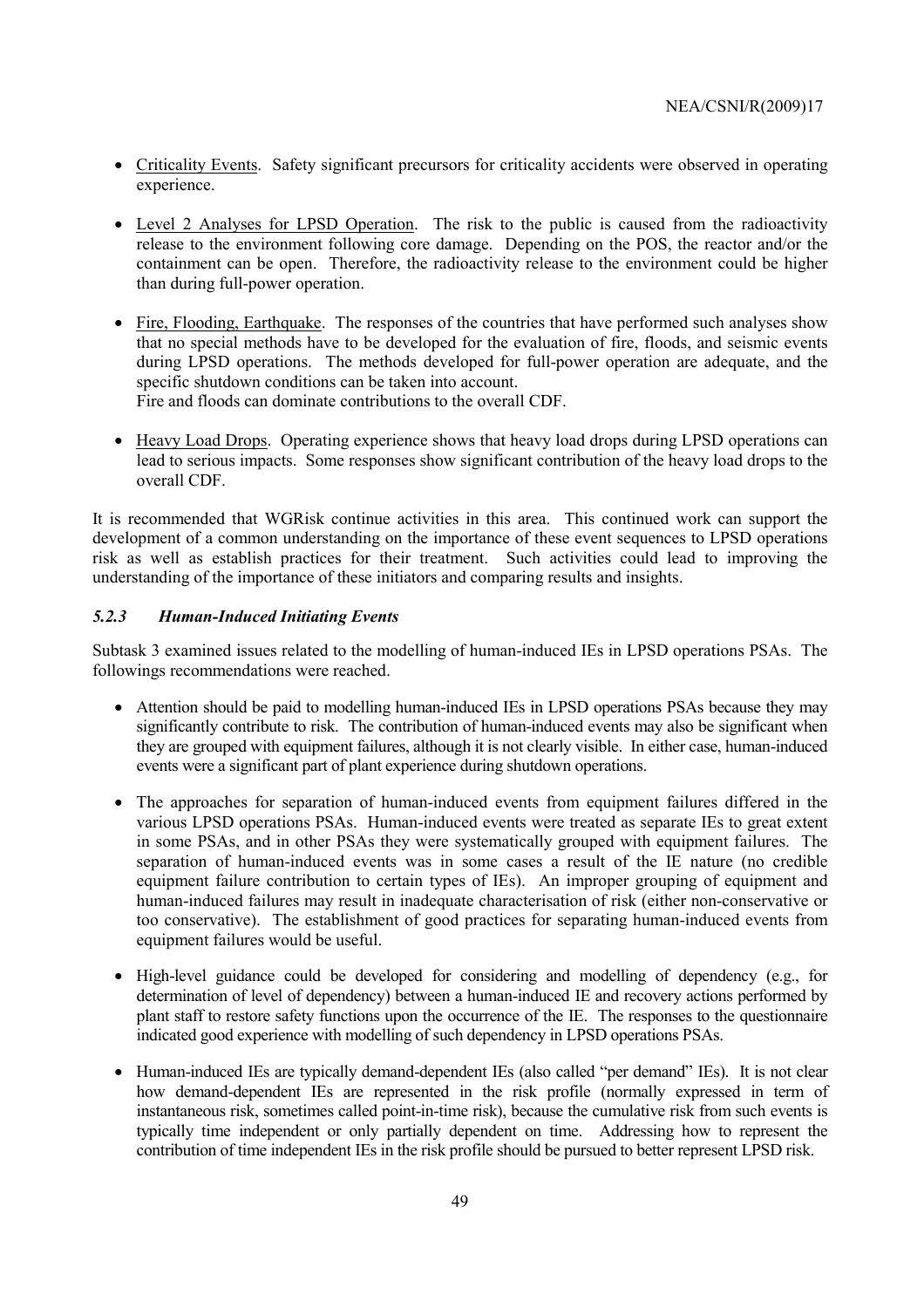### *5.2.4 Overall Recommendation*

It is recommended a workshop to be held with the objective to have a technical exchange on issues identified as needing more work and attention. Such issues would include: the use of average versus instantaneous risk, the modelling of human-induced IEs, the treatment of dependencies, and the modelling of interesting LPSD events. At the workshop, experts performing work in such areas could provide an indepth discussion of their work and findings, allowing participants to develop a good understanding and appreciation of both the technical issue and how it is being addressed.